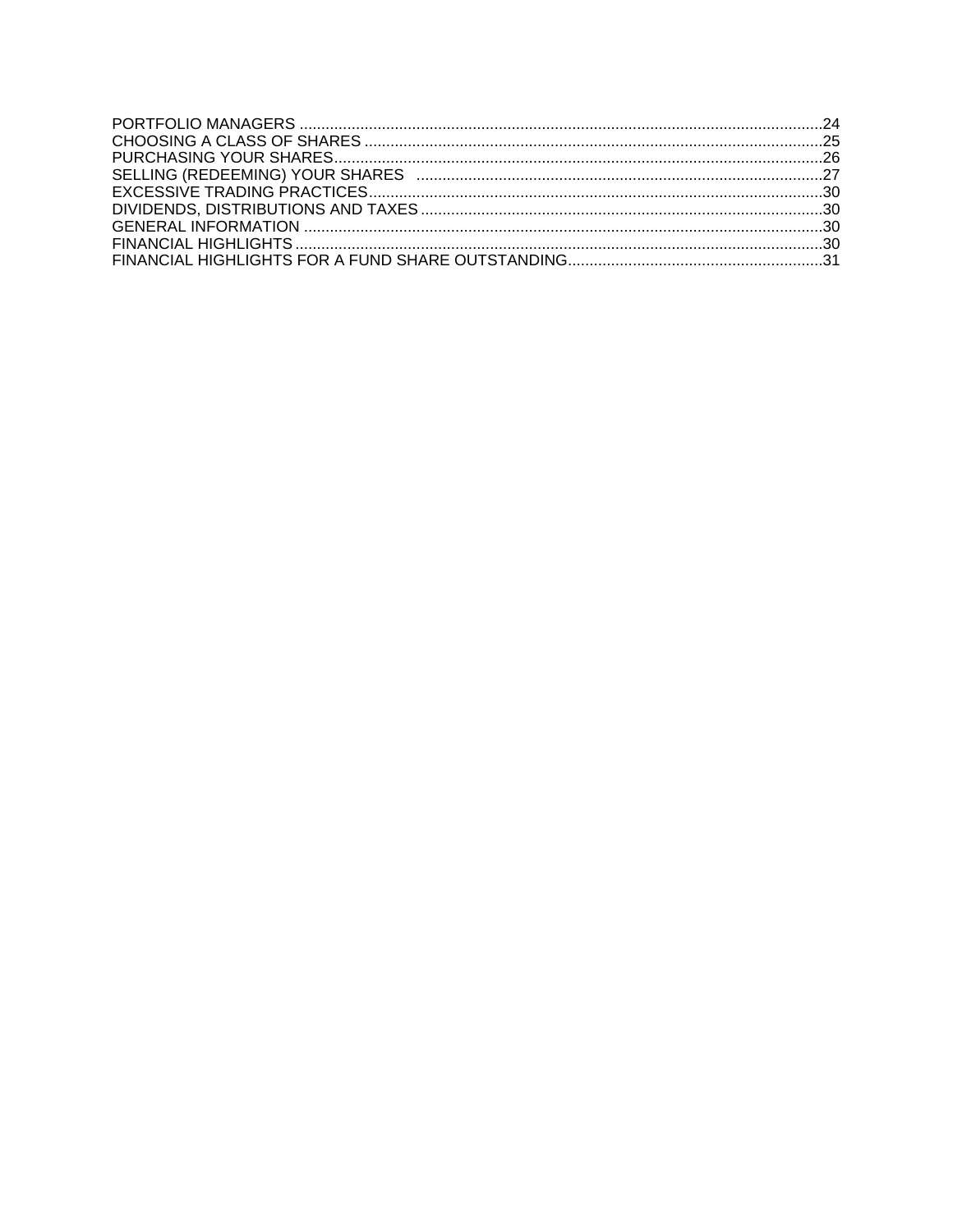### **ANCORA TRUST**

## **Ancora Income Fund Ancora/Thelen Small-Mid Cap Fund Ancora Microcap Fund Ancora Dividend Value Equity Fund**

(each a "Fund", and collectively, the "Funds")

### <span id="page-2-0"></span>**Supplement dated May 5, 2022 to the Prospectus, Summary Prospectus and Statement of Additional Information of each Fund, each dated April 30, 2022**

### *Payments to Broker-Dealers and Other Financial Intermediaries*

The paragraph titled "Payments to Broker-Dealer and Other Financial Intermediaries" is revised to read as follows in each place it appears:

"If you purchase the Fund through a broker-dealer or other financial intermediary (such as a bank), the Advisor and its related companies may pay the intermediary for the sale of Fund shares and related services. These payments may create a conflict of interest by influencing the broker-dealer or other intermediary and your salesperson to recommend the Fund over another investment. Ask your salesperson or visit your financial intermediary's Web site for more information."

**You should retain this Supplement for future reference.**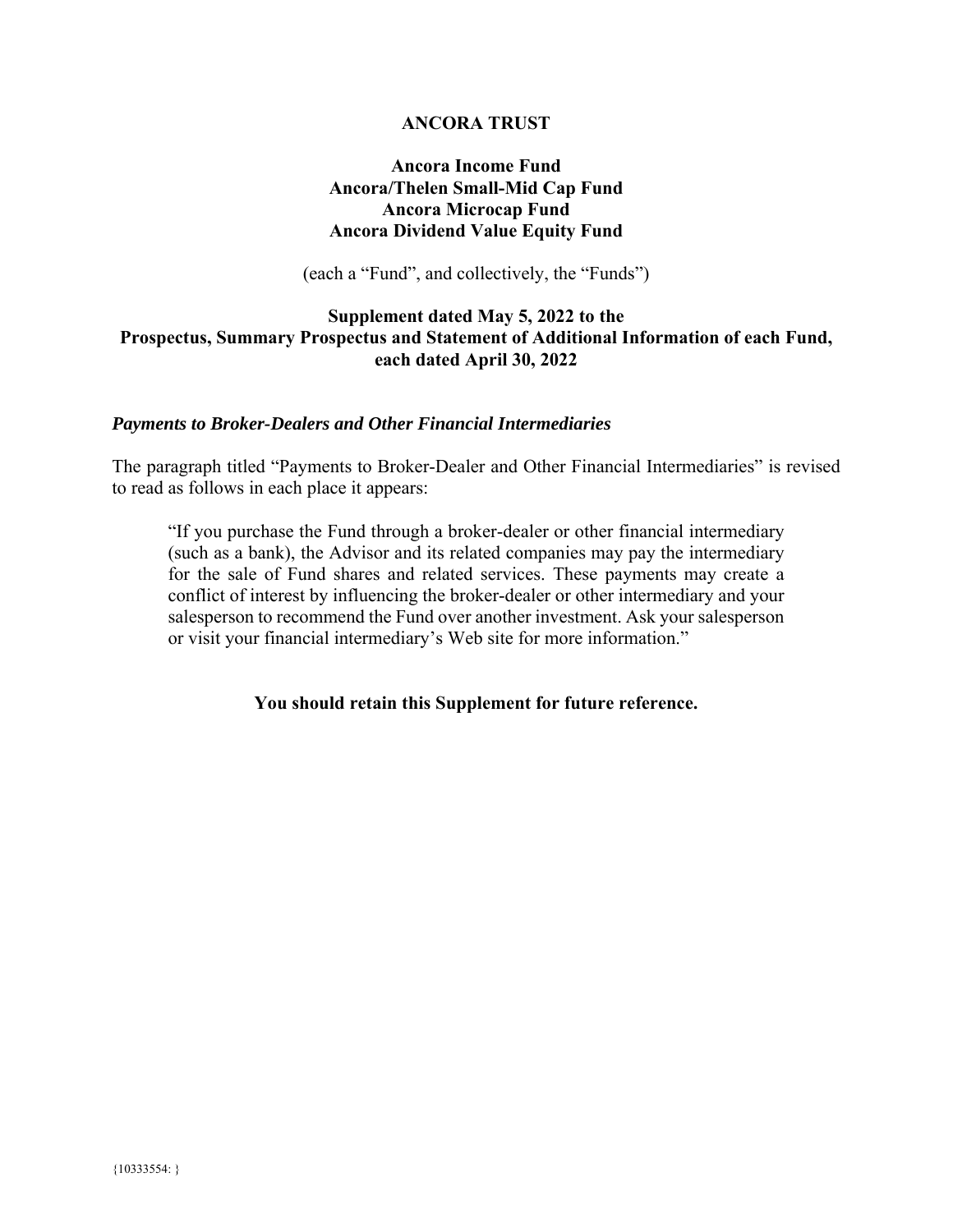

### **THE ANCORA FAMILY OF MUTUAL FUNDS**

|                                               | CLASS I CLASS S |
|-----------------------------------------------|-----------------|
| <b>ANCORA INCOME FUND</b>                     | AAIIX ANISX     |
| ANCORA/THELEN SMALL-MID CAP FUND AATIX AATSX  |                 |
| <b>ANCORA MICROCAP FUND</b>                   | ANCIX ANCSX     |
| ANCORA DIVIDEND VALUE EQUITY FUND ADEIX ADESX |                 |

As with all mutual funds, the Securities and Exchange Commission has not approved or disapproved these securities or passed upon the adequacy of this prospectus. Any representations to the contrary is a criminal offense.



**PROSPECTUS**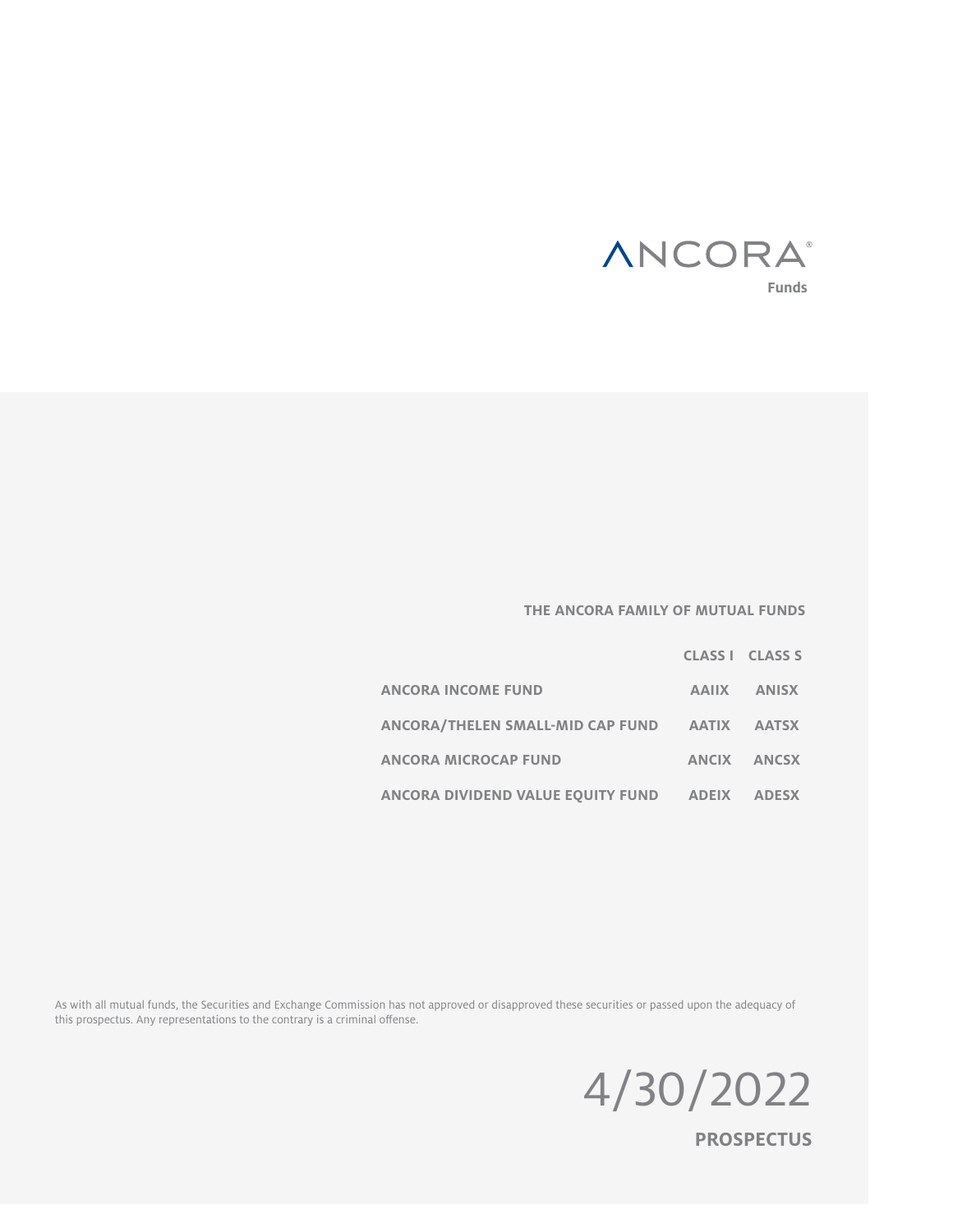# **FUND SUMMARIES**

# <span id="page-4-0"></span>**ANCORA INCOME FUND**

(Class I and Class S Shares)

### **Investment Objective**

Ancora Income Fund (the "Fund") has an investment objective of obtaining a high level of income, with a secondary objective of capital appreciation in the value of its shares.

# **Fees and Expenses of the Fund**

The tables below describe the fees and expenses that you may pay if you buy and hold shares of the Fund.

**Shareholder Fees** (fees paid directly from your investment)

|                                                                                      | Class    | Class S  |
|--------------------------------------------------------------------------------------|----------|----------|
| Maximum Sales Charge (Load) Imposed on Purchases (as a percentage of offering price) | None     | None     |
| Maximum Sales Charge (Load) Imposed on Reinvested Dividends                          | None     | None     |
| Redemption Fee (as a percentage of amount redeemed on shares held less than 90 days) | $2.00\%$ | $2.00\%$ |

**Annual Fund Operating Expenses** (expenses that you pay each year as a percentage of the value of your investment)

|                                                                      |         |          | Class I  | Class $S^{(3)}$ |
|----------------------------------------------------------------------|---------|----------|----------|-----------------|
| <b>Management Fees</b>                                               |         |          | 0.50%    | 0.50%           |
| Distribution/Service (12b-1) Fees                                    |         |          | $0.00\%$ | $0.00\%$        |
| <b>Other Expenses</b>                                                |         |          | 0.53%    | 0.53%           |
|                                                                      | Class I | Class S  |          |                 |
| <b>Shareholder Service Fees</b>                                      | 0.01%   | $0.00\%$ |          |                 |
| <b>Remainder of Other Expenses</b>                                   | 0.52%   | 0.53%    |          |                 |
| Acquired Fund Fees and Expenses <sup>(1)</sup>                       |         |          | 1.17%    | 1.17%           |
| <b>Total Annual Fund Operating Expenses</b>                          |         |          | 2.20%    | 2.20%           |
| Fee Waiver $(2)$                                                     |         |          | $0.00\%$ | $(0.03\%)$      |
| Total Annual Fund Operating Expenses After Fee Waiver <sup>(2)</sup> |         |          | 2.20%    | 2.17%           |

 (1) These fees and expenses are not used to calculate the Fund's net asset value and do not correlate to the ratio of Expenses to Average Net Assets found in the "Financial Highlights" section of this Prospectus.

### **Expense Example**

This Example is intended to help you compare the cost of investing in the Fund with the cost of investing in other mutual funds. This Example assumes that you invest \$10,000 in the Fund for the time periods indicated and then redeem all of your shares at the end of those periods. This Example also assumes that your investment has a 5% annual return, maximum sales charges are applied and the Fund's operating expenses remain the same. Although your actual costs may be higher or lower, based on these assumptions your costs would be:

| Ancora Income Fund    | Year  | ? Years | <b>TYears</b>        | 10 Years |
|-----------------------|-------|---------|----------------------|----------|
| <b>Class I Shares</b> | \$223 | \$688   | \$1,180<br>$^{\sim}$ | \$2,534  |
| <b>Class S Shares</b> | \$220 | \$679   | \$1,164              | \$2,503  |

# **Portfolio Turnover**

The Fund pays transaction costs, such as commissions, when it buys and sells securities (or "turns over" its portfolio). A higher portfolio turnover may indicate higher transaction costs and may result in higher taxes where fund shares are held in a taxable account. These costs, which are not reflected in annual fund operating expenses or in the example, affect the Fund's performance. During 2021, the Fund's portfolio turnover rate was 41% of the average value of its whole portfolio.

The Advisor and the Trust have entered into a fee waiver agreement whereby the Advisor has contractually agreed to waive a portion of its fees in order to limit total annual fund operating expenses (excluding Acquired Fund Fees and Expenses and dividend expenses relating to short sales, interest, taxes, and brokerage commissions) to 1.285% for Class I shares and 1.00% for Class S shares. These fee waivers are expected to continue indefinitely but shall remain in effect until at least October 1, 2023 (subject to termination prior to such date only by a vote of the Trustees of the Fund if they deem the termination to be beneficial to the Fund shareholders). The Advisor is entitled to recover such waived amounts within the same fiscal year in which the Advisor reduced its fee. No recoupment will occur except to the extent that the Fund's expenses, together with the amount recovered, do not exceed the applicable expense limitation. See "Fund Details – Investment Advisor" for details on this fee waiver agreement.

<sup>(3)</sup> Other Expenses and Acquired Fund Fees and Expenses for Class S shares are based on estimated amounts. Class S shares were not offered prior to the date of this prospectus.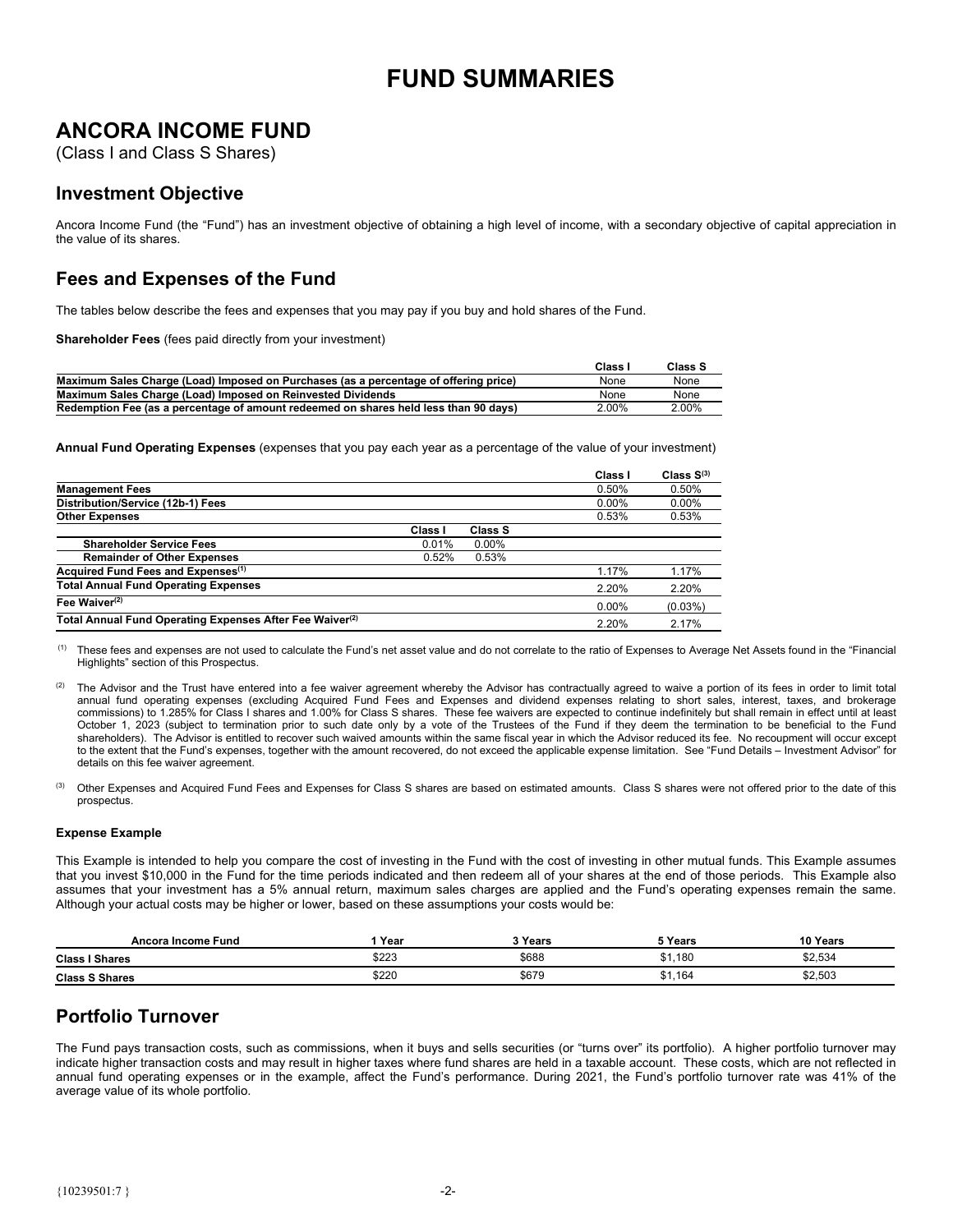# <span id="page-5-0"></span>**Principal Investment Strategies**

The Fund pursues its income objective by investing primarily in income-producing securities (such as debt securities, preferred stocks, high dividendbearing common shares, common and preferred shares of closed-end investment companies (also known as "closed-end funds") and shares of exchange-traded funds ("ETF's") having portfolios consisting primarily of income-producing securities). Under normal circumstances, at least 80% of the assets of the Fund will be invested in income-producing securities. Certain of the debt securities and preferred stocks in which the Fund invests may be convertible into common shares ("convertible securities"). In addition, certain of the debt securities in which the Fund invests are bonds the issuers of which are real estate investment trusts and business development companies. The Fund will pursue its capital appreciation objective by investing in shares of closed-end funds and convertible securities of large, small and mid-sized companies. The Fund will invest only in securities of companies with market capitalizations of more than \$500 million, except that the Fund may invest in closed-end funds with market capitalizations of less than that amount.

The Fund will alter the composition of its portfolio as economic and market trends change. The Advisor will increase its investment in short-term debt securities during periods when it believes interest rates will rise and will increase its investment in long-term debt securities when it believes interest rates will decline. The Fund may invest in debt securities of any maturity, but average maturity generally will not exceed 15 years.

In selecting corporate debt securities for the Fund, the Advisor intends to invest principally in securities rated BBB or better by Standard & Poor's Corporation rating service, but may invest in securities rated as low as BB, B, CCC or CC or unrated securities when these investments are believed by the Advisor to be sound. The Fund will not invest more than 20% of its portfolio in (i) securities rated BB or lower by Standard & Poor's Corporation and/or (ii) unrated securities which, in the opinion of the Advisor, are of quality comparable to those rated BB or lower. Securities rated lower than BBB by Standard & Poor's, sometimes referred to as "junk bonds," are usually considered lower-rated securities and have speculative characteristics. Please refer to Appendix A of this Prospectus for a description of these ratings.

In selecting closed-end funds for the Fund, the Advisor will invest in closed-end funds which, in choosing corporate debt securities in which they invest, adhere to ratings criteria no less strict than those followed by the Fund in selecting its direct investments that incorporate debt securities. Such closedend funds may invest in debt securities of United States or foreign issuers.

# **Principal Risks**

The Fund's share price and yield may change daily because of changes in interest rates and other market conditions and factors. Therefore, you may lose money if you invest in the Fund.

The principal risks that apply to the Fund are:

- *Market Risk*. The value of securities may go up or down in response to the prospects of individual issuers, general economic or market conditions, and/or investor behavior that leads investors' perceptions of value (as reflected in the price of the security) to diverge from fundamental value.
- *Interest Rate and Related Risks*. Generally, when market interest rates rise, the value of debt securities declines, and vice versa. Investing in such securities means that the Fund's net asset value will tend to decline if market interest rates rise. Interest rate risk is generally greater for fixedincome securities with longer maturities or durations. Low interest rates in the United States and other countries relative to historic rates may increase the Fund's exposure to risks associated with rising interest rates. In addition, fluctuations in interest rates may adversely affect the liquidity of certain fixed-income securities held by the Fund.
- *LIBOR Rate Risk*. Many debt securities, derivatives and other financial instruments, including some of the Fund's investments, utilize the London Interbank Offered Rate ("LIBOR") as the reference or benchmark rate for variable interest rate calculations. Plans are underway to phase out the use of LIBOR. Several working groups and regulatory authorities have suggested replacements for LIBOR, such as the Secured Overnight Financing Rate ("SOFR"). Although the transition process away from LIBOR has become increasingly well-defined in advance of the anticipated discontinuation dates, the impact on certain debt securities, derivatives and other financial instruments remains uncertain. The elimination of LIBOR or changes to other reference rates or any other changes or reforms to the determination or supervision of reference rates could have an adverse impact on the market for, or value of, any securities or payments linked to those reference rates, which may adversely affect the Fund's performance.
- *Credit Risk*. The risk that the issuer or the guarantor of a debt security is unable or unwilling, or is perceived (whether by market participants, ratings agencies, pricing services or otherwise) as unable or unwilling, to make timely principal and/or interest payments, or otherwise honor its obligations. Securities are subject to varying degrees of credit risk, which are often reflected in their credit ratings. The downgrade of the credit rating of a security may decrease its value. If an issuer defaults or the risk of such default is perceived to have increased, the Fund will lose all or part of its investment. The net asset value of the Fund may fall during periods of economic downturn when such defaults or risk of defaults increases.
- *Income Risk*. Because the Fund can only distribute what it earns, the Fund's distributions to shareholders may decline when prevailing interest rates fall or if the Fund experiences defaults on debt securities it holds.
- *Investment Grade Securities Risk*. Fixed income securities commonly are rated by national bond ratings agencies. Securities rated in the lower investment grade rating categories (e.g., BBB by S&P or Fitch or Baa by Moody's) are considered investment grade securities, but are somewhat riskier than higher rated obligations because they are regarded as having only an adequate capacity to pay principal and interest, and are considered to lack outstanding investment characteristics.
- *Junk Bond Risks*. Securities rated below investment grade, also known as junk bonds, are speculative and generally entail greater risks than investment grade securities. For example, their prices are more volatile, their values are more negatively impacted by economic downturns, and their trading market may be more limited.
- *U.S. Government Securities Risk*. U.S. government guarantees on fixed income securities do not extend to shares of the Fund itself and do not guarantee the market price of the securities. Furthermore, not all securities issued by the U.S. government and its agencies and instrumentalities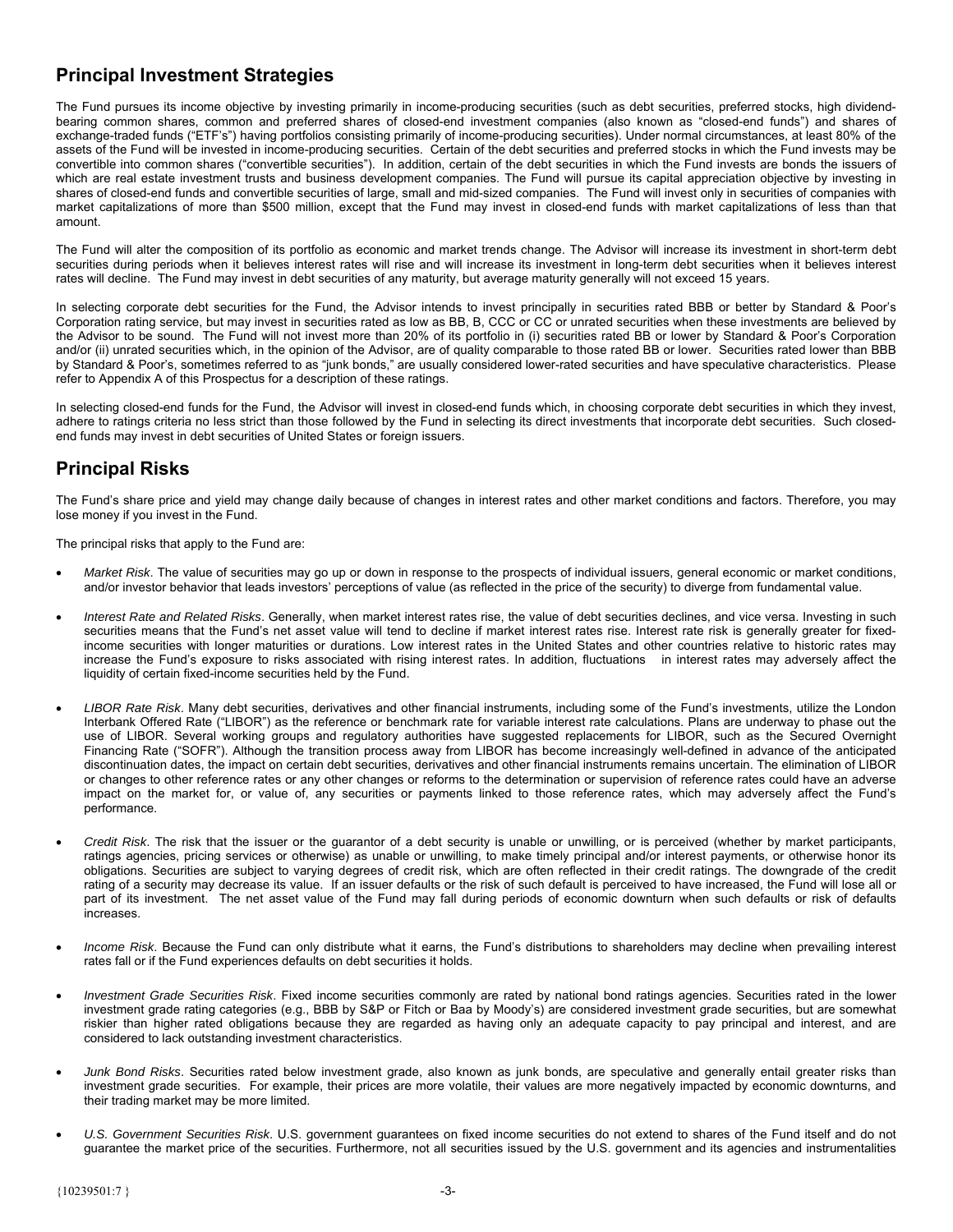are backed by the full faith and credit of the U.S. Treasury. There is no guarantee that the U.S. government will support securities not backed by its full faith and credit.

 *Closed-End Funds and ETF's.* The shares of many closed-end funds frequently trade at a price per share which is less than the net asset value per share, the difference representing the "market discount" of such shares. The Fund may purchase shares of closed-end funds which trade at a market discount. However, there can be no assurance that the market discount on shares of any closed-end fund will ever decrease. In fact, it is possible that this market discount may increase and the Fund may suffer capital losses due to further decline in the market price of the securities of such closed-end funds, thereby adversely affecting the net asset value of the Fund's shares.

ETFs may trade in the secondary market at prices below the value of their underlying portfolios and may not be liquid. ETFs that track an index are subject to tracking error and may be unable to sell poorly performing assets that are included in their index or other benchmark.

The closed-end funds and ETF's in which the Fund invests typically pay an advisory fee for the management of their portfolios, as well as other expenses. Therefore, the investment by the Fund in closed-end funds or EFT's often results in a duplication of advisory fees and other expenses, thereby resulting in a lower return for the Fund than would be the case in the absence of such duplication.

In addition, since these closed-end funds and ETF's invest in debt securities, they are subject to the same risks applicable to debt securities described above.

Also, certain of the closed-end funds in which the Fund invests may invest part or all of their assets in debt securities of foreign issuers. Such investments involve the following additional risks:

- Because foreign securities ordinarily are denominated in currencies other than the U.S. dollar, changes in foreign currency exchange rates will affect the closed-end fund's net asset value, the value of dividends and interest earned, gains and losses realized on the sale of securities and net investment income and capital gain, if any, to be distributed to shareholders by the closed-end fund. If the value of a foreign currency declines against the U.S. dollar, the value of the closed-end fund's assets denominated in that currency will decrease. Although these closedend funds may enter into "hedging" transactions intended to minimize the risk of loss due to a decline in the value of the subject foreign currency, in some cases all or a portion of the closed-end fund's portfolio remains subject to this risk of loss.
- There are additional risks relating to political, economic, or regulatory conditions in foreign countries; withholding or other taxes; trading, settlement, custodial, and other operational risks; and the potentially less stringent investor protection and disclosure standards of foreign markets. All of these factors can make foreign investments of such closed-end funds more volatile and potentially less liquid than U.S. investments.
- *COVID-19 Pandemic Risk*. The novel coronavirus disease (COVID-19) has resulted in significant disruptions to global business activity. The impact of a health crisis and other epidemics and pandemics that may arise in the future could affect the global economy in ways that cannot necessarily be foreseen at the present time. The COVID-19 pandemic, other public health crises, and local, regional or global natural or environmental disasters, wars, acts of terrorism, or similar events could have a significant adverse impact on the Fund and its investments and could result in increased volatility of the Fund's net asset value.
- *Sector Risk*. Companies with similar characteristics may be grouped together in broad categories called sectors. The Fund may be overweight in certain sectors at various times. To the extent the Fund invests more heavily in a particular sector, its performance will be especially sensitive to any economic, business, regulatory or other developments which generally affect that sector. Individual sectors may underperform other sectors or the market as a whole.
- *Banking Exposure Risk*. To the extent the Fund invests significant assets in bank and bank holding company obligations, such banking industry investments would link the performance of the Fund to changes in the performance of the banking industry generally. Banks are subject to extensive government regulation that may affect the scope of their activities, their profitability, the prices that they can charge and the amount of capital that they must maintain. In addition, unstable interest rates can have a disproportionate effect on the banking industry; banks whose securities the Fund may purchase may themselves have significant portfolios of loans or investments that make them vulnerable to economic conditions that affect that industry.
- *Liquidity Risk*. Liquidity risk exists when particular portfolio investments are difficult to purchase or sell. To the extent that the Fund holds illiquid investments, the Fund's performance may be reduced due to an inability to sell the investments at opportune prices or times. Liquid portfolio investments may become illiquid or less liquid after purchase by the Fund due to low trading volume, adverse investor perceptions and/or other market developments. Liquidity risk includes the risk that the Fund will experience significant net redemptions at a time when it cannot find willing buyers for its portfolio securities or can only sell its portfolio securities at a material loss. Liquidity risk can be more pronounced during periods of market turmoil or economic uncertainty.
- *Operational Risk*. Operational risks include human error, changes in personnel, system changes, faults in communication, and failures in systems, technology, or processes that result in events or circumstances that negatively impact the operations of the Fund and that may adversely impact Fund performance. Various operational events or circumstances are outside the Advisor's control, including instances at third parties. The Fund and the Advisor seek to reduce these operational risks through controls and procedures. However, these measures do not address every possible risk and may be inadequate to address these risks.
- *Cybersecurity Risk*. Cybersecurity breaches may allow an unauthorized party to gain access to Fund assets, customer data, or proprietary information, or cause the Fund and/or its service providers to suffer data corruption or lose operational functionality. Cyber-attacks affecting the Fund, any of its service providers or any issuer in which the Fund invests may adversely impact the Fund.
- *Management Risk*. The investment techniques and risk analyses applied by the Advisor may not produce the desired results. Furthermore, legislative, regulatory, or tax restrictions, policies, or developments may affect the investment techniques available to the Advisor in connection with managing the Fund. There is no guarantee that the investment objective of the Fund will be achieved.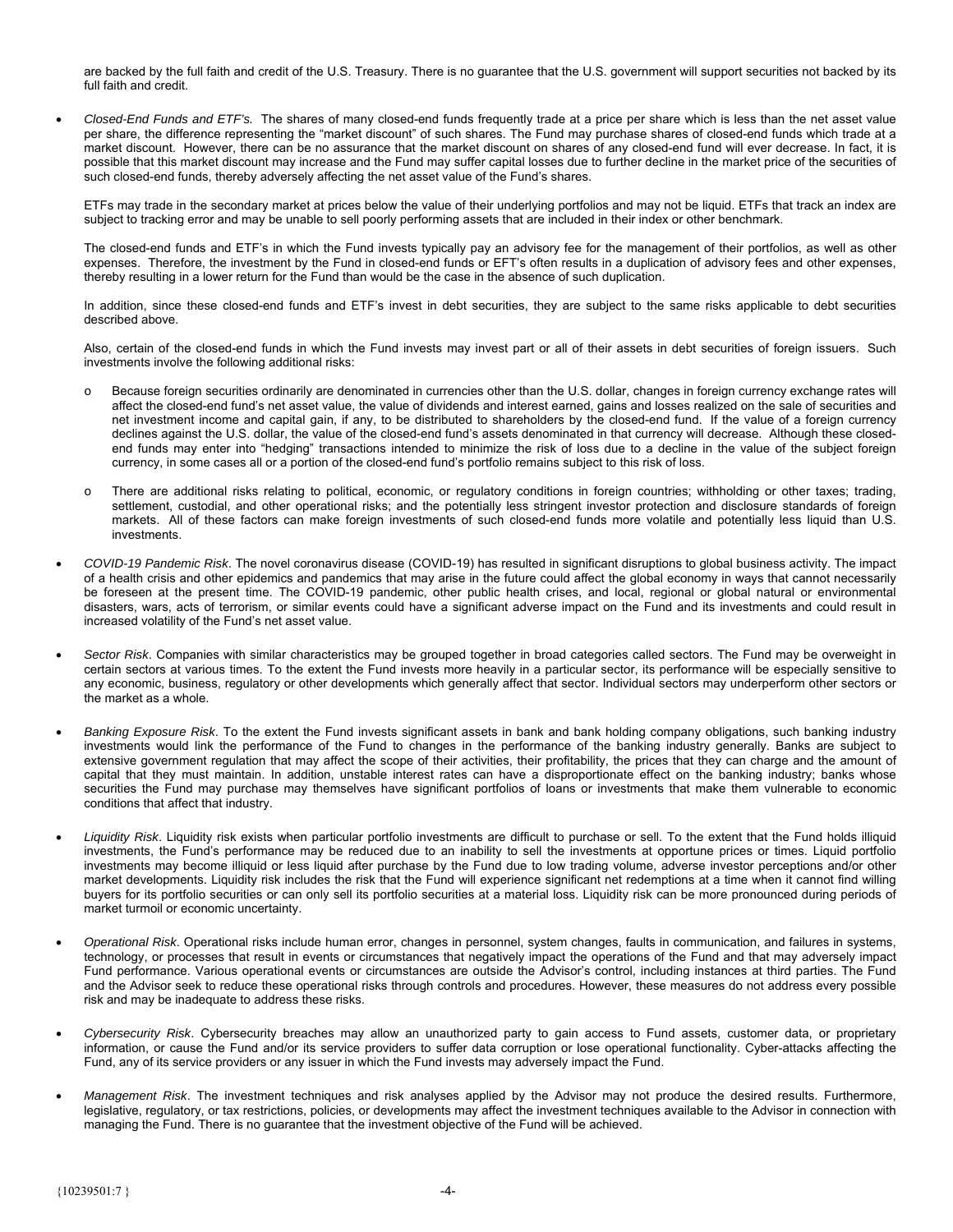<span id="page-7-0"></span> *Large Investor Risk*. Ownership of shares of the Fund may be concentrated in one or a few large investors. Such investors may redeem shares in large quantities or on a frequent basis. Redemptions by a large investor may: affect the performance of the Fund; increase realized capital gains; accelerate the realization of taxable income to shareholders; and increase transaction costs and/or other expenses for the Fund.

### **Annual Total Return**

The bar chart and table provide some indication of the risks of an investment in the Fund by showing its performance from year to year and how Fund returns compare to a broad measure of market performance. Past performance (before and after taxes) does not indicate how the Fund will perform in the future. Updated performance information with respect to the Fund is available at www.ancora.net.

# **Total Returns as of 12/31 For Class I Shares**



During the period shown in the bar chart, the highest return for a quarter was 10.10% (quarter ended June 30, 2020) and the lowest return for a quarter was –14.67% (quarter ended March 31, 2020).

### **Average Annual Total Returns** (for the periods ended December 31, 2021)

After-tax returns assume the highest historical federal marginal income and capital gains tax rates and do not reflect the effect of state and local taxes. The after tax returns included in the table are only for Class I Shares. After tax returns for Class S Shares will vary from those for Class I Shares. After tax returns depend on an investor's tax situation and may differ from those shown. After tax returns are not relevant to investors holding shares through tax-deferred programs, such as IRA or 401(k) plans.

|                                                                   | 1 Year   | 5 Years | 10 Years |
|-------------------------------------------------------------------|----------|---------|----------|
| <b>Class I Shares</b>                                             |          |         |          |
| <b>Return Before Taxes</b>                                        | 9.22%    | 5.87%   | 5.46%    |
| Return After Taxes on Distributions                               | 7.39%    | 4.08%   | 3.08%    |
| Return After Taxes on Distributions and                           | 5 37%    | 3.98%   | 3.19%    |
| Sale of Fund Shares                                               |          |         |          |
| <b>Barclay's Aggregate Index</b> (reflects no deduction for fees, | $-1.54%$ | 3.57%   | 2.90%    |
| expenses, or taxes)                                               |          |         |          |

Performance information for Class S shares is not shown because Class S shares were not offered prior to the date of this prospectus. Class S would have substantially similar returns to those shown above because the shares are invested in the same portfolio of securities and the annual returns would differ only to the extent that the Classes do not have the same expenses.

### **Investment Advisor**

Ancora Advisors LLC (the "Advisor") is the investment advisor of this Fund.

# **Portfolio Manager**

Kevin Gale has managed the Fund since May 1, 2020.

# **Purchase and Sale of Fund Shares**

**Minimum Initial Investment**  Class I: \$5,000<br>Class S \$1,500  $$1,500,000*$ 

**Minimum Additional Investment**  All Classes: \$1,000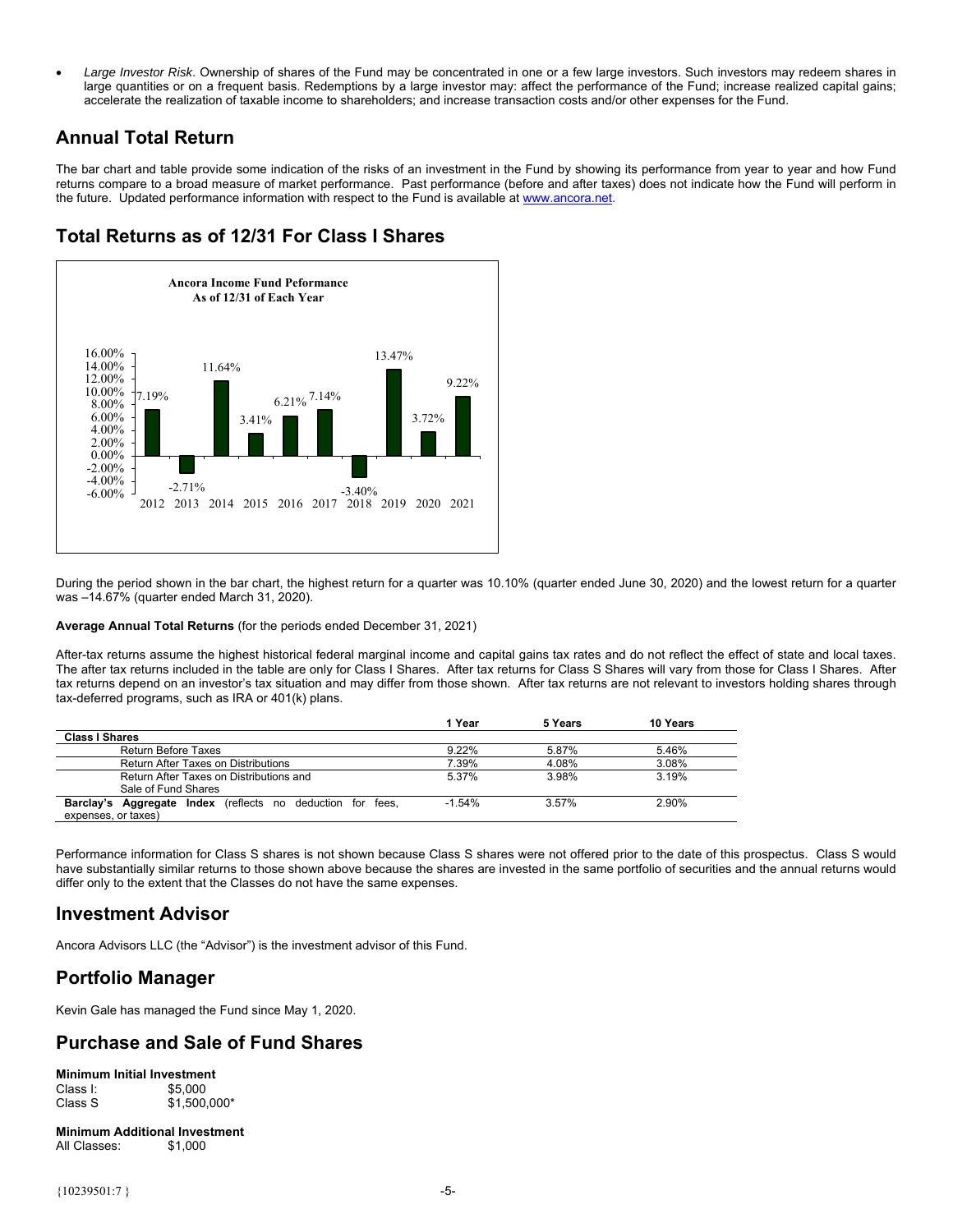<span id="page-8-0"></span>Class I shares are available only through fee-based programs and certain retirement plans, and to other limited categories of investors as described in the prospectus.

You may buy and sell (redeem) shares in the Fund on a day when the New York Stock Exchange is open for regular trading. Shares may be purchased and sold directly from the Fund or through your financial advisor or financial institution. For more information about buying and selling shares, see the sections "Purchasing Your Shares" and "Selling (Redeeming) Your Shares" in the Fund's Prospectus or call 1-866-626-2672.

\* Investors that do not meet the \$1,500,000 minimum will nonetheless be permitted to purchase Class S shares if such investors participate in a financial intermediary platform that has committed to aggregate investments in the Fund in excess of \$250,000,000 (or such lesser amount permitted by the Trust with respect to such platform), as further described in the prospectus.

# **Dividends, Capital Gains, and Taxes**

The Fund's distributions are taxable, and will be taxable as ordinary income or capital gains, unless you are investing through a tax-deferred arrangement, such as a 401(k) plan or an individual retirement account. Shares that are held in a tax-deferred account may be taxed when they are withdrawn from the tax-deferred account.

# **Payments to Broker-Dealers and other Financial Intermediaries**

If you purchase the Fund through a broker-dealer or other financial intermediary (such as a bank), the Fund and its related companies may pay the intermediary for the sale of Fund shares and related services. These payments may create a conflict of interest by influencing the broker-dealer or other intermediary and your salesperson to recommend the Fund over another investment. Ask your salesperson or visit your financial intermediary's Web site for more information.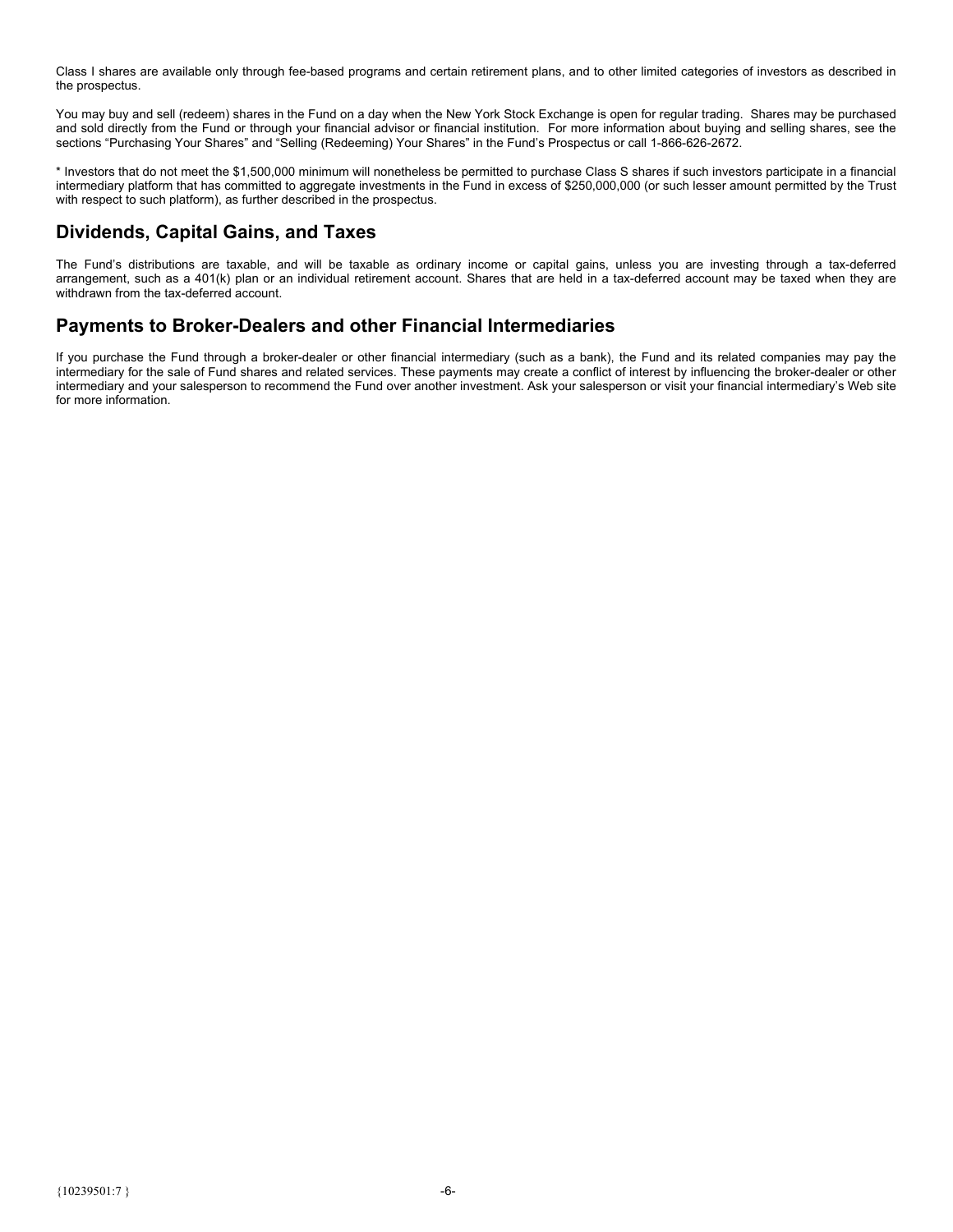# <span id="page-9-0"></span>**ANCORA/THELEN SMALL-MID CAP FUND**

(Class I and Class S Shares)

### **Investment Objective**

The investment objective of Ancora/Thelen Small-Mid Cap Fund (the "Fund") is to obtain capital appreciation.

## **Fees and Expenses of the Fund**

The tables below describe the fees and expenses that you may pay if you buy and hold shares of the Fund.

**Shareholder Fees** (fees paid directly from your investment)

|                                                                                      | Class | Class S  |
|--------------------------------------------------------------------------------------|-------|----------|
| Maximum Sales Charge (Load) Imposed on Purchases (as a percentage of offering price) | None  | None     |
| Maximum Sales Charge (Load) Imposed on Reinvested Dividends                          | None  | None     |
| Redemption Fee (as a percentage of amount redeemed on shares held less than 90 days) | 2.00% | $2.00\%$ |

**Annual Fund Operating Expenses** (expenses that you pay each year as a percentage of the value of your investment)

|                                                                      |         |          | Class I  | Class S    |
|----------------------------------------------------------------------|---------|----------|----------|------------|
| <b>Management Fees</b>                                               |         |          | 1.00%    | 1.00%      |
| Distribution/Service (12b-1) Fees                                    |         |          | 0.00%    | $0.00\%$   |
| <b>Other Expenses</b>                                                |         |          | 0.22%    | 0.21%      |
|                                                                      | Class I | Class S  |          |            |
| <b>Shareholder Service Fees</b>                                      | 0.01%   | $0.00\%$ |          |            |
| <b>Remainder of Other Expenses</b>                                   | 0.21%   | 0.21%    |          |            |
| Acquired Fund Fees and Expenses <sup>(1)</sup>                       |         |          | 0.00%    | $0.00\%$   |
| <b>Total Annual Fund Operating Expenses</b>                          |         |          | 1.22%    | 1.21%      |
| Fee Waiver $(2)$                                                     |         |          | $0.00\%$ | $(0.21\%)$ |
| Total Annual Fund Operating Expenses After Fee Waiver <sup>(2)</sup> |         |          | 1.22%    | 1.00%      |

(1) These fees and expenses are not used to calculate the Fund's net asset value and do not correlate to the ratio of Expenses to Average Net Assets found in the "Financial Highlights" section of this Prospectus.

The Advisor and the Trust have entered into a fee waiver agreement whereby the Advisor has contractually agreed to waive a portion of its fees in order to limit total annual fund operating expenses (excluding Acquired Fund Fees and Expenses and dividend expenses relating to short sales, interest, taxes, and brokerage commissions) to 1.39% for Class I shares and 1.00% for Class S shares. These fee waivers are expected to continue indefinitely but shall remain in effect until at least October 1, 2023 (subject to termination prior to such date only by a vote of the Trustees of the Fund if they deem the termination to be beneficial to the Fund shareholders). The Advisor is entitled to recover such waived amounts within the same fiscal year in which the Advisor reduced its fee. No recoupment will occur except to the extent that the Fund's expenses, together with the amount recovered, do not exceed the applicable expense limitation. See "Fund Details – Investment Advisor" for details on this fee waiver agreement.

### **Expense Example**

This Example is intended to help you compare the cost of investing in the Fund with the cost of investing in other mutual funds. This Example assumes that you invest \$10,000 in the Fund for the time periods indicated and then redeem all of your shares at the end of those periods. This Example also assumes that your investment has a 5% annual return, maximum sales charges are applied and the Fund's operating expenses remain the same. Although your actual costs may be higher or lower, based on these assumptions your costs would be:

| Ancora/Thelen Small-Mid Cap Fund | Year  | 3 Years | <sup>-</sup> Years | 10 Years              |
|----------------------------------|-------|---------|--------------------|-----------------------|
| <b>Class I Shares</b>            | \$124 | \$387   | \$670              | $\rightarrow$<br>1.41 |
| <b>Class S Shares</b>            | \$102 | \$318   | AFT<br>∽∽<br>⊍ບປ∠  | 1,225                 |

# **Portfolio Turnover**

The Fund pays transaction costs, such as commissions, when it buys and sells securities (or "turns over" its portfolio). A higher portfolio turnover may indicate higher transaction costs and may result in higher taxes where fund shares are held in a taxable account. These costs, which are not reflected in annual fund operating expenses or in the example, affect the Fund's performance. During 2021, the Fund's portfolio turnover rate was 85% of the average value of its whole portfolio.

# **Principal Investment Strategies**

The Fund normally will invest at least 80% of its net assets in the equity securities of "small to mid cap" companies. Currently, the Fund defines a small to mid-cap company to be one whose market capitalization either falls within the capitalization range of the Russell 2500 Index, an index that tracks stocks of 2,500 of the smallest U.S. companies, or is \$10 billion or less at the time of investment. Equity securities include common stocks, preferred stocks, warrants, securities convertible into common or preferred stocks and other equity-like interests in an entity.

In deciding which securities to buy and sell, the Advisor seeks to identify securities of smaller companies that it believes are undervalued by the market. The Advisor will consider, among other things, price-to-earnings, price-to-book and price-to-cash flow ratios. The Fund's investments may include companies that are going through a corporate restructuring, companies that have recently been spun off from a parent, companies that the Advisor believes have a competitive advantage but the stock is temporarily mispriced and companies that do not have significant research written or are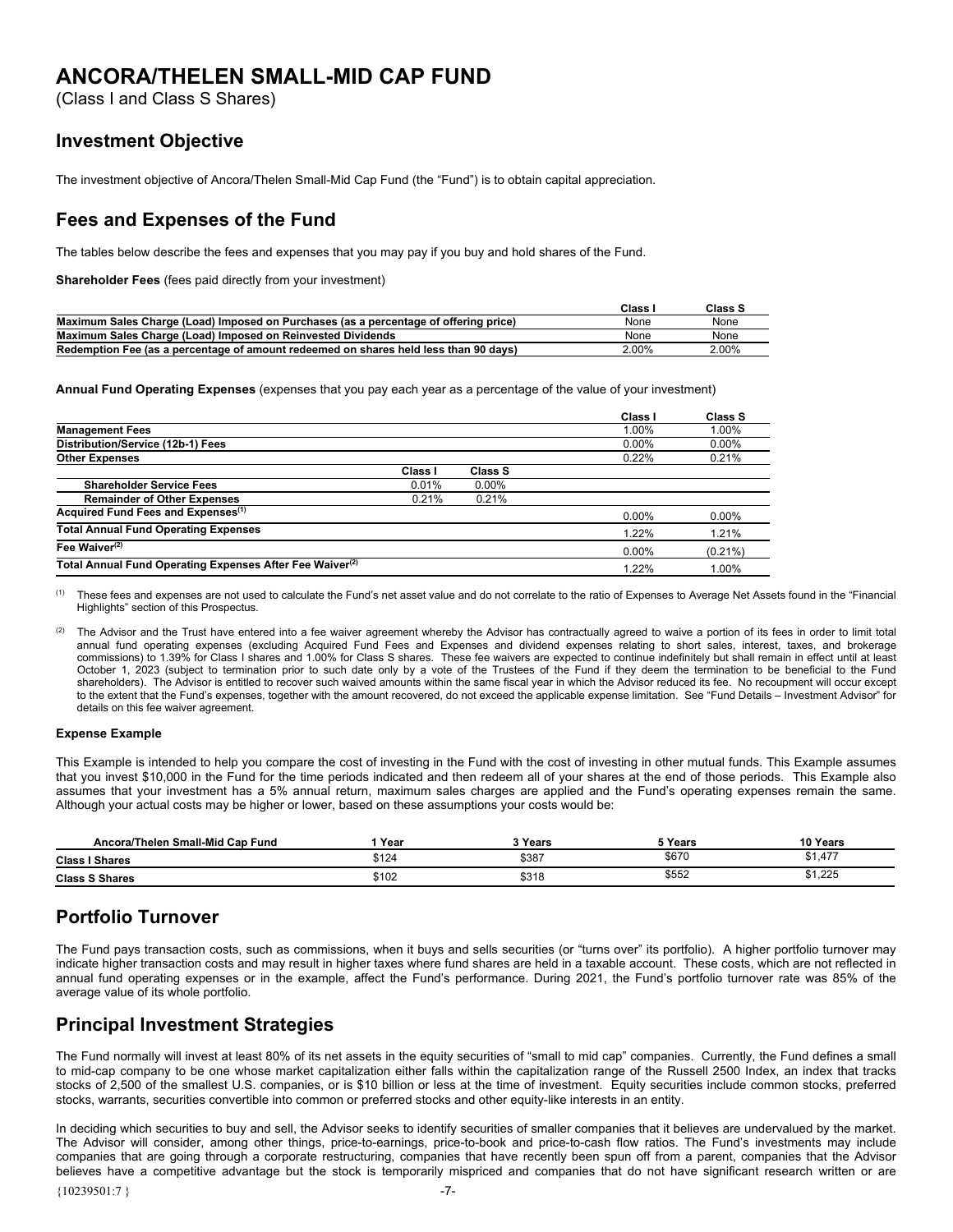<span id="page-10-0"></span>considered to be underfollowed by Wall Street firms. In addition to considering the research analysts' sector-specific recommendations and other factors, the Advisor employs quantitative analysis to evaluate the analysts' recommendations and construct the Fund's investment portfolio. Sell decisions are made when there is deterioration in fundamentals, a stock reaches a target price or a more attractive opportunity is found.

# **Principal Risks**

The share price of the Fund may change daily based on market conditions and other factors. Therefore, you may lose money if you invest in the Fund.

The principal risks that apply to the Fund are:

- *Market Risk: The value of securities may go up or down in response to the prospects of individual issuers, general economic or market conditions, and/or investor behavior that leads investors' perceptions of value (as reflected in the price of the security) to diverge from fundamental value.*
- *Speculative Nature*. The Fund intends to invest in securities that are more speculative than other securities and, therefore, subject to a substantial decline or total loss in value. Because of the speculative nature of these securities, shareholders of the Fund are exposed to a high degree of risk.
- *Small Company Stock Risk*. The stocks of small companies may involve more risk than those of larger companies. Small companies often have narrower markets and more limited managerial and financial resources than larger, more established companies. As a result, they may be more sensitive to changing economic conditions, which could increase the volatility of their share prices. In addition, small company stocks typically are traded in lower volume, making them more difficult to purchase or sell at the desired time and price or in the desired amount. Generally, the smaller the company size, the greater these risks.
- *Medium-Size Company Stock Risk*. Stocks of medium-size companies are usually more sensitive to adverse business developments and economic, political, regulatory and market factors than stocks of larger companies, and the prices of stocks of medium-size companies may be more volatile.
- *Large Company Stock Risk*. Larger, more established companies may be unable to respond quickly to competitive challenges, such as changes in technology and consumer tastes.
- *Value Investing Risk*. Value investing attempts to identify companies selling at a discount to their intrinsic value. Value investing presents the risk that the holdings or securities may never reach their full market value because the market fails to recognize what the portfolio manager considers the true business value or because the portfolio manager has misjudged those values. In addition, value investing may fall out of favor and underperform growth or other style investing during given periods.
- *COVID-19 Pandemic Risk*. The novel coronavirus disease (COVID-19) has resulted in significant disruptions to global business activity. The impact of a health crisis and other epidemics and pandemics that may arise in the future could affect the global economy in ways that cannot necessarily be foreseen at the present time. The COVID-19 pandemic, other public health crises, and local, regional or global natural or environmental disasters, wars, acts of terrorism, or similar events could have a significant adverse impact on the Fund and its investments and could result in increased volatility of the Fund's net asset value.
- *Sector Risk*. Companies with similar characteristics may be grouped together in broad categories called sectors. The Fund may be overweight in certain sectors at various times. To the extent the Fund invests more heavily in a particular sector, its performance will be especially sensitive to any economic, business, regulatory or other developments which generally affect that sector. Individual sectors may underperform other sectors or the market as a whole.
- *Operational Risk*. Operational risks include human error, changes in personnel, system changes, faults in communication, and failures in systems, technology, or processes that result in events or circumstances that negatively impact the operations of the Fund and that may adversely impact Fund performance. Various operational events or circumstances are outside the Advisor's control, including instances at third parties. The Fund and the Advisor seek to reduce these operational risks through controls and procedures. However, these measures do not address every possible risk and may be inadequate to address these risks.
- *Cybersecurity Risk*. Cybersecurity breaches may allow an unauthorized party to gain access to Fund assets, customer data, or proprietary information, or cause the Fund and/or its service providers to suffer data corruption or lose operational functionality. Cyber-attacks affecting the Fund, any of its service providers or any issuer in which the Fund invests may adversely impact the Fund.
- *Management Risk*. The investment techniques and risk analyses applied by the Advisor may not produce the desired results. Furthermore, legislative, regulatory, or tax restrictions, policies, or developments may affect the investment techniques available to the Advisor in connection with managing the Fund. There is no guarantee that the investment objective of the Fund will be achieved.
- *Large Investor Risk*. Ownership of shares of the Fund may be concentrated in one or a few large investors. Such investors may redeem shares in large quantities or on a frequent basis. Redemptions by a large investor may: affect the performance of the Fund; increase realized capital gains; accelerate the realization of taxable income to shareholders; and increase transaction costs and/or other expenses for the Fund.
- *Profitability Investment Risk*. High relative profitability stocks may perform differently from the market as a whole and an investment strategy purchasing these securities may cause the Fund to at times underperform equity funds that use other investment strategies.

# **Annual Total Return**

The bar chart and table gives some indication of the risks of an investment in the Fund by showing its performance from year to year and how Fund returns compare to a broad measure of market performance. Past performance (before and after taxes) does not indicate how the Fund will perform in the future. Updated performance information with respect to the Fund is available at www.ancora.net.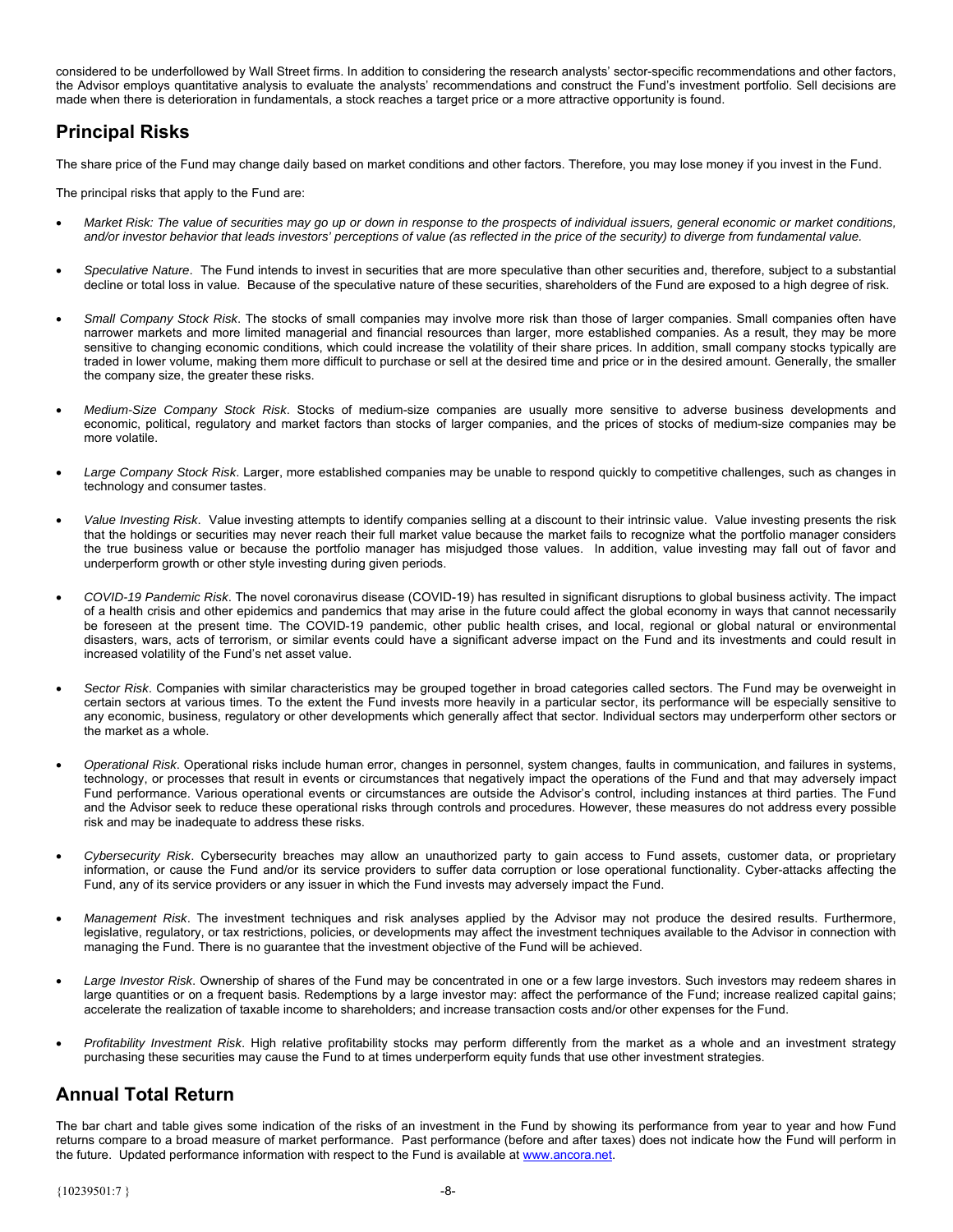# <span id="page-11-0"></span>**Total Returns as of 12/31 For Class I Shares**



During the period shown in the bar chart, the highest return for a quarter was 28.19% (quarter ended December 31, 2020) and the lowest return for a quarter was -31.85% (quarter ended March 31, 2020).

**Average Annual Total Returns** (for the periods ended December 31, 2021)

After-tax returns assume the highest historical federal marginal income and capital gains tax rates and do not reflect the effect of state and local taxes. The after tax returns included in the table are only for Class I Shares. After tax returns for Class S Shares will vary from those for Class I Shares. After tax returns depend on an investor's tax situation and may differ from those shown. After tax returns are not relevant to investors holding shares through tax-deferred programs, such as IRA or 401(k) plans.

|                                                                                | 1 Year | 5 vears   | Life of Fund* |
|--------------------------------------------------------------------------------|--------|-----------|---------------|
| <b>Class I Shares</b>                                                          |        |           |               |
| Return Before Taxes                                                            | 24.43% | 12.62%    | 11.80%        |
| Return After Taxes on Distributions                                            | 17.63% | 10.49%    | 10.34%        |
| Return After Taxes on Distributions and<br>Sale of Fund Shares                 | 17.19% | 9.51%     | 9.28%         |
| <b>Class S Shares</b>                                                          |        |           |               |
| <b>Return Before Taxes</b>                                                     | 24.75% | $12.92\%$ | 10.27%        |
| <b>Russell 2500 Index</b> (reflects no deduction for fees, expenses, or taxes) | 18.18% | 13.75%    | 11.37%        |

\*From January 2, 2013 (inception of operations)

### **Investment Advisor**

Ancora Advisors LLC (the "Advisor") is the investment advisor of this Fund.

# **Portfolio Manager**

Dan Thelen, a portfolio manager with Ancora Advisors LLC, has managed the Fund since its inception in 2013.

# **Purchase and Sale of Fund Shares**

**Minimum Initial Investment**  Class I: \$5,000 Class S: \$1,500,000\*

### **Minimum Additional Investment**

All Classes: \$1,000

Class I shares are available only through fee-based programs and certain retirement plans, and to other limited categories of investors as described in the prospectus.

You may buy and sell (redeem) shares in the Fund on a day when the New York Stock Exchange is open for regular trading. Shares may be purchased and sold directly from the Fund or through your financial advisor or financial institution. For more information about buying and selling shares, see the sections "Purchasing Your Shares" and "Selling (Redeeming) Your Shares" in the Fund's Prospectus or call 1.866.626.2672.

\* Investors that do not meet the \$1,500,000 minimum will nonetheless be permitted to purchase Class S shares if such investors participate in a financial intermediary platform that has committed to aggregate investments in the Fund in excess of \$250,000,000 (or such lesser amount permitted by the Trust with respect to such platform), as further described in the prospectus.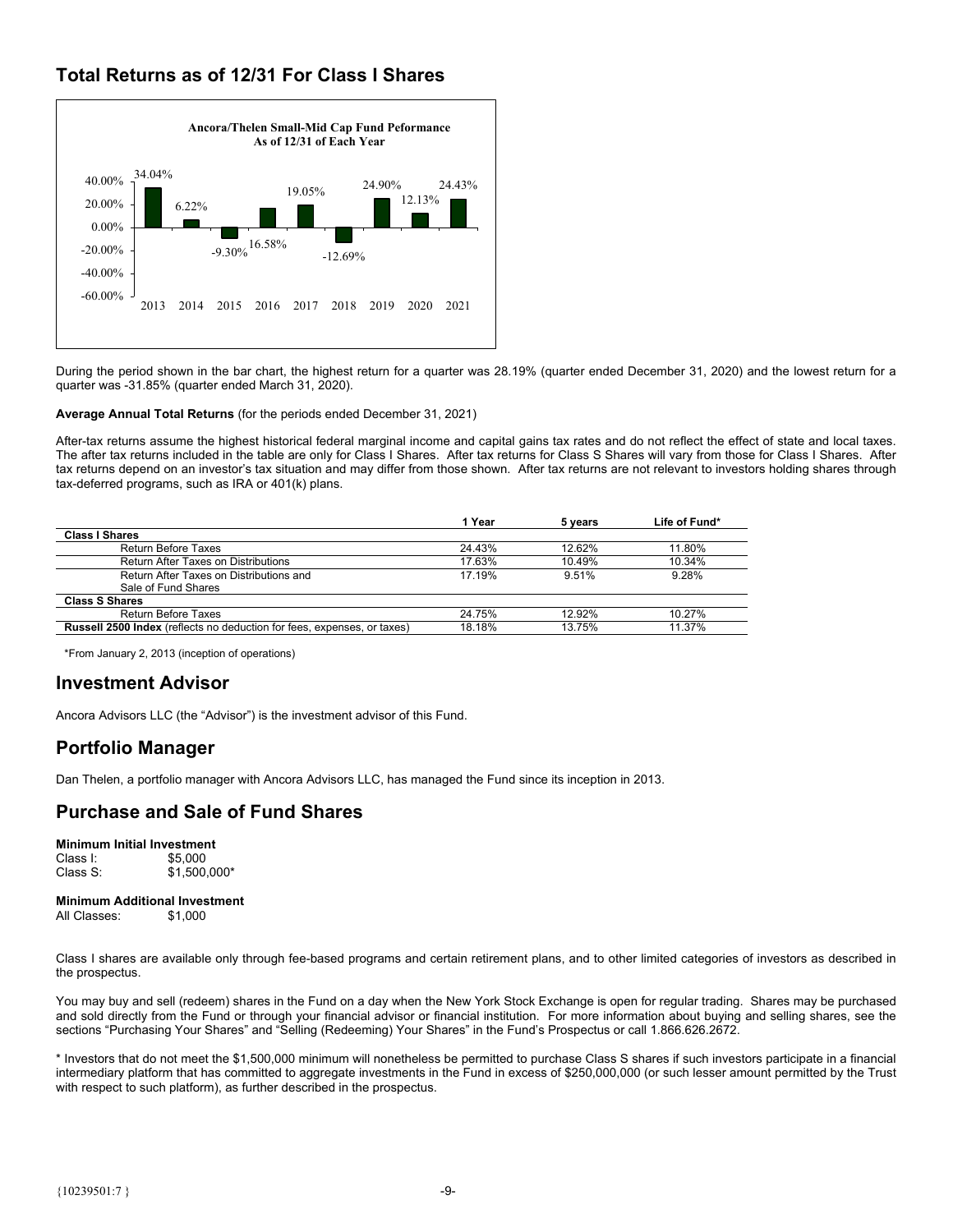# <span id="page-12-0"></span>**Dividends, Capital Gains, and Taxes**

The Fund's distributions are taxable, and will be taxable as ordinary income or capital gains, unless you are investing through a tax-deferred arrangement, such as a 401(k) plan or an individual retirement account. Shares that are held in a tax-deferred account may be taxed when they are withdrawn from the tax-deferred account.

# **Payments to Broker-Dealers and other Financial Intermediaries**

If you purchase the Fund through a broker-dealer or other financial intermediary (such as a bank), the Fund and its related companies may pay the intermediary for the sale of Fund shares and related services. These payments may create a conflict of interest by influencing the broker-dealer or other intermediary and your salesperson to recommend the Fund over another investment. Ask your salesperson or visit your financial intermediary's Web site for more information.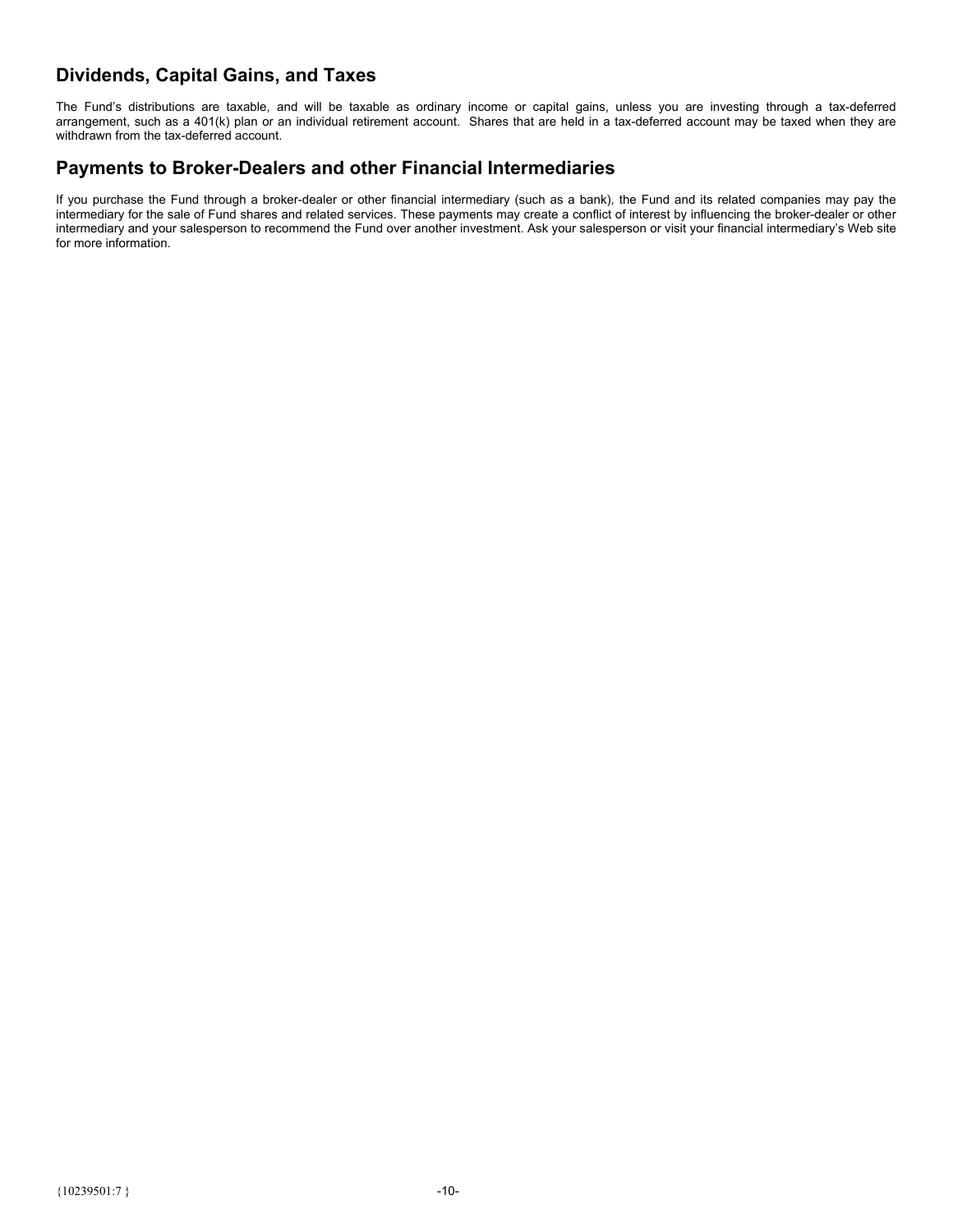# <span id="page-13-0"></span>**ANCORA MICROCAP FUND**

(Class I and Class S Shares)

### **Investment Objective**

The investment objective of Ancora MicroCap Fund (the "Fund") is to obtain capital appreciation.

### **Fees and Expenses of the Fund**

The tables below describe the fees and expenses that you may pay if you buy and hold shares of the Fund.

**Shareholder Fees** (fees paid directly from your investment)

|                                                                                      | Class I  | Class S |
|--------------------------------------------------------------------------------------|----------|---------|
| Maximum Sales Charge (Load) Imposed on Purchases (as a percentage of offering price) | None     | None    |
| Maximum Sales Charge (Load) Imposed on Reinvested Dividends                          | None     | None    |
| Redemption Fee (as a percentage of amount redeemed on shares held less than 90 days) | $2.00\%$ | 2.00%   |

**Annual Fund Operating Expenses** (expenses that you pay each year as a percentage of the value of your investment)

|                                                                      |         |          | Class    | Class $S^{(3)}$ |
|----------------------------------------------------------------------|---------|----------|----------|-----------------|
| <b>Management Fees</b>                                               |         |          | 1.00%    | 1.00%           |
| Distribution/Service (12b-1) Fees                                    |         |          | $0.00\%$ | $0.00\%$        |
| <b>Other Expenses</b>                                                |         |          | 0.85%    | 0.85%           |
|                                                                      | Class I | Class S  |          |                 |
| <b>Shareholder Service Fees</b>                                      | 0.01%   | $0.00\%$ |          |                 |
| <b>Remainder of Other Expenses</b>                                   | 0.84%   | 0.85%    |          |                 |
| Acquired Fund Fees and Expenses <sup>(1)</sup>                       |         |          | 0.14%    | 0.14%           |
| <b>Total Annual Fund Operating Expenses</b>                          |         |          | 1.99%    | 1.99%           |
| Fee Waiver $(2)$                                                     |         |          | (0.25%)  | (0.85%)         |
| Total Annual Fund Operating Expenses After Fee Waiver <sup>(2)</sup> |         |          | 1.74%    | 1.14%           |

(1) These fees and expenses are not used to calculate the Fund's net asset value and do not correlate to the ratio of Expenses to Average Net Assets found in the "Financial Highlights" section of this Prospectus.

<sup>(2)</sup> The Advisor and the Trust have entered into a fee waiver agreement whereby the Advisor has contractually agreed to waive a portion of its fees in order to limit total annual fund operating expenses (excluding Acquired Fund Fees and Expenses and dividend expenses relating to short sales, interest, taxes, and brokerage commissions) to 1.60% for Class I shares and 1.00% for Class S shares. These fee waivers are expected to continue indefinitely but shall remain in effect until at least October 1, 2023 (subject to termination prior to such date only by a vote of the Trustees of the Fund if they deem the termination to be beneficial to the Fund shareholders). The Advisor is entitled to recover such waived amounts within the same fiscal year in which the Advisor reduced its fee. No recoupment will occur except to the extent that the Fund's expenses, together with the amount recovered, do not exceed the applicable expense limitation. See Fund Details – Investment Advisor for details on this fee waiver agreement.

Other Expenses and Acquired Fund Fees and Expenses for Class S shares are based on estimated amounts. Class S shares were not offered prior to the date of this prospectus.

### **Expense Example**

This Example is intended to help you compare the cost of investing in the Fund with the cost of investing in other mutual funds. This Example assumes that you invest \$10,000 in the Fund for the time periods indicated and then redeem all of your shares at the end of those periods. This Example also assumes that your investment has a 5% annual return, maximum sales charges are applied and the Fund's operating expenses remain the same. Although your actual costs may be higher or lower, based on these assumptions your costs would be:

| Ancora MicroCap Fund  | Year        | २ Years | Years | 10 Years |
|-----------------------|-------------|---------|-------|----------|
| <b>Class I Shares</b> | <b>0477</b> | \$548   | \$944 | \$2,052  |
| <b>Class S Shares</b> | \$116       | \$362   | \$628 | \$1,386  |

# **Portfolio Turnover**

The Fund pays transaction costs, such as commissions, when it buys and sells securities (or "turns over" its portfolio). A higher portfolio turnover may indicate higher transaction costs and may result in higher taxes where fund shares are held in a taxable account. These costs, which are not reflected in annual fund operating expenses or in the example, affect the Fund's performance. During 2021, the Fund's portfolio turnover rate was 42% of the average value of its whole portfolio.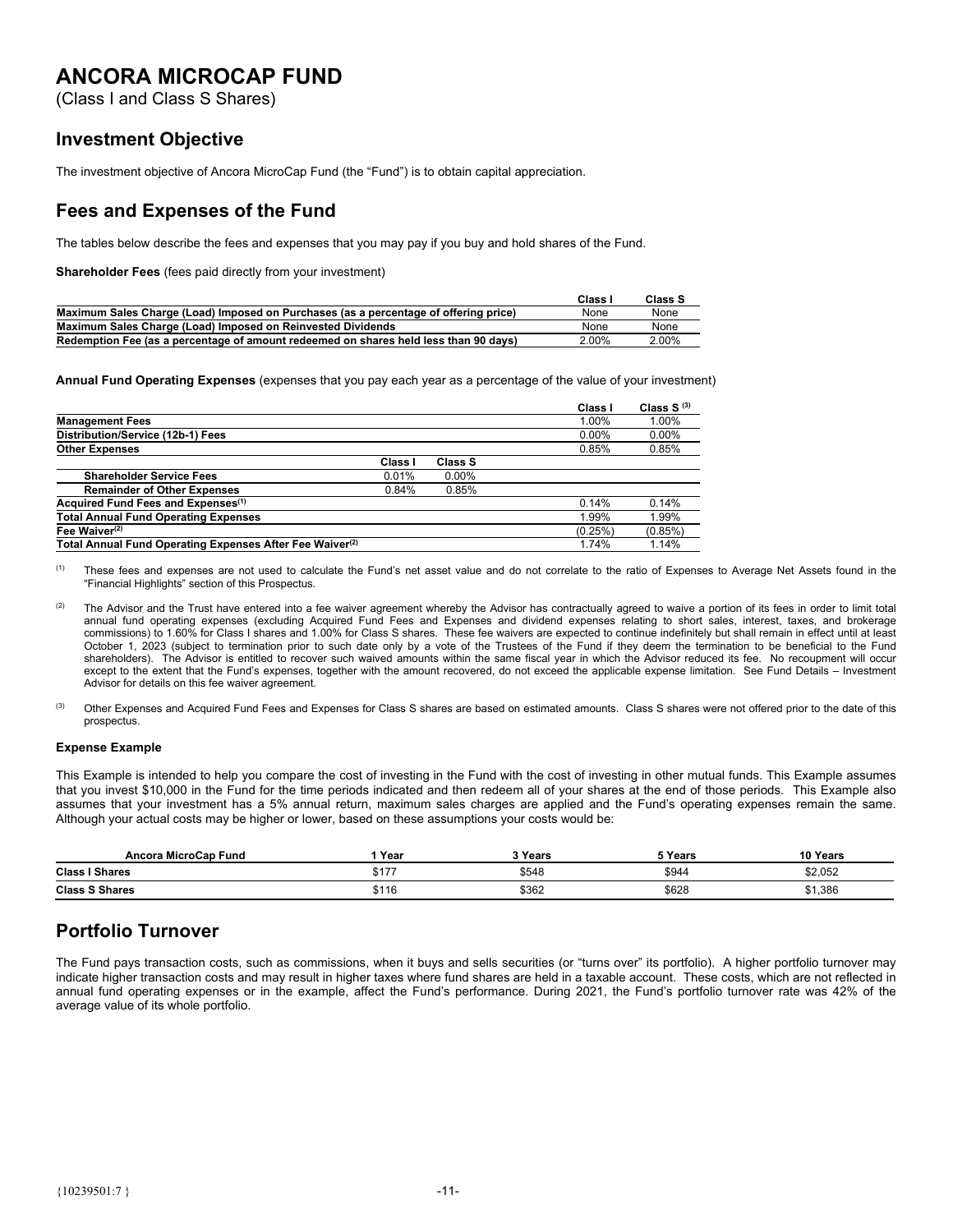# <span id="page-14-0"></span>**Principal Investment Strategies**

Under normal circumstances, at least 80% of the assets of the Fund will be invested in equity securities of companies whose equity securities have a total market value of under \$700,000,000. Equity securities consist of common stock, preferred stock and securities convertible into common or preferred stock. The Fund emphasizes a "value" style of investing. In deciding which securities to buy and which to sell, the Advisor will give primary consideration to fundamental factors. For example, securities having relatively low ratios of share price to book value, net asset value, earnings and cash flow will generally be considered attractive investments. Additionally, the Advisor will give secondary consideration to insider transactions and the growth of earnings. As a result of its focus on small companies and its intent to take short-term positions in certain equity securities, this Fund may be considered to be more "aggressive" than other mutual funds having a "value" style of investing.

# **Principal Risks**

The share price of the Fund may change daily based on market conditions and other factors. Therefore, you may lose money if you invest in the Fund.

The principal risks that apply to the Fund are:

- *Market Risk*. The value of securities may go up or down in response to the prospects of individual issuers, general economic or market conditions, and/or investor behavior that leads investors' perceptions of value (as reflected in the price of the security) to diverge from fundamental value.
- *Speculative Nature.* The Fund intends to invest in securities that are more speculative than other securities and, therefore, subject to a substantial decline or total loss in value. Because of the speculative nature of these securities, shareholders of the Fund are exposed to a high degree of risk.
- *Small Company Stock Risk*. The stocks of small companies may involve more risk than those of larger companies. Small companies often have narrower markets and more limited managerial and financial resources than larger, more established companies. As a result, they may be more sensitive to changing economic conditions, which could increase the volatility of their share prices. In addition, small company stocks typically are traded in lower volume, making them more difficult to purchase or sell at the desired time and price or in the desired amount. Generally, the smaller the company size, the greater these risks.
- *Medium-Size Company Stock Risk*. Stocks of medium-size companies are usually more sensitive to adverse business developments and economic, political, regulatory and market factors than stocks of larger companies, and the prices of stocks of medium-size companies may be more volatile.
- *Value Investing Risk*. Value investing attempts to identify companies selling at a discount to their intrinsic value. Value investing presents the risk that the holdings or securities may never reach their full market value because the market fails to recognize what the portfolio manager considers the true business value or because the portfolio manager has misjudged those values. In addition, value investing may fall out of favor and underperform growth or other style investing during given periods.
- *COVID-19 Pandemic Risk*. The novel coronavirus disease (COVID-19) has resulted in significant disruptions to global business activity. The impact of a health crisis and other epidemics and pandemics that may arise in the future could affect the global economy in ways that cannot necessarily be foreseen at the present time. The COVID-19 pandemic, other public health crises, and local, regional or global natural or environmental disasters, wars, acts of terrorism, or similar events could have a significant adverse impact on the Fund and its investments and could result in increased volatility of the Fund's net asset value.
- *Sector Risk.* Companies with similar characteristics may be grouped together in broad categories called sectors. The Fund may be overweight in certain sectors at various times. To the extent the Fund invests more heavily in a particular sector, its performance will be especially sensitive to any economic, business, regulatory or other developments which generally affect that sector. Individual sectors may underperform other sectors or the market as a whole.
- *Operational Risk*. Operational risks include human error, changes in personnel, system changes, faults in communication, and failures in systems, technology, or processes that result in events or circumstances that negatively impact the operations of the Fund and that may adversely impact Fund performance. Various operational events or circumstances are outside the Advisor's control, including instances at third parties. The Fund and the Advisor seek to reduce these operational risks through controls and procedures. However, these measures do not address every possible risk and may be inadequate to address these risks.
- *Cybersecurity Risk*. Cybersecurity breaches may allow an unauthorized party to gain access to Fund assets, customer data, or proprietary information, or cause the Fund and/or its service providers to suffer data corruption or lose operational functionality. Cyber-attacks affecting the Fund, any of its service providers or any issuer in which the Fund invests may adversely impact the Fund.
- *Management Risk*. The investment techniques and risk analyses applied by the Advisor may not produce the desired results. Furthermore, legislative, regulatory, or tax restrictions, policies, or developments may affect the investment techniques available to the Advisor in connection with managing the Fund. There is no guarantee that the investment objective of the Fund will be achieved.
- *Large Investor Risk*. Ownership of shares of the Fund may be concentrated in one or a few large investors. Such investors may redeem shares in large quantities or on a frequent basis. Redemptions by a large investor may: affect the performance of the Fund; increase realized capital gains; accelerate the realization of taxable income to shareholders; and increase transaction costs and/or other expenses for the Fund.
- *Profitability Investment Risk*. High relative profitability stocks may perform differently from the market as a whole and an investment strategy purchasing these securities may cause the Fund to at times underperform equity funds that use other investment strategies.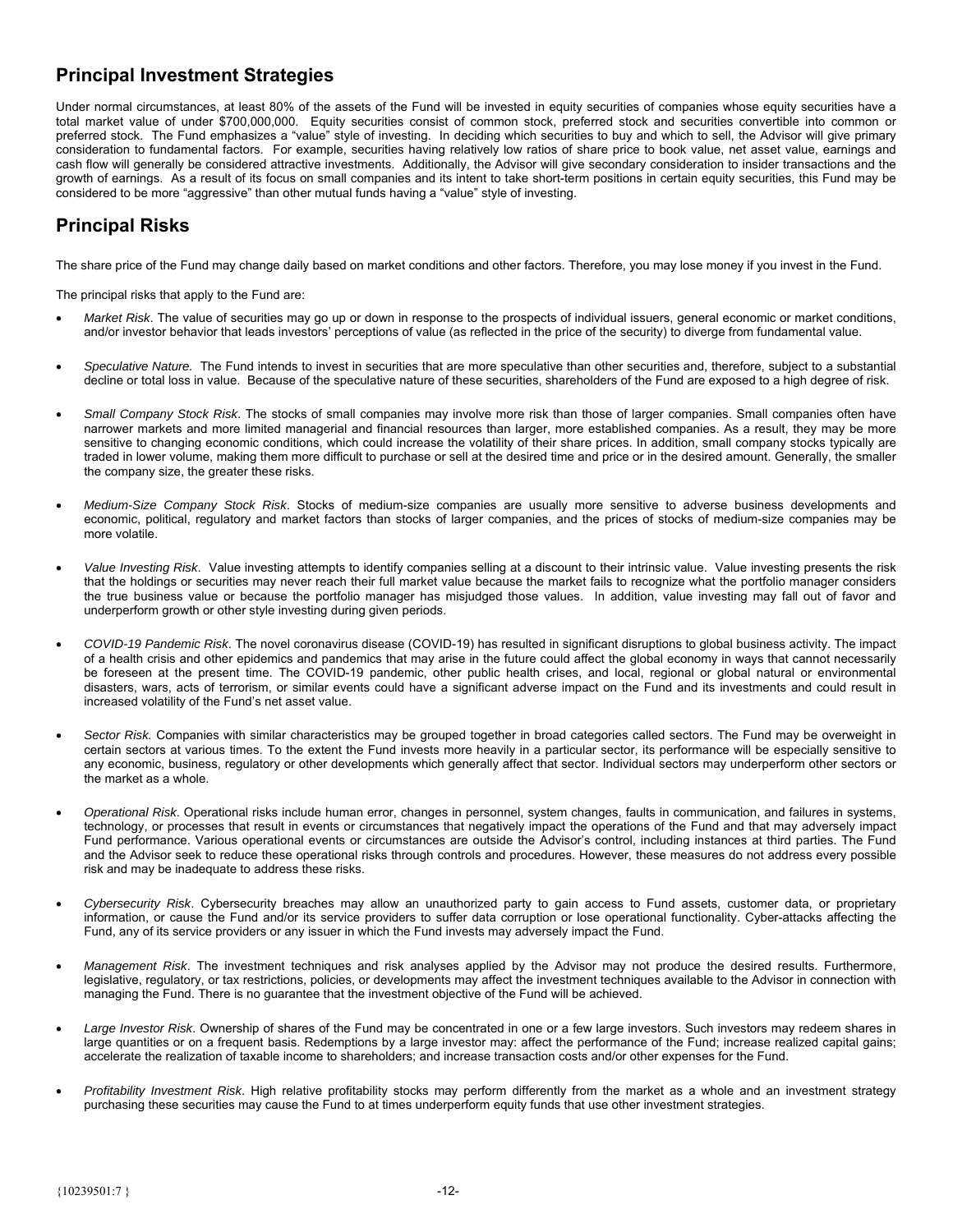# <span id="page-15-0"></span>**Annual Total Return**

The bar chart and table provide some indication of the risks of an investment in the Fund by showing its performance from year to year and how Fund returns compare a broad measure of market performance. Past performance (before and after taxes) does not indicate how the Fund will perform in the future. Updated performance information with respect to the Fund is available at www.ancora.net.

# **Total Returns as of 12/31 For Class I Shares**



During the period shown in the bar chart, the highest return for a quarter was 34.22% (quarter ended March 31, 2021) and the lowest return for a quarter was –36.17% (quarter ended March 31, 2020).

### **Average Annual Total Returns** (for the periods ended December 31, 2021)

After-tax returns assume the highest historical federal marginal income and capital gains tax rates and do not reflect the effect of state and local taxes. The after tax returns included in the table are only for Class I Shares. After tax returns for Class S Shares will vary from those for Class I Shares. After tax returns depend on an investor's tax situation and may differ from those shown. After tax returns are not relevant to investors holding shares through tax-deferred programs, such as IRA or 401(k) plans.

|                                                                      | 1 Year | 5 Years | 10 Years |
|----------------------------------------------------------------------|--------|---------|----------|
| <b>Class I Shares</b>                                                |        |         |          |
| Return Before Taxes                                                  | 37.42% | 7.90%   | 11.00%   |
| Return After Taxes on Distributions                                  | 37.42% | 6.76%   | 9.32%    |
| Return After Taxes on Distributions and                              | 22.15% | 5.91%   | 8.58%    |
| Sale of Fund Shares                                                  |        |         |          |
| Russell Microcap Index (reflects no deduction for fees, expenses, or | 19 34% | 11.69%  | 13.62%   |
| taxes)                                                               |        |         |          |

Performance information for Class S shares is not shown because Class S shares were not offered prior to the date of this prospectus. Class S would have substantially similar returns to those shown above because the shares are invested in the same portfolio of securities and the annual returns would differ only to the extent that the Classes do not have the same expenses.

### **Investment Advisor**

Ancora Advisors LLC (the "Advisor") is the investment advisor of this Fund.

# **Portfolio Manager**

Michael Santelli has been lead manager of the Fund since 2017. Matt Scullen has been a manager of the Fund since 2021.

# **Purchase and Sale of Fund Shares**

**Minimum Initial Investment**  Class I: \$5,000<br>Class S: \$1.500  $$1,500,000*$ 

#### **Minimum Additional Investment**  All Classes: \$1,000

Class I shares are available only through fee-based programs and certain retirement plans, and to other limited categories of investors as described in the prospectus.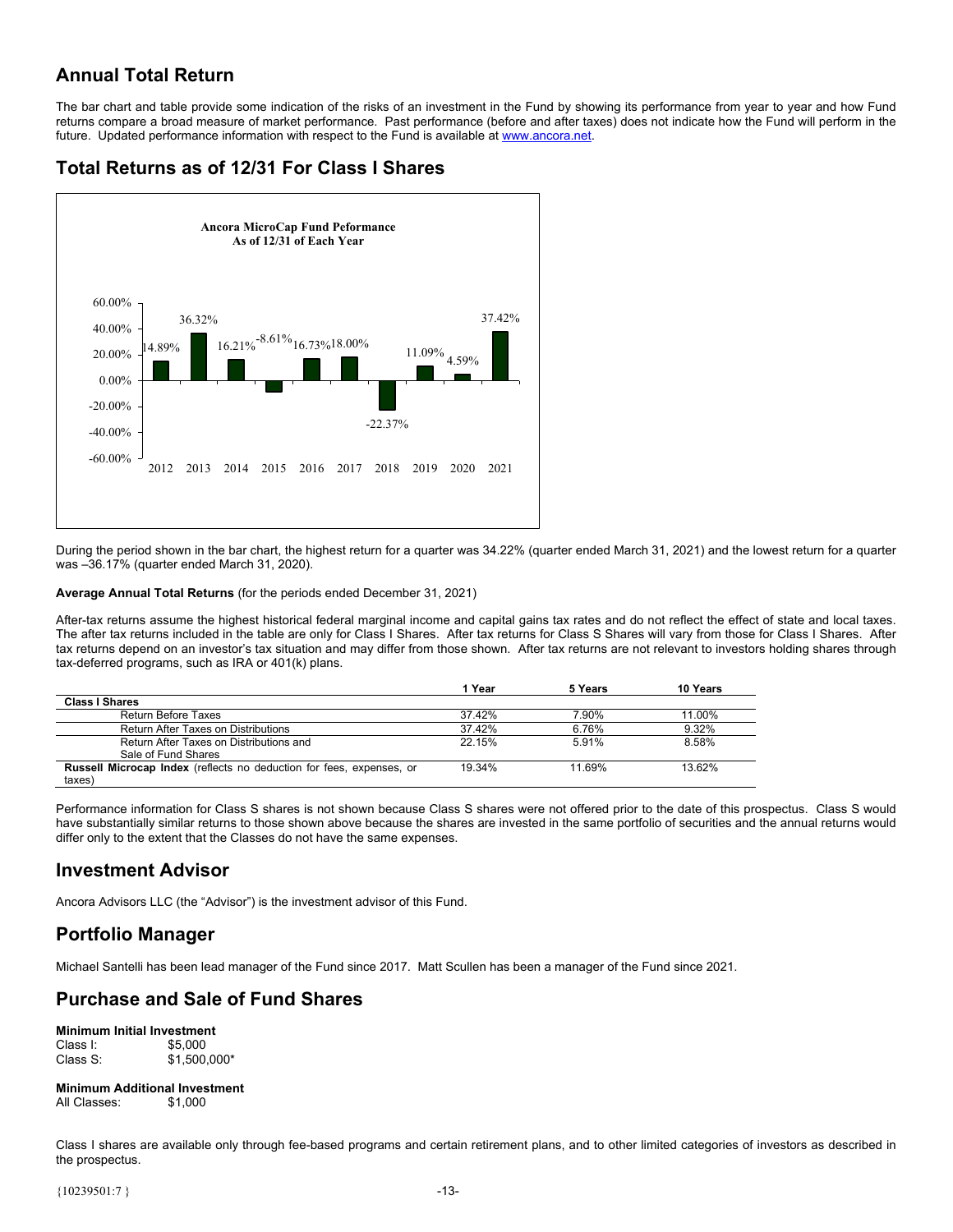<span id="page-16-0"></span>You may buy and sell (redeem) shares in the Fund on a day when the New York Stock Exchange is open for regular trading. Shares may be purchased and sold directly from the Fund or through your financial advisor or financial institution. For more information about buying and selling shares, see the sections "Purchasing Your Shares" and "Selling (Redeeming) Your Shares" in the Fund's Prospectus or call 1.866.626.2672.

\* Investors that do not meet the \$1,500,000 minimum will nonetheless be permitted to purchase Class S shares if such investors participate in a financial intermediary platform that has committed to aggregate investments in the Fund in excess of \$250,000,000 (or such lesser amount permitted by the Trust with respect to such platform), as further described in the prospectus.

### **Dividends, Capital Gains, and Taxes**

The Fund's distributions are taxable, and will be taxable as ordinary income or capital gains, unless you are investing through a tax-deferred arrangement, such as a 401(k) plan or an individual retirement account. Shares that are held in a tax-deferred account may be taxed when they are withdrawn from the tax-deferred account.

### **Payments to Broker-Dealers and other Financial Intermediaries**

If you purchase the Fund through a broker-dealer or other financial intermediary (such as a bank), the Fund and its related companies may pay the intermediary for the sale of Fund shares and related services. These payments may create a conflict of interest by influencing the broker-dealer or other intermediary and your salesperson to recommend the Fund over another investment. Ask your salesperson or visit your financial intermediary's Web site for more information.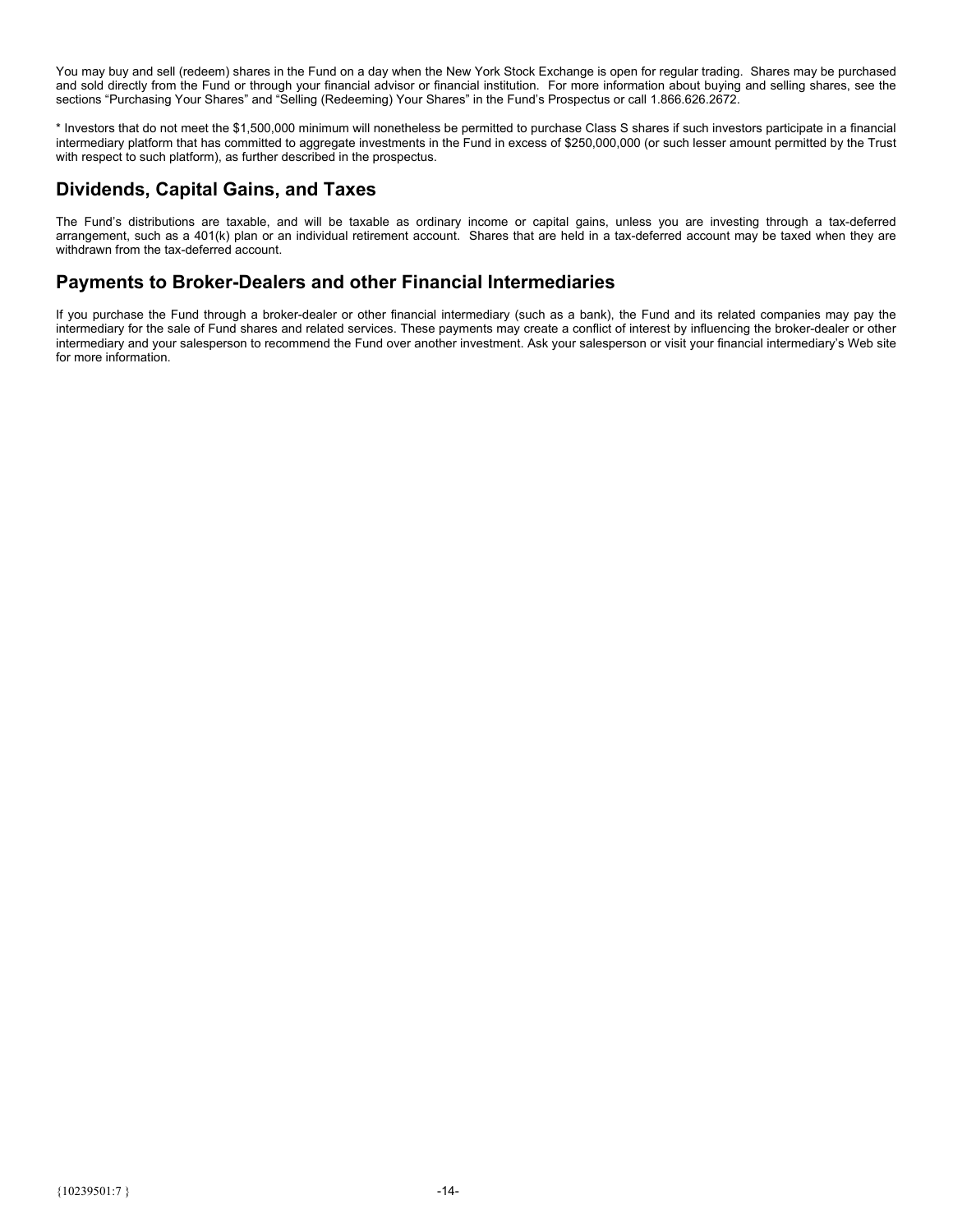# <span id="page-17-0"></span>**ANCORA DIVIDEND VALUE EQUITY FUND**

(Class I and Class S Shares)

### **Investment Objective**

The investment objective of Ancora Dividend Value Equity Fund (the "Fund") is to provide growth of income and long-term capital appreciation.

### **Fees and Expenses of the Fund**

The tables below describe the fees and expenses that you may pay if you buy and hold shares of the Fund.

**Shareholder Fees** (fees paid directly from your investment)

|                                                                                      | Class | Class S |
|--------------------------------------------------------------------------------------|-------|---------|
| Maximum Sales Charge (Load) Imposed on Purchases (as a percentage of offering price) | None  | None    |
| Maximum Sales Charge (Load) Imposed on Reinvested Dividends                          | None  | None    |
| Redemption Fee (as a percentage of amount redeemed on shares held less than 90 days) | 2.00% | 2.00%   |

**Annual Fund Operating Expenses** (expenses that you pay each year as a percentage of the value of your investment)

|                                                                      |         |                | Class I    | Class $S^{(3)}$ |
|----------------------------------------------------------------------|---------|----------------|------------|-----------------|
| <b>Management Fees</b>                                               |         |                | 0.75%      | 0.75%           |
| Distribution/Service (12b-1) Fees                                    |         |                | $0.00\%$   | $0.00\%$        |
| <b>Other Expenses</b>                                                |         |                | 0.46%      | 0.46%           |
|                                                                      | Class I | <b>Class S</b> |            |                 |
| <b>Shareholder Service Fees</b>                                      | 0.01%   | $0.00\%$       |            |                 |
| <b>Remainder of Other Expenses</b>                                   | 0.45%   | 0.46%          |            |                 |
| Acquired Fund Fees and Expenses <sup>(1)</sup>                       |         |                | $0.00\%$   | $0.00\%$        |
| Total Annual Fund Operating Expenses <sup>(2)</sup>                  |         |                | 1.21%      | 1.21%           |
| <b>Fee Waiver</b>                                                    |         |                | $(0.21\%)$ | $(0.46\%)$      |
| Total Annual Fund Operating Expenses After Fee Waiver <sup>(2)</sup> |         |                | 1.00%      | 0.75%           |

<sup>(1)</sup> These fees and expenses are not used to calculate the Fund's net asset value and do not correlate to the ratio of Expenses to Average Net Assets found in the "Financial Highlights" section of this Prospectus.

(2) The Total Annual Fund Operating Expenses do not take into account the fee waiver arrangement between the Advisor and the Trust. Such parties have entered into a fee waiver agreement whereby the Advisor has contractually agreed to waive a portion of its fees in order to limit total annual fund operating expenses (excluding Acquired Fund Fees and Expenses and dividend expenses relating to short sales, interest, taxes, and brokerage commissions) to 1.00% for Class I shares and 0.75% for Class S shares. These fee waivers are expected to continue indefinitely but shall remain in effect until at least October 1, 2023 (subject to termination prior to such date only by a vote of the Trustees of the Fund if they deem the termination to be beneficial to the Fund shareholders. The Advisor is entitled to recover such waived amounts within the same fiscal year in which the Advisor reduced its fee. No recoupment will occur except to the extent that the Fund's expenses, together with the amount recovered, do not exceed the applicable expense limitation. See Fund Details – Investment Advisor for details on this fee waiver agreement.

<sup>(3)</sup> Other Expenses and Acquired Fund Fees and Expenses for Class S Shares are based on estimated amounts. Class S Shares were not offered prior to the date of this Prospectus.

### **Expense Example**

This Example is intended to help you compare the cost of investing in the Fund with the cost of investing in other mutual funds. This Example assumes that you invest \$10,000 in the Fund for the time periods indicated and then redeem all of your shares at the end of those periods. This Example also assumes that your investment has a 5% annual return, maximum sales charges are applied and the Fund's operating expenses remain the same. Although your actual costs may be higher or lower, based on these assumptions your costs would be:

| Ancora Dividend Value Equity Fund | Year  | `Years | ™ Years | 10 Years          |
|-----------------------------------|-------|--------|---------|-------------------|
| <b>Class I Shares</b>             | \$102 | \$318  | \$552   | よ1 つつに<br>ے کے, ا |
| <b>Class S Shares</b>             | \$7   | \$240  | \$417   | \$930             |

# **Portfolio Turnover**

The Fund pays transaction costs, such as commissions, when it buys and sells securities (or "turns over" its portfolio). A higher portfolio turnover may indicate higher transaction costs and may result in higher taxes where fund shares are held in a taxable account. These costs, which are not reflected in annual fund operating expenses or in the example, affect the Fund's performance. During 2021, the Fund's portfolio turnover rate was 12% of the average value of its whole portfolio.

### **Principal Investment Strategies**

Under normal circumstances, at least 80% of the assets of the Fund will be invested in dividend paying equity securities with attractive dividend growth potential that are selling at discounted valuations at the time of purchase. Equity securities consist of common stock, preferred stock and securities convertible into common or preferred stock. The Fund will invest predominantly in equity securities of large companies.

In deciding which securities to buy and sell, the Advisor utilizes in-depth, proprietary bottoms-up company research, seeking to identify high quality dividend paying companies with strong competitive positions in their key markets. The Advisor will target companies trading at an attractive dividend yield, sustainable cash flow streams and the ability to grow their dividend consistently. The strategy utilizes various research and screening tools to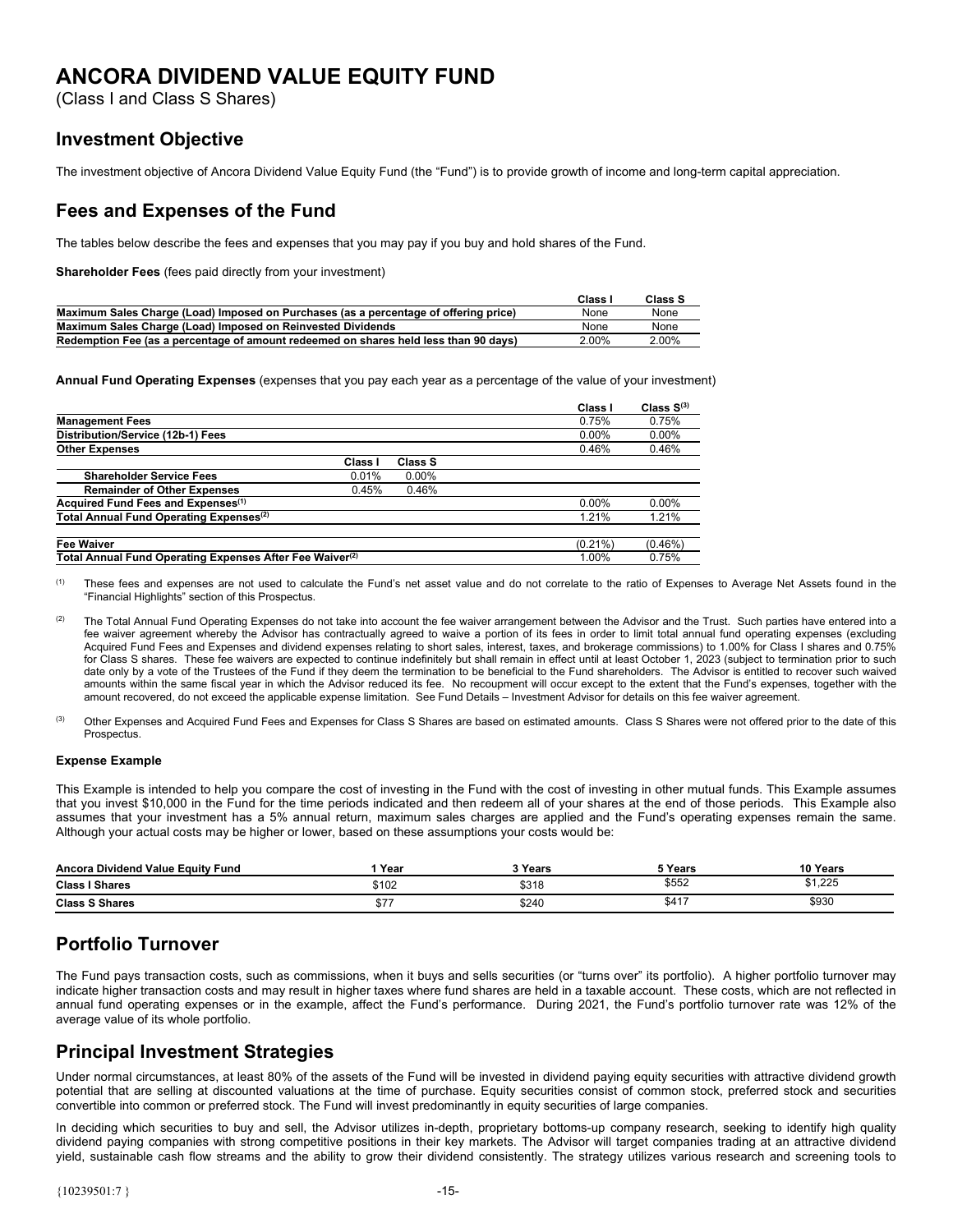<span id="page-18-0"></span>identify potential catalysts to unlock value and gain an attractive return relative to our intrinsic valuation while maintaining a margin of safety. The Fund will seek to be diversified across industry sectors as well as issuers. The Advisor may select companies not domiciled in the U.S. by investing in ADRs limited to 25% of the Fund.

# **Principal Risks**

The share price of the Fund may change daily based on market conditions and other factors. Therefore, you may lose money if you invest in the Fund.

The principal risks that apply to the Fund are:

- *Market Risk*. The value of securities may go up or down in response to the prospects of individual issuers, general economic or market conditions, and/or investor behavior that leads investors' perceptions of value (as reflected in the price of the security) to diverge from fundamental value.
- *Speculative Nature.* The Fund intends to invest in securities that are more speculative than other securities and, therefore, subject to a substantial decline or total loss in value. Because of the speculative nature of these securities, shareholders of the Fund are exposed to a high degree of risk.
- *ADR Risk.* Because the Fund may invest in American Depositary Receipts (ADRs) whether in the United States or in local foreign markets, the Fund's share price may be more affected by geopolitical or foreign economic conditions, accounting or auditing standards than otherwise.
- *Medium-Size Company Stock Risk*. Stocks of medium-size companies are usually more sensitive to adverse business developments and economic, political, regulatory and market factors than stocks of larger companies, and the prices of stocks of medium-size companies may be more volatile.
- *Large Company Stock Risk*. Larger, more established companies may be unable to respond quickly to competitive challenges, such as changes in technology and consumer tastes.
- *Value Investing Risk*. Value investing attempts to identify companies selling at a discount to their intrinsic value. Value investing presents the risk that the holdings or securities may never reach their full market value because the market fails to recognize what the portfolio manager considers the true business value or because the portfolio manager has misjudged those values. In addition, value investing may fall out of favor and underperform growth or other style investing during given periods.
- *COVID-19 Pandemic Risk*. The novel coronavirus disease (COVID-19) has resulted in significant disruptions to global business activity. The impact of a health crisis and other epidemics and pandemics that may arise in the future could affect the global economy in ways that cannot necessarily be foreseen at the present time. The COVID-19 pandemic, other public health crises, and local, regional or global natural or environmental disasters, wars, acts of terrorism, or similar events could have a significant adverse impact on the Fund and its investments and could result in increased volatility of the Fund's net asset value.
- *Sector Risk*. Companies with similar characteristics may be grouped together in broad categories called sectors. The Fund may be overweight in certain sectors at various times. To the extent the Fund invests more heavily in a particular sector, its performance will be especially sensitive to any economic, business, regulatory or other developments which generally affect that sector. Individual sectors may underperform other sectors or the market as a whole.
- *Operational Risk*. Operational risks include human error, changes in personnel, system changes, faults in communication, and failures in systems, technology, or processes that result in events or circumstances that negatively impact the operations of the Fund and that may adversely impact Fund performance. Various operational events or circumstances are outside the Advisor's control, including instances at third parties. The Fund and the Advisor seek to reduce these operational risks through controls and procedures. However, these measures do not address every possible risk and may be inadequate to address these risks.
- *Cybersecurity Risk*. Cybersecurity breaches may allow an unauthorized party to gain access to Fund assets, customer data, or proprietary information, or cause the Fund and/or its service providers to suffer data corruption or lose operational functionality. Cyber-attacks affecting the Fund, any of its service providers or any issuer in which the Fund invests may adversely impact the Fund.
- *Management Risk*. The investment techniques and risk analyses applied by the Advisor may not produce the desired results. Furthermore, legislative, regulatory, or tax restrictions, policies, or developments may affect the investment techniques available to the Advisor in connection with managing the Fund. There is no guarantee that the investment objective of the Fund will be achieved.
- *Large Investor Risk*. Ownership of shares of the Fund may be concentrated in one or a few large investors. Such investors may redeem shares in large quantities or on a frequent basis. Redemptions by a large investor may: affect the performance of the Fund; increase realized capital gains; accelerate the realization of taxable income to shareholders; and increase transaction costs and/or other expenses for the Fund.
- *Profitability Investment Risk*. High relative profitability stocks may perform differently from the market as a whole and an investment strategy purchasing these securities may cause the Fund to at times underperform equity funds that use other investment strategies.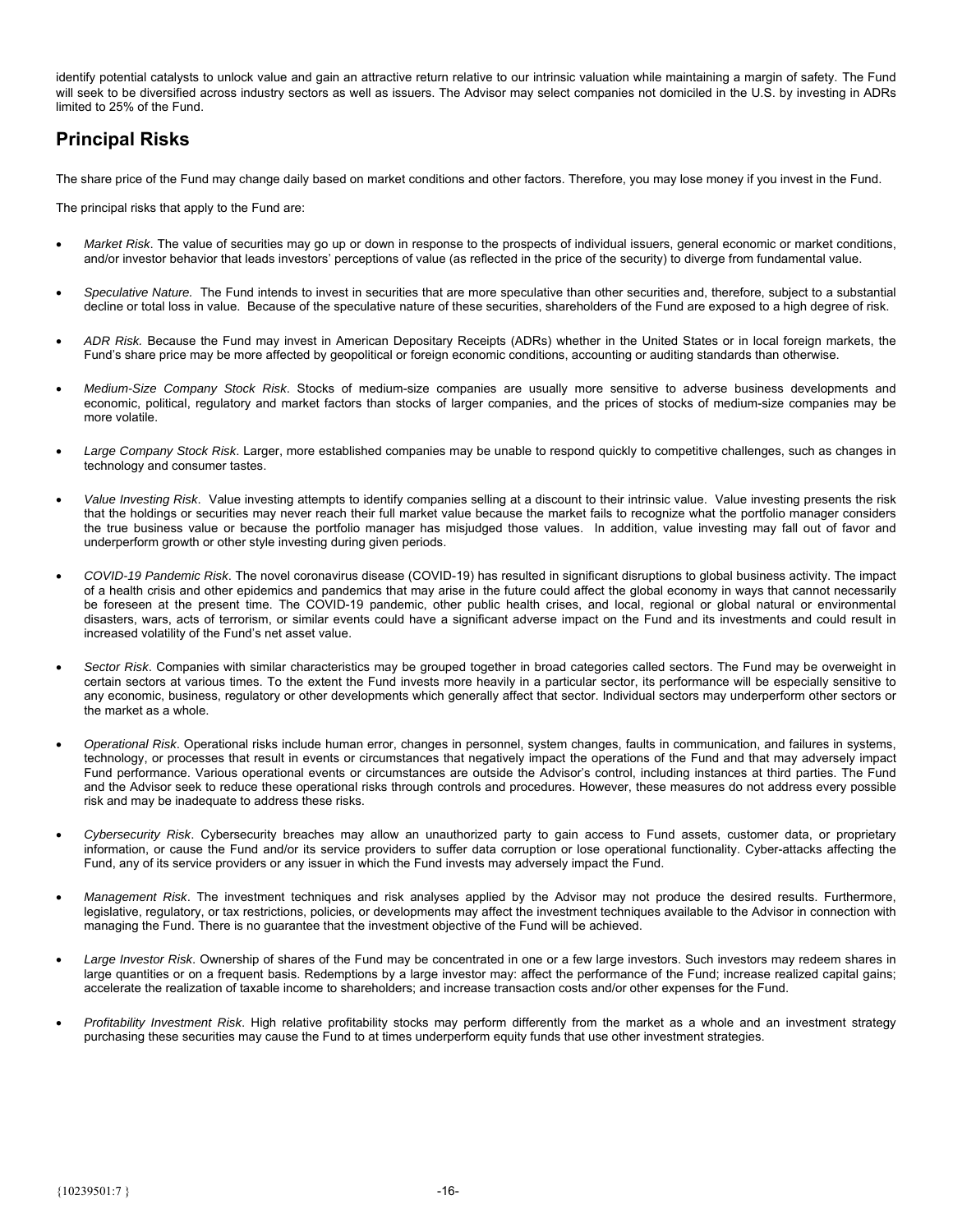# <span id="page-19-0"></span>**Annual Total Return**

The bar chart and table give some indication of the risks of an investment in the Fund by comparing the Fund's performance with a broad measure of market performance. Past performance (before and after taxes) does not indicate how the Fund will perform in the future. Updated performance with respect to the Fund is available at www.ancora.net.

# **Total Returns as of December 31 for Class I Shares**



During the period shown in the bar chart, the highest return for a quarter was 15.61% (quarter ended June 30, 2020) and the lowest return for a quarter was –23.10% (quarter ended March 31, 2020).

### **Average Annual Total Returns** (for the periods ended December 31, 2021)

After-tax returns assume the highest historical federal marginal income and capital gains tax rates and do not reflect the effect of state and local taxes. The after tax returns included in the table are only for Class I Shares. After tax returns for Class S Shares will vary from those for Class I Shares. After tax returns depend on an investor's tax situation and may differ from those shown. After tax returns are not relevant to investors holding shares through tax-deferred programs, such as IRA or 401(k) plans.

| 1 Year | Life of Fund* |
|--------|---------------|
|        |               |
| 27.36% | 18 47%        |
| 26.80% | 17.87%        |
| 16 20% | 14 20%        |
|        |               |
| 25 16% | 9.96%         |
|        |               |
|        |               |

\* From May 7, 2019 (inception of operations).

Performance information for Class S shares is not shown because Class S shares were not offered prior to the date of this prospectus. Class S would have substantially similar returns to those shown above because the shares are invested in the same portfolio of securities and the annual returns would differ only to the extent that the Classes do not have the same expenses.

### **Investment Advisor**

Ancora Advisors LLC (the "Advisor") is the investment advisor of this Fund.

### **Portfolio Managers**

The portfolio managers for this Fund are Sonia Mintun, David Sowerby and Tom Kennedy. They have managed the Fund since its inception on April 30, 2019.

# **Purchase and Sale of Fund Shares**

**Minimum Initial Investment**  Class I: \$5,000<br>Class S: \$1.500  $$1,500,000*$ 

**Minimum Additional Investment**  All Classes: \$1,000

Class I shares are available only through fee-based programs and certain retirement plans, and to other limited categories of investors as described in the prospectus.

You may buy and sell (redeem) shares in the Fund on a day when the New York Stock Exchange is open for regular trading. Shares may be purchased and sold directly from the Fund or through your financial advisor or financial institution. For more information about buying and selling shares, see the sections "Purchasing Your Shares" and "Selling (Redeeming) Your Shares" in the Fund's Prospectus or call 1.866.626.2672.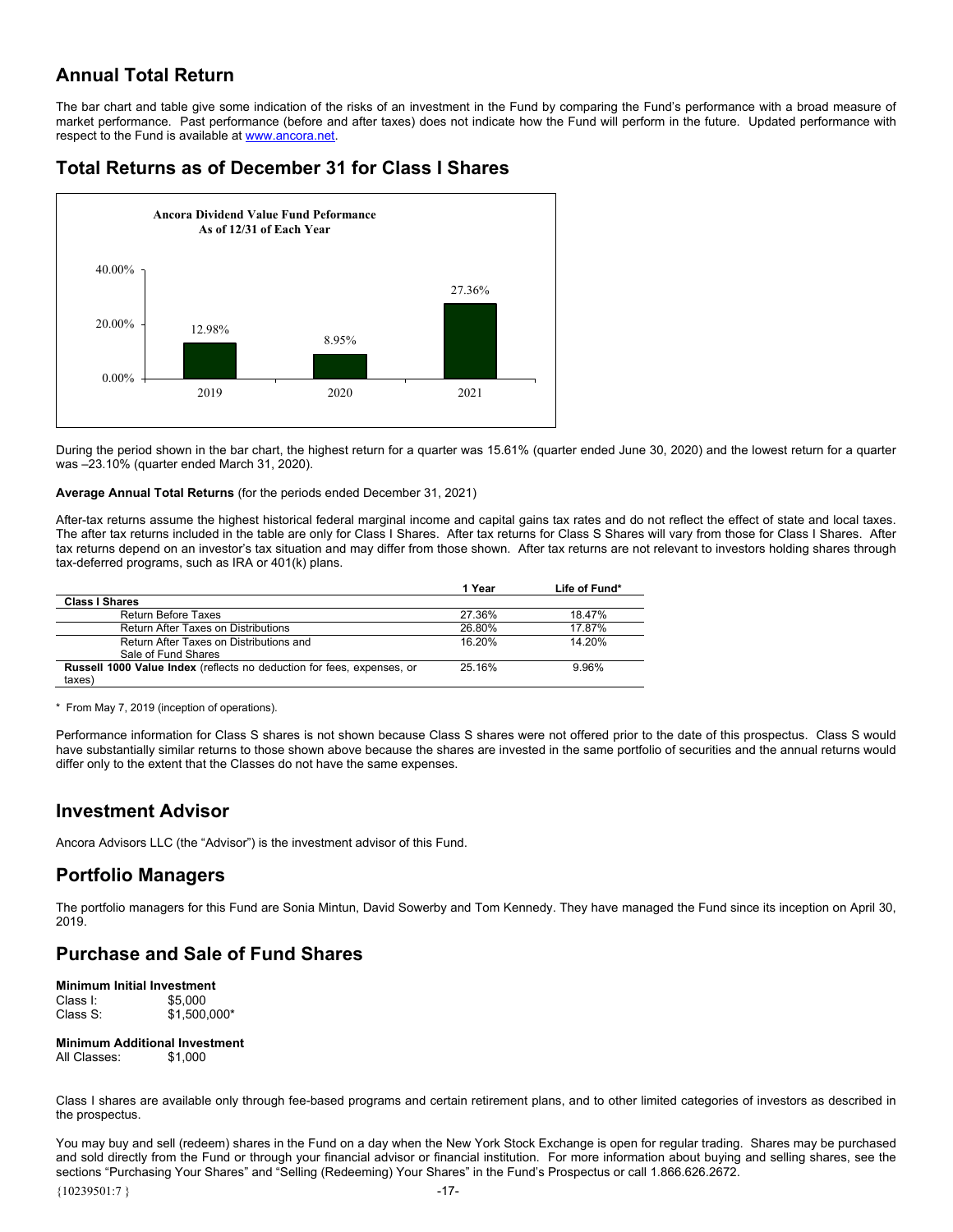<span id="page-20-0"></span>\* Investors that do not meet the \$1,500,000 minimum will nonetheless be permitted to purchase Class S shares if such investors participate in a financial intermediary platform that has committed to aggregate investments in the Fund in excess of \$250,000,000 (or such lesser amount permitted by the Trust with respect to such platform), as further described in the prospectus.

### **Dividends, Capital Gains, and Taxes**

The Fund's distributions are taxable, and will be taxable as ordinary income or capital gains, unless you are investing through a tax-deferred arrangement, such as a 401(k) plan or an individual retirement account. Shares that are held in a tax-deferred account may be taxed when they are withdrawn from the tax-deferred account.

## **Payments to Broker-Dealers and other Financial Intermediaries**

If you purchase the Fund through a broker-dealer or other financial intermediary (such as a bank), the Fund and its related companies may pay the intermediary for the sale of Fund shares and related services. These payments may create a conflict of interest by influencing the broker-dealer or other intermediary and your salesperson to recommend the Fund over another investment. Ask your salesperson or visit your financial intermediary's Web site for more information.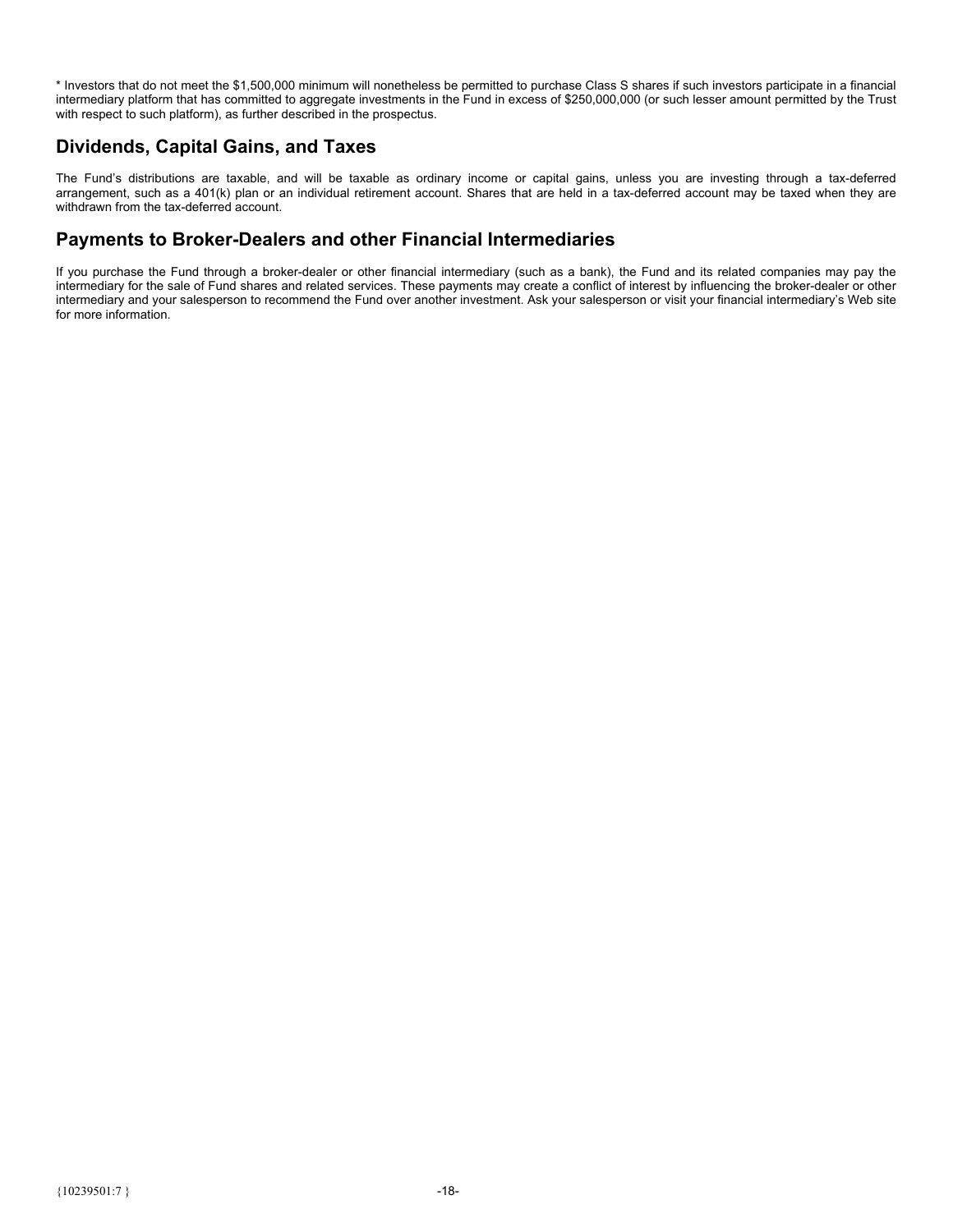# **FUND DETAILS**

# <span id="page-21-0"></span>**ADDITIONAL INFORMATION ABOUT PRINCIPAL RISKS**

Unless otherwise noted, in this section, references to a single Fund apply equally to all of the Funds. The principal risks of investing in each Fund of Funds are summarized in the description of that Fund above. These risks are more fully described below. The Funds' Statement of Additional Information (the "SAI") dated the same date as this prospectus contains further details about these risks as well as information about additional risks.

### **Market Risk**

Events in certain sectors historically have resulted, and may in the future result, in an unusually high degree of volatility in the financial markets, both domestic and foreign. These events have included, but are not limited to: bankruptcies, corporate restructurings, and other similar events; governmental efforts to limit short selling and high frequency trading; measures to address U.S. federal and state budget deficits; social, political, and economic instability in Europe; economic stimulus by the Japanese central bank; dramatic changes in energy prices and currency exchange rates; and China's economic slowdown. Interconnected global economies and financial markets increase the possibility that conditions in one country or region might adversely impact issuers in a different country or region. Both domestic and foreign equity markets have experienced increased volatility and turmoil, with issuers that have exposure to the real estate, mortgage, and credit markets particularly affected. Financial institutions could suffer losses as interest rates rise or economic conditions deteriorate.

In addition, relatively high market volatility and reduced liquidity in credit and fixed-income markets may adversely affect many issuers worldwide. Actions taken by the U.S. Federal Reserve (Fed) or foreign central banks to stimulate or stabilize economic growth, such as interventions in currency markets, could cause high volatility in the equity and fixed-income markets. Reduced liquidity may result in less money being available to purchase raw materials, goods, and services from emerging markets, which may, in turn, bring down the prices of these economic staples. It may also result in emerging-market issuers having more difficulty obtaining financing, which may, in turn, cause a decline in their securities prices. In addition, while interest rates have been historically low in recent years in the United States and abroad, any decision by the Fed to adjust the target Fed Funds rate, among other factors, could cause markets to experience continuing high volatility. A significant increase in interest rates may cause a decline in the market for equity securities. Also, regulators have expressed concern that rate increases may contribute to price volatility. These events and the possible resulting market volatility may have an adverse effect on the Fund.

Political turmoil within the United States and abroad may also impact the Fund. Although the U.S. government has honored its credit obligations, it remains possible that the United States could default on its obligations. While it is impossible to predict the consequences of such an unprecedented event, it is likely that a default by the United States would be highly disruptive to the U.S. and global securities markets and could significantly impair the value of the Fund's investments. Similarly, political events within the United States at times have resulted, and may in the future result, in a shutdown of government services, which could negatively affect the U.S. economy, decrease the value of many Fund investments, and increase uncertainty in or impair the operation of the U.S. or other securities markets. In recent years, the U.S. renegotiated many of its global trade relationships and imposed or threatened to impose significant import tariffs. These actions could lead to price volatility and overall declines in U.S. and global investment markets.

As the Fed "tapers" or reduces the amount of securities it purchases pursuant to quantitative easing, and/or if the Fed raises the federal Funds rate, there is a risk that interest rates will rise, which could expose fixed-income and related markets to heightened volatility and could cause the value of a Fund's investments, and the Fund's net asset value (NAV), to decline, potentially suddenly and significantly. As a result, the Fund may experience high redemptions and, as a result, increased portfolio turnover, which could increase the costs that the Fund incurs and may negatively impact the Fund's performance.

Political and military events, including in Ukraine, North Korea, Venezuela, Iran, Syria, and other areas of the Middle East, and nationalist unrest in Europe and South America, also may cause market disruptions. As a result of continued political tensions and armed conflicts, including the Russian invasion of Ukraine commencing in February of 2022, the extent and ultimate result of which are unknown at this time, the United States and the European Union, along with the regulatory bodies of a number of countries, have imposed economic sanctions on certain Russian corporate entities and individuals, and certain sectors of Russia's economy, which may result in, among other things, the continued devaluation of Russian currency, a downgrade in the country's credit rating, and/or a decline in the value and liquidity of Russian securities, property or interests. These sanctions could also result in the immediate freeze of Russian securities and/or Funds invested in prohibited assets, impairing the ability of a Fund to buy, sell, receive or deliver those securities and/or assets. These sanctions or the threat of additional sanctions could also result in Russia taking counter measures or retaliatory actions, which may further impair the value and liquidity of Russian securities. The United States and other nations or international organizations may also impose additional economic sanctions or take other actions that may adversely affect Russia-exposed issuers and companies in various sectors of the Russian economy. Any or all of these potential results could lead Russia's economy into a recession. Economic sanctions and other actions against Russian institutions, companies, and individuals resulting from the ongoing conflict may also have a substantial negative impact on other economies and securities markets both regionally and globally, as well as on companies with operations in the conflict region, the extent to which is unknown at this time.

In addition, there is a risk that the prices of goods and services in the United States and many foreign economies may decline over time, known as deflation. Deflation may have an adverse effect on stock prices and creditworthiness and may make defaults on debt more likely. If a country's economy slips into a deflationary pattern, it could last for a prolonged period and may be difficult to reverse. Further, there is a risk that the present value of assets or income from investments will be less in the future, known as inflation. Inflation rates may change frequently and drastically as a result of various factors, including unexpected shifts in the domestic or global economy, and a Fund's investments may be affected, which may reduce a Fund's performance. Further, inflation may lead to the rise in interest rates, which may negatively affect the value of debt instruments held by the Fund, resulting in a negative impact on a Fund's performance. Generally, securities issued in emerging markets are subject to a greater risk of inflationary or deflationary forces, and more developed markets are better able to use monetary policy to normalize markets.

### **Covid-19 Pandemic Risk**

A widespread health crisis such as a global pandemic could cause substantial market volatility, exchange trading suspensions and closures, which may lead to less liquidity in certain instruments, industries, sectors or the markets generally, and may ultimately affect Fund performance. For example, the coronavirus (COVID-19) pandemic has resulted and may continue to result in significant disruptions to global business activity and market volatility due to disruptions in market access, resource availability, facilities operations, imposition of tariffs, export controls and supply chain disruption, among others. The impact of a health crisis and other epidemics and pandemics that may arise in the future, could affect the global economy in ways that cannot necessarily be foreseen at the present time. A health crisis may exacerbate other pre-existing political, social and economic risks. Any such impact could adversely affect the Fund's performance, resulting in losses to your investment.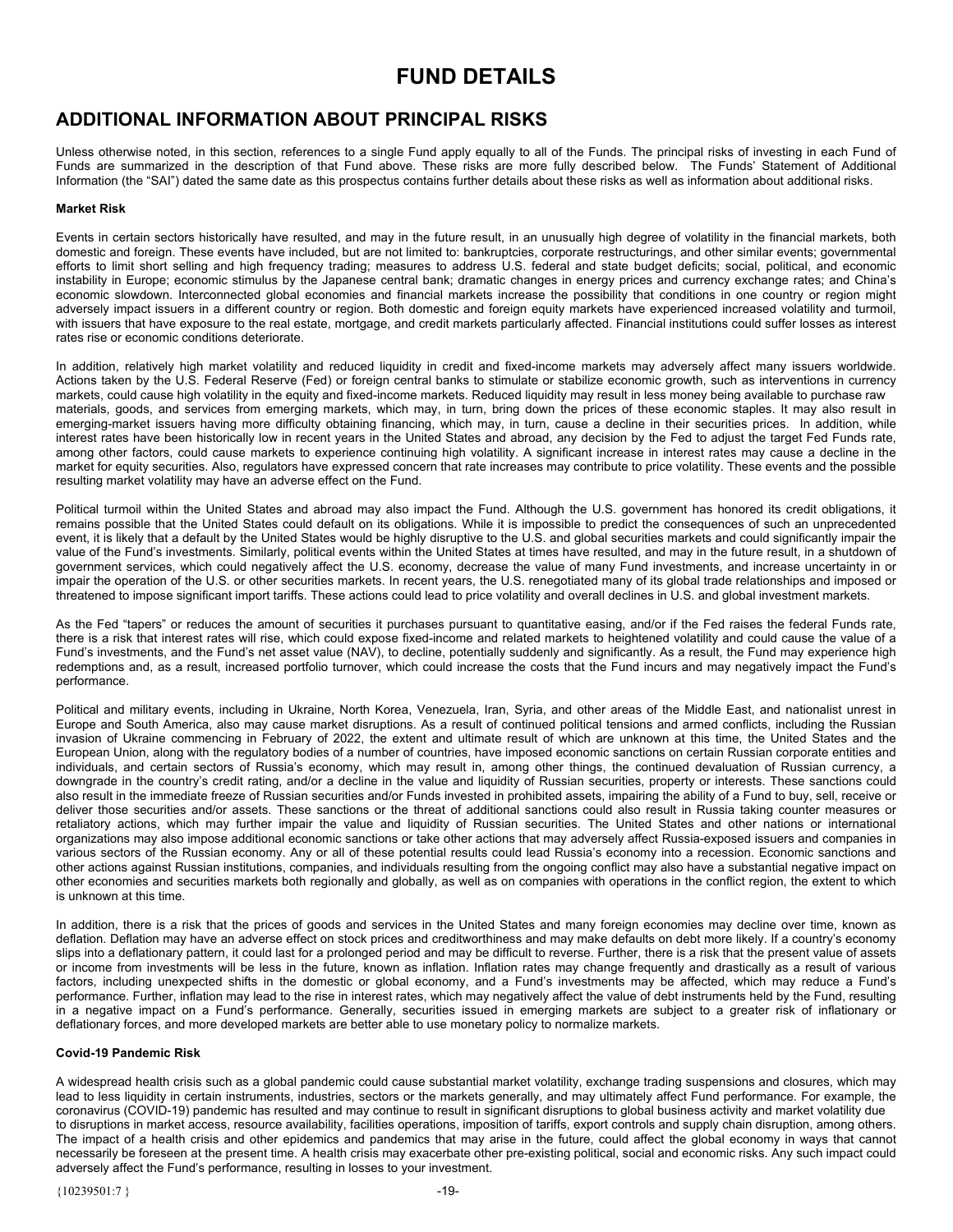The United States responded to the coronavirus (COVID-19) pandemic and resulting economic distress with fiscal and monetary stimulus packages. In late March 2020, the government passed the Coronavirus Aid, Relief, and Economic Security Act, a stimulus package providing for over \$2.2 trillion in resources to small businesses, state and local governments, and individuals adversely impacted by the coronavirus (COVID-19) pandemic. In late December 2020, the government also passed a spending bill that included \$900 billion in stimulus relief for the coronavirus (COVID-19) pandemic.

Further, in March 2021, the government passed the American Rescue Plan Act of 2021, a \$1.9 trillion stimulus bill to accelerate the United States' recovery from the economic and health effects of the coronavirus (COVID-19) pandemic. In addition, in mid-March 2020 the Fed cut interest rates to historically low levels and promised unlimited and open-ended quantitative easing, including purchases of corporate and municipal government bonds. The Fed also enacted various programs to support liquidity operations and Funding in the financial markets, including expanding its reverse repurchase agreement operations, adding \$1.5 trillion of liquidity to the banking system, establishing swap lines with other major central banks to provide dollar Funding, establishing a program to support money market Funds, easing various bank capital buffers, providing Funding backstops for businesses to provide bridging loans for up to four years, and providing Funding to help credit flow in asset-backed securities markets. The Fed also extended credit to small- and medium-sized businesses.

### **Equity Securities Risk**

Common and preferred stocks represent equity ownership in a company. Stock markets are volatile. The price of equity securities will fluctuate, and can decline and reduce the value of a Fund investing in equities. The price of equity securities fluctuates based on changes in a company's financial condition and overall market and economic conditions. The value of equity securities purchased by a Fund could decline if the financial condition of the companies in which the Fund is invested declines, or if overall market and economic conditions deteriorate. An issuer's financial condition could decline as a result of poor management decisions, competitive pressures, technological obsolescence, undue reliance on suppliers, labor issues, shortages, corporate restructurings, fraudulent disclosures, irregular and/or unexpected trading activity among retail investors, or other factors. Changes in the financial condition of a single issuer can impact the market as a whole.

Even a Fund that invests in high-quality, or blue chip, equity securities, or securities of established companies with large market capitalizations (which generally have strong financial characteristics), can be negatively impacted by poor overall market and economic conditions. Companies with large market capitalizations may also have less growth potential than smaller companies and may be less able to react quickly to changes in the marketplace.

A Fund generally does not attempt to time the market. Because of its exposure to equities, the possibility that stock market prices in general will decline over short or extended periods subjects the Fund to unpredictable declines in the value of its investments, as well as periods of poor performance.

#### **Interest Rate Risk**

Fixed-income securities are affected by changes in interest rates. When interest rates decline, the market value of the fixed-income securities generally can be expected to rise. Conversely, when interest rates rise, the market value of fixed-income securities generally can be expected to decline. Recent and potential future changes in government monetary policy may affect the level of interest rates.

The longer a fixed-income security's duration, the more sensitive it will be to changes in interest rates. Similarly, a Fund with a longer average portfolio duration will be more sensitive to changes in interest rates than a Fund with a shorter average portfolio duration. Duration is a measure used to determine the sensitivity of a security's price to changes in interest rates that incorporates a security's yield, coupon, final maturity, and call features, among other characteristics. All other things remaining equal, for each one percentage point increase in interest rates, the value of a portfolio of fixedincome investments would generally be expected to decline by one percent for every year of the portfolio's average duration above zero. For example, the price of a bond Fund with an average duration of eight years would be expected to fall approximately 8% if interest rates rose by one percentage point. The maturity of a security, another commonly used measure of price sensitivity, measures only the time until final payment is due, whereas duration takes into account the pattern of all payments of interest and principal on a security over time, including how these payments are affected by prepayments and by changes in interest rates, as well as the time until an interest rate is reset (in the case of variable-rate securities).

### **Operational and Cybersecurity Risk**

With the increased use of technologies, such as mobile devices and "cloud"-based service offerings and the dependence on the internet and computer systems to perform necessary business functions, the Fund's service providers are susceptible to operational and information or cybersecurity risks that could result in losses to the Fund and its shareholders. Intentional cybersecurity breaches include unauthorized access to systems, networks, or devices (such as through "hacking" activity or "phishing"); infection from computer viruses or other malicious software code; and attacks that shut down, disable, slow, or otherwise disrupt operations, business processes, or website access or functionality. Cyber-attacks can also be carried out in a manner that does not require gaining unauthorized access, such as causing denial-of-service attacks on the service providers' systems or websites rendering them unavailable to intended users or via "ransomware" that renders the systems inoperable until appropriate actions are taken. In addition, unintentional incidents can occur, such as the inadvertent release of confidential information (possibly resulting in the violation of applicable privacy laws).

A cybersecurity breach could result in the loss or theft of customer data or Funds, loss or theft of proprietary information or corporate data, physical damage to a computer or network system, or costs associated with system repairs. Such incidents could cause a Fund, the advisor, a manager, or other service providers to incur regulatory penalties, reputational damage, additional compliance costs, litigation costs or financial loss. In addition, such incidents could affect issuers in which a Fund invests, and thereby cause the Fund's investments to lose value.

Cyber-events have the potential to materially affect the Fund and the Advisor's relationships with accounts, shareholders, clients, customers, employees, products, and service providers. The Fund has established risk management systems reasonably designed to seek to reduce the risks associated with cyber-events. There is no guarantee that the Fund will be able to prevent or mitigate the impact of any or all cyber-events. The Fund is exposed to operational risk arising from a number of factors, including, but not limited to, human error, processing and communication errors, errors of the Fund's service providers, counterparties, or other third parties, failed or inadequate processes and technology or system failures.

In addition, other disruptive events, including (but not limited to) natural disasters and public health crises (such as the coronavirus (COVID-19) pandemic), may adversely affect the Fund's ability to conduct business, in particular if the Fund's employees or the employees of its service providers are unable or unwilling to perform their responsibilities as a result of any such event. Even if the Fund's employees and the employees of its service providers are able to work remotely, those remote work arrangements could result in the Fund's business operations being less efficient than under normal circumstances, could lead to delays in its processing of transactions, and could increase the risk of cyber-events.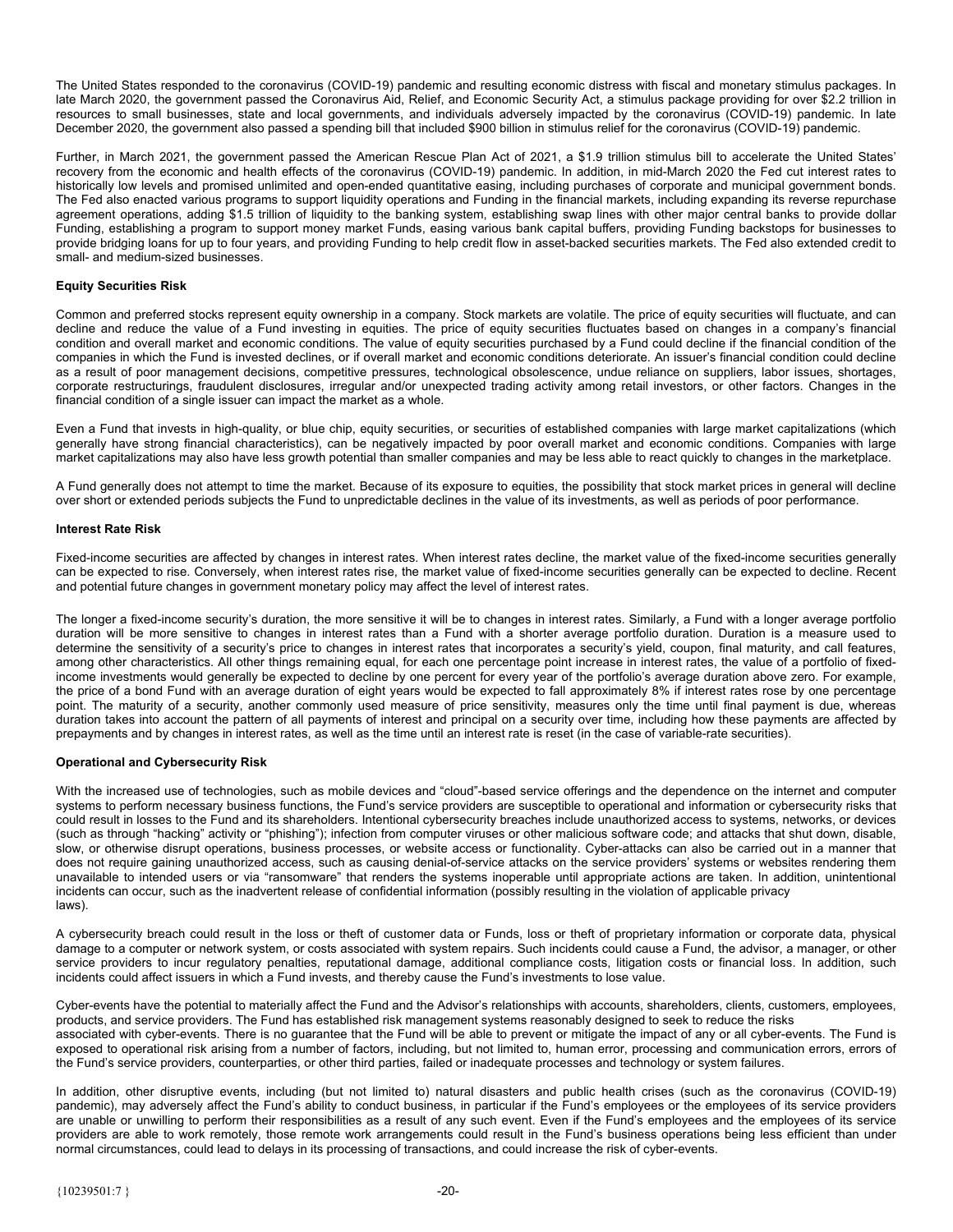# <span id="page-23-0"></span>**TEMPORARY DEFENSIVE POSITIONS**

In attempting to respond to adverse market, economic, political or other conditions, or in anticipation of the liquidation of a Fund, each of the Funds, at the discretion of the Advisor, may take temporary defensive positions for up to 100% of the Fund's assets that are inconsistent with such Fund's principal investment strategies, such as investing in cash or cash equivalents, high-quality short-term debt securities, money market instruments and money market mutual funds. The taking of such a defensive position may adversely affect the ability of such Fund to achieve its investment objective.

# **DISCLOSURE OF PORTFOLIO HOLDINGS INFORMATION**

A description of the Fund's policies and procedures with respect to disclosure of the Fund's portfolio holdings information is available in the Statement of Additional Information.

The Fund will disclose complete portfolio holdings information on the Fund's internet site at www.ancora.net approximately 10 days after the end of each fiscal quarter, which information is current as of the end of such fiscal quarter. The portfolio holdings information will be located through a prominent hyperlink on the right-hand side of such page on the Fund's internet site. Such portfolio holdings information may then be disclosed to any person no earlier than one day after the day on which the information is posted on the Fund's internet site. The complete portfolio information for each fiscal quarter will remain available on the Fund's internet site at least until the date on which the Fund files its Form N-Q or Form N-CSR with the Securities and Exchange Commission for the period that includes the date as of which the portfolio holdings information located on the Fund's internet site is current.

# **INVESTMENT ADVISOR**

Each Fund since its inception has retained as its investment advisor Ancora Advisors LLC (the "Advisor"), located at 6060 Parkland Blvd., Suite 200, Cleveland, Ohio 44124, an investment advisor established in 2003. The Ancora Income Fund, the Ancora Microcap Fund, the Ancora/Thelen Small-Mid Cap Fund and the Ancora Dividend Value Equity Fund are referred to collectively as the "Funds" and individually as the "Fund." The Advisor also manages investments for individually managed accounts comprised of high net worth individuals, pension and profit sharing plans, charitable organizations and businesses. The Advisor is also the advisor to numerous hedge funds.

Subject to the supervision and direction of the Fund's Board of Trustees, the Advisor, as investment advisor, manages each Fund's assets in accordance with the stated policies of such Fund. The Advisor makes investment decisions for each Fund and places the purchase and sale order for portfolio transactions.

For its services, the Advisor receives from each of the Funds an annual investment management fee of 1.00% of such Fund's average net assets, except that the Advisor's annual fee for managing the Ancora Dividend Value Equity Fund is 0.75% of such Fund's average net assets and the Advisor's annual fee for managing the Ancora Income Fund is 0.50% of such Fund's average net assets.

The Advisor has contractually agreed to waive its fees to the extent necessary to limit the Fund's total annual fund operating expenses (excluding dividend expenses relating to short sales, interest, taxes, brokerage commissions, and the cost of "Acquired Fund Fees and Expenses," if any) to the amounts set forth below. Fee waivers are calculated and applied at least monthly, based on each Fund's average net assets during such month. These fee waivers are expected to continue indefinitely but shall remain in effect until at least October 1, 2023 (subject to termination prior to such date only by a vote of the Trustees if they deem the termination to be beneficial to the Fund shareholders). The terms of the Advisor's waiver agreement provide that the Advisors are entitled to recover such waived amounts within the same fiscal year in which the Advisors reduced their fees. No recoupment will occur except to the extent that the Fund's operating expenses, together with the amount recovered, do not exceed the applicable expense limitation amount. The Advisor is not obligated to reimburse a Fund for amounts in excess of the fee waiver.

| Fund                                                    | Contractual Limit on<br><b>Total Operating Expenses</b> |
|---------------------------------------------------------|---------------------------------------------------------|
| Ancora Income Fund<br>Class I<br>Class S                | 1.285%<br>1.00%                                         |
| Ancora/Thelen Small-Mid Cap Fund<br>Class I<br>Class S  | 1.39%<br>1.00%                                          |
| Ancora MicroCap Fund<br>Class I<br>Class S              | 1.60%<br>1.00%                                          |
| Ancora Dividend Value Equity Fund<br>Class I<br>Class S | 1.00%<br>0.75%                                          |

A discussion regarding the basis for the Board of Trustees' approval of the management agreement between each Fund and the Advisor is available in the Funds' annual report for the period ended December 31, 2021.

# **PORTFOLIO MANAGERS**

Kevin Gale has been a portfolio manager of the Ancora Income Fund since May 1, 2020. Mr. Gale joined Ancora Advisors in 2019 as part of the firm's Fixed Income Team. Mr. Gale leads the team managing the firm's various fixed income strategies as well as the individual portfolios for institutional and high net worth accounts. Prior to joining Ancora Advisors, Mr. Gale worked in various positions with increasing responsibility at KeyBank since 2000. Mr.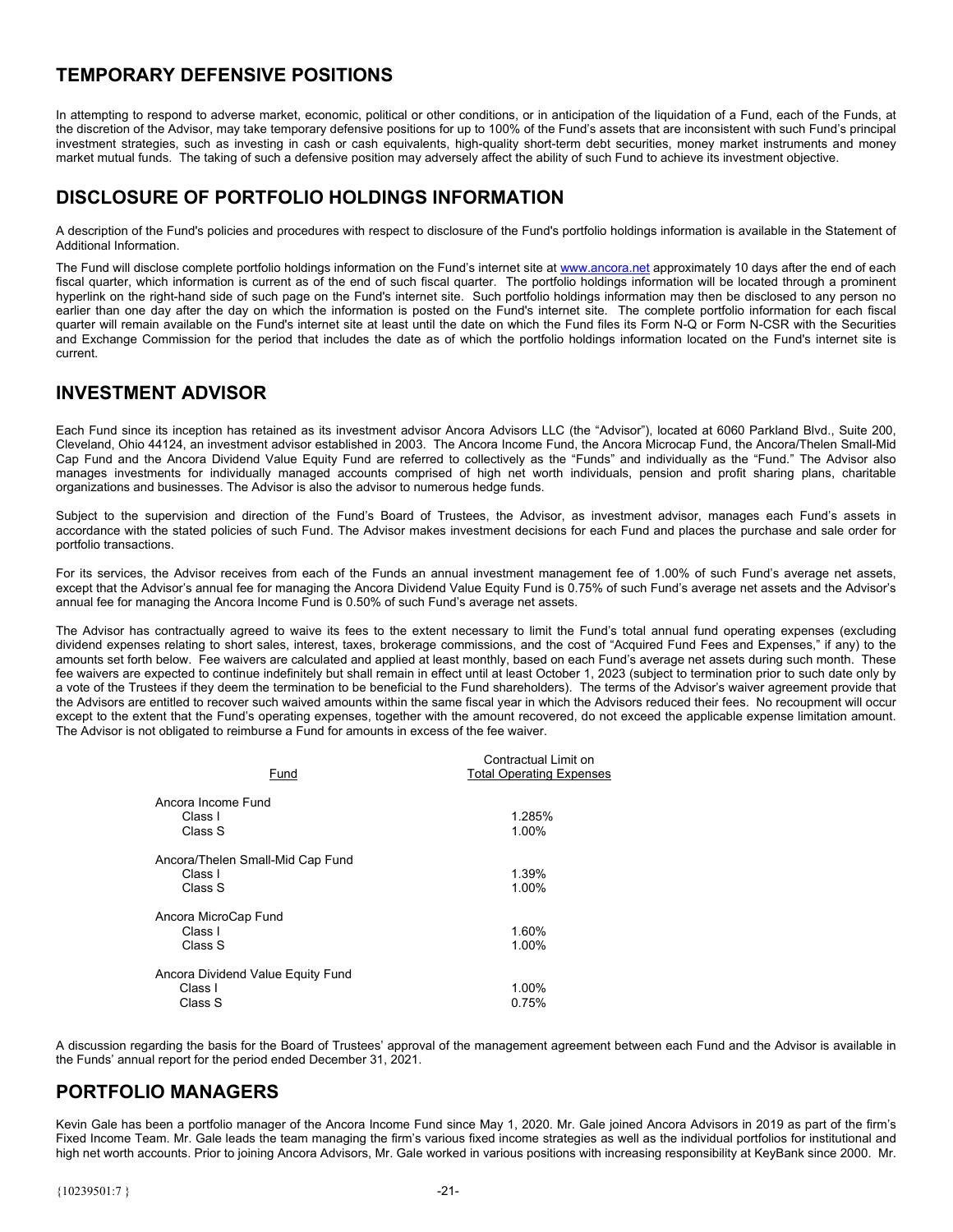<span id="page-24-0"></span>Gale has a Bachelor of Science degree in Family Financial Management from The Ohio State University, and a Master of Business Administration from Cleveland State University.

Michael Santelli, a portfolio manager with the Advisor, is lead manager of the Ancora Microcap Fund. From 2014 to 2016, Michael was co-CIO with Inverness Investment Group, a wealth management firm that merged with the Advisor in 2016. From 1995 to 2013, he was a portfolio manager at PNC Capital Advisors and its predecessors. He was the lead portfolio manager of the fundamental value team, including the PNC Mid Cap Value Fund, from 2003 to 2013. He was a member of the value team from 2000 to 2003. He was the leader of the taxable fixed income team from 1998 to 2000 and a portfolio manager on that team from 1995 to 1997. From 1991 to 1995 he was a mortgage backed securities analyst at Merrill Lynch and Donaldson, Lufkin & Jenrette.

Matt Scullen, a portfolio manager with the Advisor, is portfolio manager of the Ancora Microcap Fund since 2021. From 2012 to 2021, Matt was an Analyst for Ancora Microcap fund. Prior to joining Ancora, Matt was a Financial Administrator at Wallstreet Money Managers, Inc. from 2007 to 2012. He has a Bachelor of Arts degree in Economics from The Ohio State University and holds the Chartered Financial Analyst designation.

Dan Thelen, a portfolio manager with the Advisor, has managed the Ancora/Thelen Small-Mid Cap Fund since its inception in 2013. From 2000 to the end of 2011, Dan was a vice president and portfolio manager at Loomis Sayles & Co, and a member of its small/mid cap value team. He was the lead manager of the Loomis Sayles Small Cap Value Fund from 2000 to 2011. From 1996 to 2000, he was an analyst at Loomis Sayles & Co.

Sonia Mintun, a portfolio manager with the Advisor since 2008, is lead portfolio manager of the Ancora Dividend Value Equity Fund. From 1983 until 1989, Ms. Mintun worked with Bernstein-Macaulay in New York City as an Assistant Vice President and Portfolio Manager. Then Ms. Mintun worked as portfolio manager and head trader for Westinghouse Credit Corp, followed by her position as portfolio manager and analyst for Proper Analysis Corp., and subsequently followed by her role as Chief Compliance Officer, Vice President and Portfolio Manager at First Fiduciary Investment Counsel.

David Sowerby, a portfolio manager with the Advisor since 2017, is a portfolio manager of the Ancora Dividend Value Equity Fund. Prior to joining the Advisor, Mr. Sowerby was most recently a portfolio manager at Loomis, Sayles & Company, where he worked since 1998 and held multiple senior positions. At Loomis, Mr. Sowerby worked directly with institutional clients on asset allocation strategies and multi-product accounts. Earlier in his career, he was Senior Portfolio Manager for Beacon Investment Management Company. Mr. Sowerby began his industry career in 1986 providing investment strategy as an economist for Comerica Bank.

Tom Kennedy, a portfolio manager with the Advisor since 2016, is a portfolio manager of the Ancora Dividend Value Equity Fund. His prior roles include Director and Portfolio Manager of Inverness Investment Group prior to its 2016 merger with the Advisor, managing SMAs for HNW clients and Institutions; portfolio manager, registered principal and Certified Financial Manager at Merrill Lynch's Private Client Group; COO and portfolio manager at Independent Advisors.

The Statement of Additional Information provides additional information about each portfolio manager's (i) compensation, (ii) other accounts managed and (iii) ownership of securities in each Fund.

# **CHOOSING A CLASS OF SHARES**

Each of the Funds offers Class I shares and Class S shares. No class has a front-end sales charge.

### **Class I Shares**

Class I shares are not subject to distribution fees but are subject to a shareholder service fee of .01% of the average daily net assets of the applicable Fund.

Class I shares are available for purchase by clients of financial intermediaries who charge such clients an ongoing fee for advisory, investment, consulting or related services. Such client may include individuals, corporations, endowments and foundations. Class I shares are also available for purchase by family offices and their clients. A family office is a company that provides certain financial and other services to a high net worth family or families.

Class I shares are also available for purchase by the following categories of investors:

- Certain employer-sponsored retirement plans.
- Certain bank or broker-affiliated trust departments.
- Advisory accounts of the Advisor and its affiliates.
- Current and former trustees of any Ancora Fund, and their immediate family members (as defined in the statement of additional information).
- Officers, directors and former directors of Ancora Group, LLC and its affiliates, and their immediate family members.
- Full-time and retired employees of Ancora Group, LLC and its affiliates, and their immediate family members.
- Certain financial intermediary personnel, and their immediate family members.

#### **Class S Shares**

Class S shares are not subject to distribution or servicing fees.

The ordinary minimum investment amount for Class S shares is \$1,500,000. However, Class S shares of each Fund may be purchased by investors who do not meet the \$1,500,000 minimum investment amount if such investors participate in certain financial intermediary platforms, including but not limited to mutual fund wrap fee programs, bank trust platforms, retirement platforms, asset allocation platforms, managed account programs, and other discretionary or nondiscretionary fee-based investment advisory programs, each of which has committed to aggregate investments in such Fund in excess of \$250,000,000 (or such lesser amount permitted by the Trust with respect to such platform).

Shareholders of each Fund may convert their shares into another class of shares of the same Fund upon the satisfaction of any then-applicable eligibility requirements.

Please refer to the statement of additional information for more information about Class I and Class S shares, including more detailed program descriptions and eligibility requirements. Additional information is also available from your financial advisor, who can also help you prepare any necessary application forms.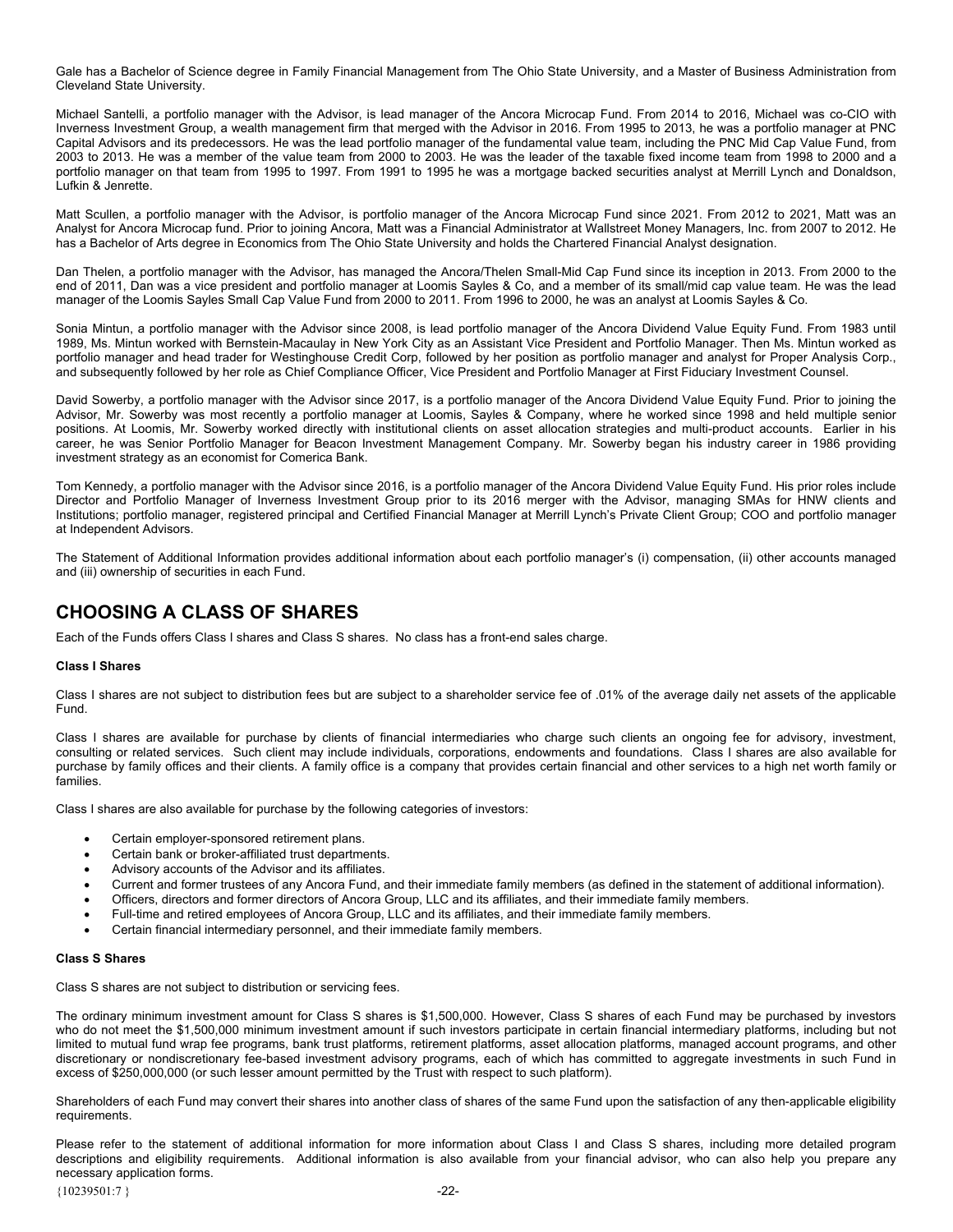# <span id="page-25-0"></span>**PURCHASING YOUR SHARES**

You may purchase shares directly from the Fund or through your financial advisor or financial institution. You may purchase shares on any day when the New York Stock Exchange is open for trading.

### **Opening an Account**

In order to open an account you must complete an investment application. You can obtain an investment application from your financial advisor, your financial institution, or by visiting our website at www.ancora.net. For more information about how to purchase shares, call the Ancora Funds at 1.866.626.2672.

Federal law requires all financial institutions to obtain, verify and record information that identifies each person who opens an account. When you open an account, we will ask for your name, residential address, date of birth, government identification number and other information that will allow us to identify you. We may also ask to see your driver's license or other identifying documents. If we do not receive these required pieces of information, there will be a delay in processing your investment request, which could subject your investment to market risk. If we are unable to immediately verify your identify, the Fund may restrict further investment until your identity is verified. However, if we are unable to completely verify your identity through our verification process, the Fund reserves the right to close your account without notice and return your investment to you at the price determined at the end of business (usually 4:00 p.m. eastern time ("ET")), on the day that your account is closed. If we close your account because we are unable to completely verify your identify, your investment will be subject to market fluctuation, which could result in a loss of a portion of your principal investment.

### **Directly from the Fund**

- Please make your check (drawn on a U.S. bank and payable in U.S. dollars) payable to the Ancora Funds. We do not accept third party checks for initial investments.
- Send your check with the completed investment application by regular mail to Ancora Funds, 8000 Town Center Drive, Suite 400, Broadview Heights, Ohio 44147.
- Your application will be processed subject to your check clearing. If your check is returned for insufficient funds or uncollected funds, you may be charged a fee and you will be responsible for any resulting loss to the Fund.
- You may also open a fund-direct account through your financial advisor.

### **Through Your Financial Institution**

- You may invest in certain share classes by establishing an account through financial institutions that have appropriate selling agreements with Arbor Court Capital, LLC.
- Your financial institution will act as the shareholder of record of your shares.
- Financial institutions may set different minimum initial and additional investment requirements, may impose other restrictions or may charge you fees for their services.
- Financial institutions may designate intermediaries to accept purchase and sales orders on the Fund's behalf.
- Your financial institution may receive compensation from the Fund, the Advisor, the Distributor or their affiliates.
- Before investing in the Fund through your financial institution, you should read any materials provided by your financial institution together with this Prospectus.

### **Through Retirement Plans**

You may invest in the Funds through various retirement plans. These include individual retirement plans and employer sponsored retirement plans.

For further information about any of the plans, agreements, applications and annual fees, contact the Fund at 1.866.626.2672 or contact your financial advisor.

### **Through a Processing Organization**

You may also purchase shares of the Fund through a "processing organization," (e.g., a mutual fund supermarket) which is a broker-dealer, bank or other financial institution that purchases shares for its customers. Some of the Funds have authorized certain processing organizations ("Authorized Processing Organizations") to receive purchase and sales orders on their behalf. Before investing in the Fund through a processing organization, you should read any materials provided by the processing organization together with this Prospectus. You should also ask the processing organization if they are authorized by the Fund to receive purchase and sales orders on their behalf. If the processing organization is not authorized, then your purchase order could be rejected which could subject your investment to market risk. When shares are purchased with an Authorized Processing Organization, there may be various differences compared to investing directly with the Fund. The Authorized Processing Organization may:

- Charge a fee for its services
- Act as the shareholder of record of the shares
- Set different minimum initial and additional investment requirements
- Impose other charges and restrictions
- Designate intermediaries to accept purchase and sales orders on the Fund's behalf

The Fund considers a purchase or sales order as received when an Authorized Processing Organization or its authorized designee receives the order in proper form. These orders will be priced based on the Fund's NAV next computed after such order is received in proper form by an Authorized Processing Organization or its authorized designee.

Shares held through an Authorized Processing Organization may be transferred into your name following procedures established by your Authorized Processing Organization and the Fund. Certain Authorized Processing Organizations may receive compensation from the Fund, the Advisor, the Distributor, or their affiliates.

It is the responsibility of an Authorized Processing Organization to transmit properly completed orders so that they will be received by the Fund in a timely manner.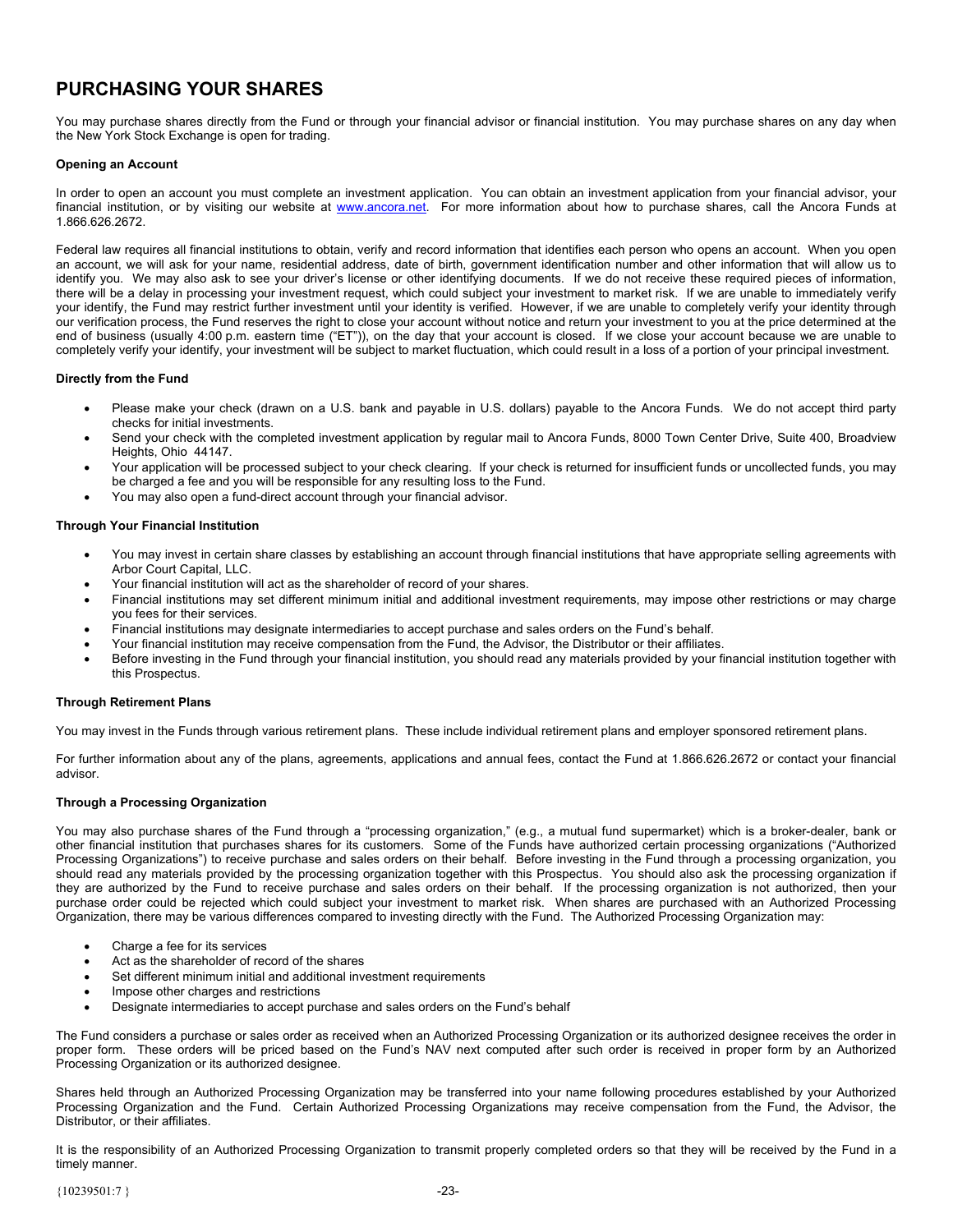### <span id="page-26-0"></span>**Pricing of Purchases**

Purchase orders received by the Fund, an Authorized Processing Organization, financial advisor or financial institution, by the close of the regular session of trading on the New York Stock Exchange ("NYSE"), generally 4:00 p.m. ET, are processed at that day's NAV. Purchase orders received by the Fund, an Authorized Processing Organization, financial advisor or financial institution, after the close of the regular session of trading on the NYSE, generally 4:00 p.m. ET, are processed at the NAV next determined on the following business day. It is the responsibility of the financial institution, financial advisor or Authorized Processing Organization to transmit orders that will be received by the Fund in proper form and in a timely manner.

#### **Adding to Your Account**

#### **By Check**

- Complete the investment form provided at the bottom of a recent account statement.
- Make your check (drawn on a U.S. bank and payable in U.S. dollars) payable to the Ancora Funds.
- Write your account number on the check.
- Either: (1) Mail the check with the investment form from the bottom of a recent statement to the Fund; or (2) Mail the check directly to your financial advisor or financial institution at the address printed on your account statement. Your financial advisor or financial institution is responsible for forwarding payment promptly to the Fund.
- If your check is returned for insufficient funds or uncollected funds, you may be charged a fee and you will be responsible for any resulting loss to the Fund.

#### **By Wire**

- Contact the Fund, your financial advisor or your financial institution for further instructions.
- Contact your bank and ask it to wire federal funds to the Fund. Specify your name and account number when remitting the funds.
- Your bank may charge a fee for handling wire transfers.
- Purchases in the Fund will be processed at that day's NAV (or public offering price, if applicable) if the Fund receives a properly executed wire by the close of the regular session of trading on the NYSE, generally 4:00 p.m. ET, on a day when the NYSE is open for regular trading.

#### **Automatic Investment Plan**

You can pre-authorize monthly investments in a Fund of \$100 or more to be processed electronically from a checking or savings account. You will need to complete the appropriate section in the investment application to do this. Amounts that are automatically invested in a Fund will not be available for redemption until three business days after the automatic reinvestment. For further details, call the Funds at 1.866.626.2672.

# **SELLING (REDEEMING) YOUR SHARES**

You may sell some or all of your shares on any day that the NYSE is open for regular trading. If your request is received by the Fund, an Authorized Processing Organization, financial advisor or financial institution, in proper form by the close of regular trading on the NYSE (usually 4:00 p.m. ET), you will receive a price based on that day's NAV for the shares you sell. Otherwise, the price you receive will be based on the NAV that is next calculated.

### **Directly from the Fund – By Telephone**

- You can sell or exchange your shares over the telephone, unless you have specifically declined this option. If you do not wish to have this ability, you must mark the appropriate section of the investment application. You may only sell shares over the telephone if the amount is at least \$1,000 and not more than \$100,000.
- To sell your Fund shares by telephone, call the Funds at 1.866.626.2672.
- Shares held in IRA accounts and qualified retirement plans cannot be sold by telephone.
- If we receive your sale request by the close of the regular session of trading on the NYSE, generally 4:00 p.m. ET, on a day when the NYSE is open for regular trading, the sale of your shares will be processed at the next determined NAV on that day. Otherwise it will occur on the next business day.
- Interruptions in telephone service could prevent you from selling your shares by telephone when you want to. When you have difficulty making telephone sales, you should mail to the Fund (or send by overnight delivery), a written request for the sale of your shares.
- In order to protect your investment assets, the Fund will only follow instructions received by telephone that it reasonably believes to be genuine. However, there is no guarantee that the instructions relied upon will always be genuine and the Fund will not be liable in those cases. The Fund has certain procedures to confirm that telephone instructions are genuine. If it does not follow such procedures in a particular case, it may be liable for any losses due to unauthorized or fraudulent instructions.

### **Directly from the Fund – By Mail**

- Write to the Fund at Ancora Funds, 8000 Town Center Drive, Suite 400, Broadview Heights, Ohio 44147.
- Indicate the number of shares or dollar amount to be sold.
- Include your name and account number.
- Sign your request exactly as your name appears on your investment application.
- You may be required to have your signature guaranteed.

### **Directly from the Fund – By Wire**

- Complete the appropriate information on the investment application.
- You may be charged a fee by the Fund or Fund's Authorized Processing Organization for wiring redemption proceeds. You may also be charged a fee by your bank.
- Redemption proceeds will only be wired to a commercial bank or brokerage firm in the United States in the name of the shareholder. Third party wires are prohibited.
- Your redemption proceeds may be deposited without a charge directly into your bank account through an ACH transaction. For more information, call the Funds at 1.866.626.2672.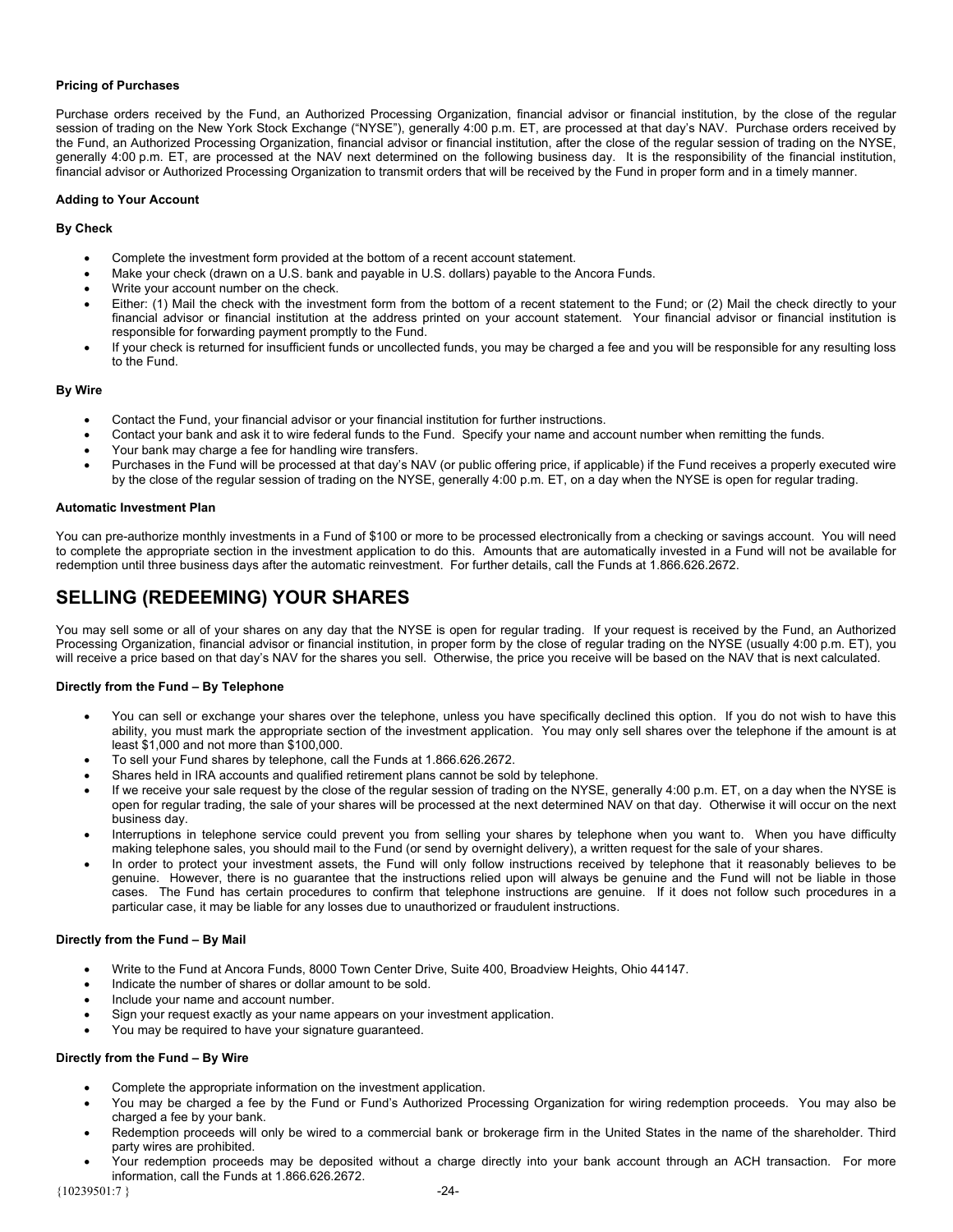### **Directly from the Fund – Through a Systematic Withdrawal Plan**

- You may elect to receive withdrawals of \$100 or more if your account value is at least \$5,000.
- Withdrawals can be made monthly or quarterly.
- There is no fee for this service.
- There is no minimum account balance required for retirement plans.

#### **Through Your Financial Advisor, Financial Institution or Authorized Processing Organization**

- You may also sell shares by contacting your financial advisor, financial institution or Authorized Processing Organization, which may charge you a fee for this service. Shares held in street name must be sold through your financial advisor, financial institution or, if applicable, the Authorized Processing Organization.
- Your financial advisor, financial institution or Authorized Processing Organization is responsible for making sure that sale requests are transmitted to the Fund in proper form and in a timely manner.
- Your financial institution may charge you a fee for selling your shares.
- Sale proceeds will only be wired to a commercial bank or brokerage firm in the United States.

#### **Short Term Redemption Fee**

If you sell (redeem) your shares after holding them less than 90 days, a 2.00% short-term redemption fee may be deducted from the redemption amount. For this purpose, shares held longest will be treated as being redeemed first and shares held shortest as being redeemed last. The fees are paid to the Fund, not the Distributor or the Advisor, and are designed to help offset the brokerage commissions, market impact, and other costs associated with short-term shareholder trading.

The short-term redemption fee does not apply to: (i) redemptions of shares acquired by reinvesting dividends and distributions; or (ii) rollovers, transfers, and changes of account registration within the Fund, or transfers between classes of a Fund as long as the money never leaves the Fund.

The Fund also permits waivers of the short-term redemption fee for the following transactions:

- Redemptions related to death or due to a divorce decree;
- Certain types of IRA account transactions, including redemptions pursuant to systematic withdrawal programs, withdrawals due to disability, return of excess contribution amounts, and redemptions related to payment of custodian fees; and
- Certain types of employer-sponsored and 403(b) retirement plan transactions, including: loans or hardship withdrawals, minimum required distributions, redemptions pursuant to systematic withdrawal programs, forfeiture of assets, return of excess contribution amounts, redemptions related to payment of plan fees, and redemptions related to death, disability, or qualified domestic relations order.

The application of short-term redemption fees and waivers may vary among intermediaries and certain intermediaries may not apply the waivers listed above. If you purchase or sell fund shares through an intermediary, you should contact your intermediary for more information on whether the shortterm redemption fee will be applied to redemptions of your shares.

The Fund reserves the right to modify or eliminate the short-term redemption fee or waivers at any time. Investment advisors or their affiliates may pay short-term redemption fees on behalf of investors in managed accounts. Unitized group accounts consisting of qualified plan assets may be treated as a single account for redemption fee purposes.

The Fund seeks to identify intermediaries that hold fund shares in omnibus accounts and will refuse their purchase orders if they do not agree to track and remit short-term redemption fees based on the transactions of underlying investors. There are no assurances that the Fund will successfully identify all intermediaries or that the intermediaries will properly assess short-term redemption fees.

#### **Other Information Concerning Redemption**

Each Fund reserves the right to take up to seven days to make payment if, in the judgment of the Advisor, such Fund could be affected adversely by immediate payment. In addition, the right of redemption for a Fund may be suspended or the date of payment postponed (a) for any period during which the NYSE is closed (other than for customary week-end and holiday closings), (b) when trading in the markets that the Fund normally utilizes is restricted, or when an emergency, as defined by the rules and regulations of the SEC, exists, making disposal of that Fund's investments or determination of its net asset value not reasonably practicable, or (c) for any other periods as the SEC by order may permit for protection of that Fund's shareholders.

Due to the high cost of maintaining accounts, each Fund has the right to redeem, upon not less than 30 days written notice, all of the Class I shares of any shareholder if, through redemptions, the shareholder's account has a net asset value of less than \$5,000. Each Fund also has the right to convert into Class I shares, upon not less than 30 days written notice, all of the Class S shares of any shareholder if, through redemptions, the shareholder's account has a net asset value of less than \$1,500,000 or, in the case of a Class S shareholder who was permitted to purchase shares through a financial intermediary platform that committed to aggregate investments in such Fund in excess of \$250,000,000 (or such lesser amount permitted by the Trust with respect to such platform), if the relevant financial intermediary platform fails to or ceases to maintain aggregate investments in such Fund with an aggregate net asset value of \$250,000,000 or such lesser amount as permitted by the Trust. A shareholder will be given at least 30 days written notice prior to any involuntary redemption or conversion and during such period will be allowed to purchase additional shares to bring his account up to the applicable minimum before the redemption or conversion is processed.

When a conversion occurs, the shareholder receives Class I shares in place of Class S shares of the same Fund. At the time of conversion, the dollar value of the "new" shares received by the shareholder equals the dollar value of the "old" shares that were converted. In other words, the conversion has no effect on the value of a shareholder's investment in the Fund at the time of conversion. However, the number of Class I shares owned by a shareholder after the conversion may be greater than or less than the number of Class S shares owned before the conversion, depending on the net asset values of the two share classes. A conversion between share classes of the same Fund is a nontaxable event.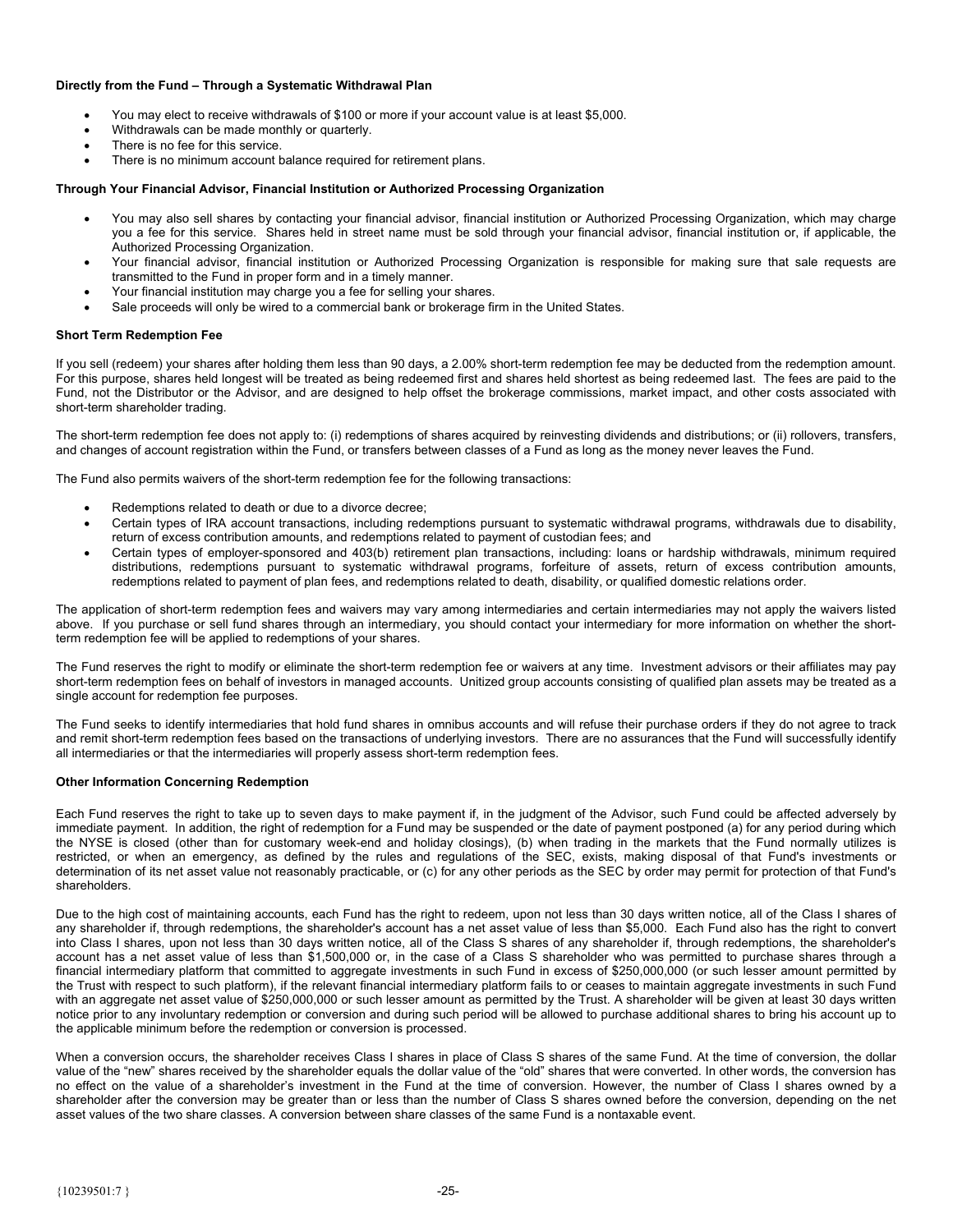#### **Pricing of Fund Shares**

The Fund's share price (also called "NAV") is determined as of the close of trading (normally 4:00 p.m. ET) every day the NYSE is open. Each Fund calculates its NAV per share, generally using market prices, by dividing the total value of its net assets by the number of shares outstanding. Shares are purchased or sold at the next offering price determined after your purchase or sale order is received in proper form by the Fund, an Authorized Processing Organization or financial institution.

The Funds' equity investments are valued based on market value or, if no market value is available, based on fair value as determined by the Board of Trustees (or under their direction). The Funds may use pricing services to determine market value for investments.

Securities held by the Fund that do not have readily available market quotations, or securities for which the available market quotation is not reliable, are priced at their fair value using procedures approved by the Board of Trustees. Any debt securities held by a Fund for which market quotations are not readily available are generally priced at their most recent bid prices as obtained from one or more of the major market makers for such securities. The Fund may use fair value pricing under the following circumstances, among others:

- If the value of a security has been materially affected by events occurring before the Fund's pricing time but after the close of the primary markets on which the security is traded.
- If a security, such as a small cap or micro cap security, is so thinly traded that reliable market quotations are unavailable due to infrequent trading.
- If the exchange on which a portfolio security is principally traded closes early or if trading in a particular portfolio security was halted during the day and did not resume prior to the Fund's NAV calculation.

The use of fair value pricing has the effect of valuing a security based upon the price the Fund might reasonably expect to receive if it sold that security but does not guarantee that the security can be sold at the fair value price. The Fund's determination of a security's fair value price often involves the consideration of a number of subjective factors, and is therefore subject to the unavoidable risk that the value that the Fund assigns to a security may be higher or lower than the security's value would be if a reliable market quotation for the security was readily available.

#### **Policies Concerning the Redemption of Fund Shares**

*If your account is held directly with a Fund,* the length of time that a Fund typically expects to pay redemption proceeds depends on the method you have elected to receive such proceeds. A Fund typically expects to make payment of redemption proceeds by wire, automated clearing house (ACH) or by issuing a check by the next business day following receipt of a redemption order in proper form.

*If your account is held through an intermediary,* the length of time that a fund typically expects to pay redemption proceeds depends, in part, on the terms of the agreement in place between the intermediary and a Fund. For redemption proceeds that are paid either directly to you from a Fund or to your intermediary for transmittal to you, a Fund typically expects to make payments by wire, by ACH or by issuing a check on the next business day following receipt of a redemption order in proper form from the intermediary by a Fund. Redemption orders that are processed through investment professionals that utilize the National Securities Clearing Corporation will generally settle one to three business days following receipt of a redemption order in proper form.

As noted elsewhere, payment of redemption proceeds may take longer than the time a Fund typically expects and may take up to seven days from the date of receipt of the redemption order as permitted by applicable law.

### **Multiple Accounts In Same Household**

To avoid sending duplicate copies of materials to households, the Fund will mail only one copy of each prospectus, annual and semi-annual report to shareholders having the same last name and address on the Fund's records. The consolidation of these mailings, called householding, benefits the Fund through reduced mailing expense.

If you want to receive multiple copies of these materials, you may call the Fund at 1.866.626.2672. You may also notify the Fund in writing. Individual copies of prospectuses, reports and privacy notices will be sent to you commencing within 30 days after the Fund receives your request to stop householding.

#### **Systematic Withdrawal Plan**

Shareholders who own shares of a Fund valued at \$5,000 or more per Fund may elect to receive a monthly or quarterly check in a stated amount (minimum check amount is \$100 per month or quarter). These investment minimums may be waived in the discretion of the Fund. Shares will be redeemed at net asset value as may be necessary to meet the withdrawal payments. If withdrawal payments exceed reinvested dividends and distributions, the investor's shares will be reduced and eventually depleted. A withdrawal plan may be terminated at any time by the shareholder or the applicable Fund. Costs associated with a withdrawal plan are borne by the applicable Fund. Additional information regarding systematic withdrawal plans may be obtained by calling the Ancora Funds at 1.866.626.2672.

#### **Redemption Methods**

Generally a Fund expects to pay redemption proceeds in cash. To do so, a Fund typically expects to satisfy redemption requests either by using available cash (or cash equivalents) or by selling portfolio securities. On a less regular basis, a Fund may also satisfy redemption requests by utilizing one or more of the following sources, if permitted: borrowing from another Ancora Fund; drawing on an available line or lines of credit from a bank or banks; or using reverse repurchase agreements. These methods may be used during both normal and stressed market conditions.

In addition to paying redemption proceeds in cash, a Fund reserves the right to pay part or all of your redemption proceeds in readily marketable securities instead of cash (redemption in-kind). Redemption in-kind proceeds will typically be made by delivering the selected securities to the redeeming shareholder within seven days after the receipt of the redemption order in proper form by a Fund.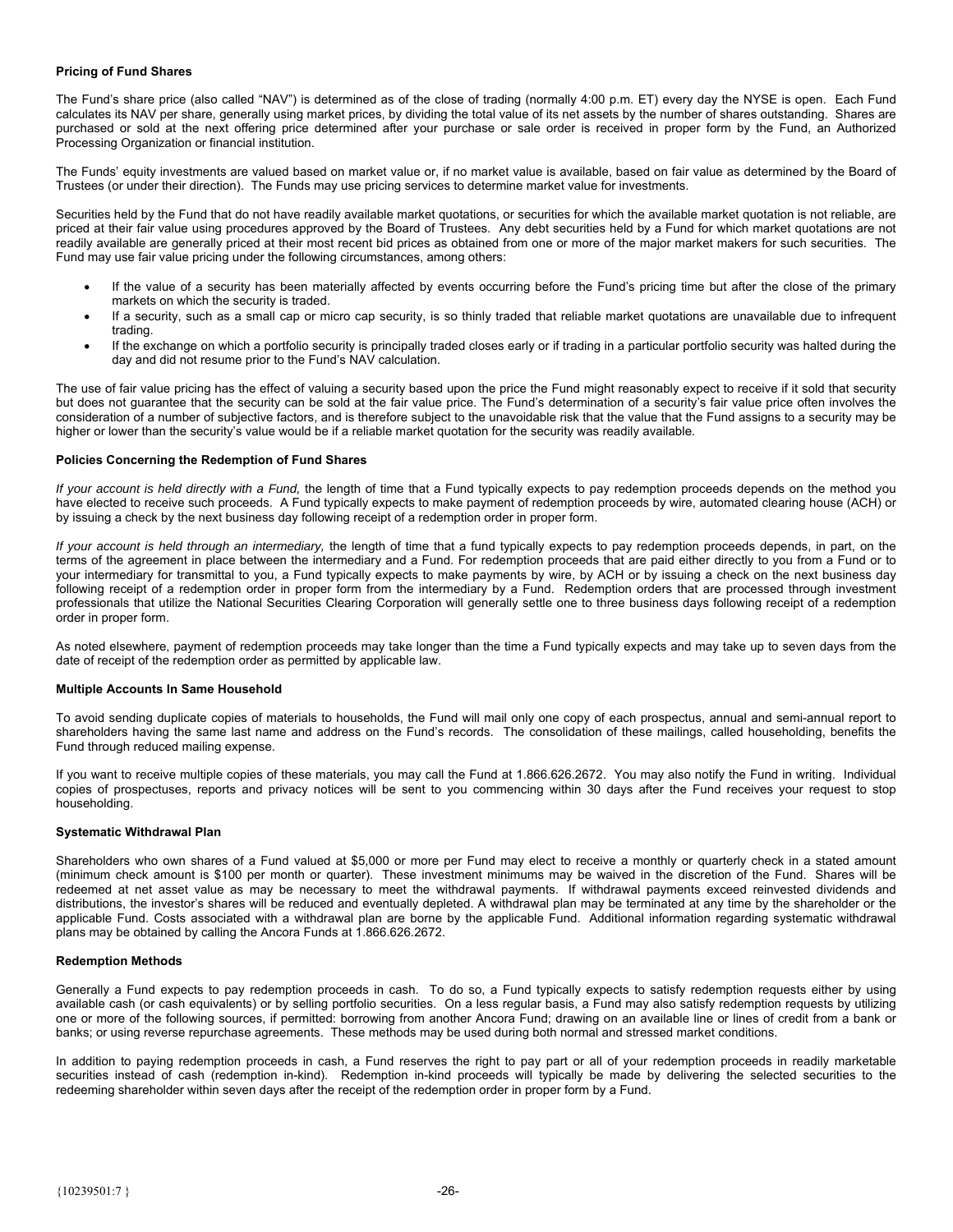# <span id="page-29-0"></span>**EXCESSIVE TRADING PRACTICES**

Excessive trading in the Funds may disrupt portfolio investment strategies, may increase brokerage and administrative costs, and may negatively impact investment returns for all shareholders, including long-term shareholders who do not generate these costs. The Funds will take reasonable steps to discourage excessive short-term trading and will not knowingly accommodate frequent purchases and redemptions by shareholders. The Board of Trustees has adopted the following policies and procedures with respect to excessive short-term trading by shareholders. The Funds will monitor selected trades on a daily basis in an effort to deter excessive short-term trading. If a Fund has reason to believe that a shareholder has engaged in excessive short-term trading, the Fund may ask the shareholder to stop such activities or restrict or refuse to process purchases or exchanges in the shareholder's accounts. While a Fund cannot assure the prevention of all excessive trading, by making these judgments the Fund believes it is acting in a manner that is in the best interests of its shareholders. However, because the Funds cannot prevent all excessive trading, shareholders may be subject to the risks described above.

A shareholder may be considered as engaged in excessive trading if he or she has (i) requested an exchange or redemption out of any Fund within 2 weeks of an earlier purchase or exchange into such Fund, or (ii) made more than 2 "round-trip" exchanges within a rolling 90 day period. A "round-trip" exchange occurs when a shareholder exchanges from one Fund to another Fund and back to the original Fund. If a shareholder exceeds these limits, the Funds may restrict or suspend that shareholder's exchange privileges and subsequent exchange requests during the suspension will not be processed. The Funds may also restrict or refuse to process purchases by the shareholder.

Financial intermediaries (such as investment advisors and broker-dealers) often establish omnibus accounts in the Funds for their customers through which transactions are placed. If a Fund identifies excessive trading in such an account, the Fund may instruct the intermediary to restrict the investor responsible for the excessive trading from further trading in the Fund. The Funds have entered into information sharing agreements with certain financial intermediaries. Under these agreements, a financial intermediary is obligated to: (1) furnish the Funds, upon their request, with information regarding customer trading activities in shares of the Funds; and (2) enforce the Funds' excessive trading policy with respect to customers identified by the Funds as having engaged in excessive trading.

The Funds apply these policies and procedures uniformly to all shareholders believed to be engaged in excessive trading.

# **DIVIDENDS, DISTRIBUTIONS AND TAXES**

Ancora Income Fund has adopted a policy of paying a monthly dividend and Ancora Dividend Value Equity Fund has adopted a policy of paying a quarterly dividend. This policy is subject to change at any time. Each other Fund declares and pays any dividends annually to shareholders. Dividends are paid to all shareholders invested in the Fund on the record date. The record date is the date on which a shareholder must officially own shares in order to earn a dividend.

In addition, each Fund pays any capital gains at least annually. Your dividends and capital gains distributions will be automatically reinvested in additional shares without a sales charge, unless you elect cash payments.

If you purchase shares just before any Fund declares a dividend or capital gain distribution, you will pay the full price for the shares and then receive a portion of the price back in the form of a distribution, whether or not you reinvest the distribution in shares. Therefore, you should consider the tax implications of purchasing shares shortly before the Fund declares a dividend or capital gain. Contact your investment professional or the Fund for information concerning when dividends and capital gains will be paid.

Each Fund sends an annual statement of your account activity to assist you in completing your federal, state and local tax returns. Fund distributions of dividends and capital gains are taxable to you whether paid in cash or reinvested in the Fund (unless shares are held in a tax-deferred account). Dividends are taxable as ordinary income; capital gains are taxable at different rates depending upon the length of time the Fund holds its assets.

Fund distributions may be both dividends and capital gains. Generally, distributions from Ancora Income Fund are expected to be primarily ordinary income dividends, while distributions from the other Funds are expected to be primarily capital gains distributions. Redemptions and exchanges are taxable sales. Please consult your tax adviser regarding your federal, state, and local tax liability.

# **GENERAL INFORMATION**

The distributor for shares of the Funds is Arbor Court Capital, LLC (the "Distributor"). The Distributor's address is 8000 Town Centre Drive, Suite 400, Broadview Heights, Ohio 44147.

U.S. Bank N.A., 425 Walnut Street, M.L. CN-WN-06TC, Cincinnati, Ohio 45202 is the custodian for each Fund's securities and cash. Mutual Shareholder Services, LLC, 8000 Town Centre Drive, Suite 400, Broadview Heights, Ohio 44147 is each Fund's transfer, redemption and dividend distributing agent.

# **FINANCIAL HIGHLIGHTS**

The financial highlights tables are intended to help you understand the Funds' financial performance for the past 5 years or, if shorter, the period of the Funds' operations. Certain information reflects financial results for a single Fund share. The total returns in the tables represent the rate that an investor would have earned (or lost) on an investment in a Fund (assuming reinvestment of all dividends and distributions). The information has been audited by the Funds' Independent Registered Public Accounting Firm, Cohen & Company, Ltd., whose report, along with the Funds' financial statements, are included in the Funds' Annual Report for the year ended December 31, 2021, which is available upon request.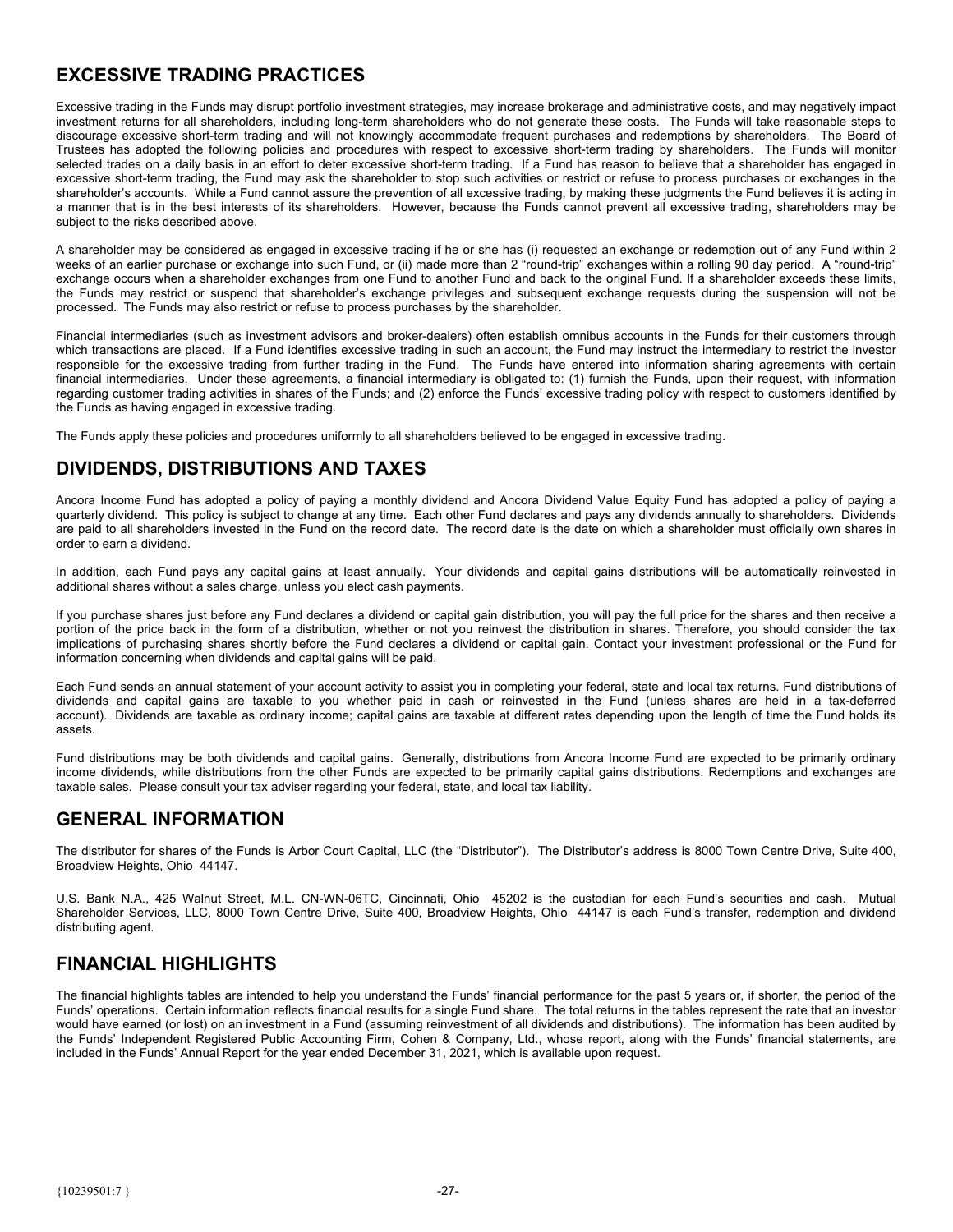# <span id="page-30-0"></span>**FINANCIAL HIGHLIGHTS FOR A FUND SHARE OUTSTANDING – throughout each period**

| <b>Ancora Income Fund</b>                   |            |            |                                                    |              |                        |
|---------------------------------------------|------------|------------|----------------------------------------------------|--------------|------------------------|
|                                             |            |            | <b>Year Ended Year Ended Year Ended Year Ended</b> |              | <b>Year Ended</b>      |
| <b>CLASS I SHARES</b>                       | 12/31/2021 | 12/31/2020 | 12/31/2019                                         | 12/31/2018   | 12/31/2017             |
| <b>Selected Per Share Data</b>              |            |            |                                                    |              |                        |
| Net asset value, beginning of year          | \$<br>7.74 | \$<br>7.92 | \$<br>7.42                                         | \$<br>8.19   | \$<br>8.13             |
|                                             |            |            |                                                    |              |                        |
| Income from investment operations           |            |            |                                                    |              |                        |
| Net investment income (a)                   | 0.35       | 0.25       | 0.30                                               | 0.30         | 0.31                   |
| Net realized and unrealized gain (loss)     | 0.35       | 0.01(f)    | 0.68                                               | (0.57)       | 0.26                   |
| Total from investment operations            | 0.70       | 0.26       | 0.98                                               | (0.27)       | 0.57                   |
| <b>Less Distributions to shareholders:</b>  |            |            |                                                    |              |                        |
| From net investment income                  | (0.35)     | (0.23)     | (0.35)                                             | (0.32)       | (0.32)                 |
| From net realized gain                      |            |            |                                                    |              | (0.07)                 |
| From return of capital                      | (0.01)     | (0.21)     | (0.13)                                             | (0.18)       | (0.12)                 |
| Total distributions                         | (0.36)     | (0.44)     | (0.48)                                             | (0.50)       | (0.51)                 |
|                                             |            |            |                                                    |              |                        |
| Paid in capital from redemption fees        | $-$ (e)    | $-(e)$     | $-(e)$                                             | $-(e)$       | $-(e)$                 |
| Net asset value, end of year                | 8.08<br>S  | 7.74<br>\$ | \$<br>7.92                                         | 7.42<br>\$   | $\mathbb{S}$<br>8.19   |
|                                             |            |            |                                                    |              |                        |
| Total Return (b)                            | $9.22\%$   | 3.72%      | 13.46%                                             | $(3.40)\%$   | 7.14%                  |
| <b>Ratios and Supplemental Data</b>         |            |            |                                                    |              |                        |
| Net assets, end of year (000)               | \$36,588   | \$20,071   | \$36,116                                           | 28,088<br>S. | $\mathbb{S}$<br>33,166 |
| Ratio of expenses to average net assets (c) | 1.03%      | 1.29%      | 1.28%                                              | 1.29%        | 1.28%                  |
| Ratio of expenses to average net assets     |            |            |                                                    |              |                        |
| before waiver & reimbursement (c)           | 1.03%      | 1.54%      | 1.53%                                              | 1.49%        | 1.41%                  |
| Ratio of net investment income to           |            |            |                                                    |              |                        |
| average net assets $(c)$ $(d)$              | 4.43%      | 3.39%      | 3.82%                                              | 3.78%        | 3.76%                  |
| Ratio of net investment income to           |            |            |                                                    |              |                        |
| average net assets before waiver &          |            |            |                                                    |              |                        |
| reimbursement (c) (d)                       | 4.43%      | 3.13%      | 3.57%                                              | 3.57%        | 3.63%                  |
| Portfolio turnover rate                     | 40.56%     | 84.20%     | 103.17%                                            | 56.98%       | 54.84%                 |

(b) Total return represents the rate that the investor would have earned or lost on an investment in the Fund, assuming reinvestment of dividends.

(c) These ratios exclude the impact of expenses of the underlying security holdings as represented in the schedule of investments.

(a) Net investment income per share is based on average shares outstanding.<br>
(b) Total return represents the rate that the investor would have earned or los<br>
(c) These ratios exclude the impact of expenses of the underlyin (d) Recognition of net investment income (loss) by the Fund is affected by the timing of the declaration of dividends by the underlying investment companies in which the Fund invests.<br>
(e) Amount is less than \$0.005.<br>
(f) Amount is less than \$0.005.

(f) Realized and unrealized gains and losses per share in this caption are balancing amounts necessary to reconcile the change in net asset value per share for the period, and may not reconcile with the aggregate gains and losses in the Statement of Operations due to share transactions for the period.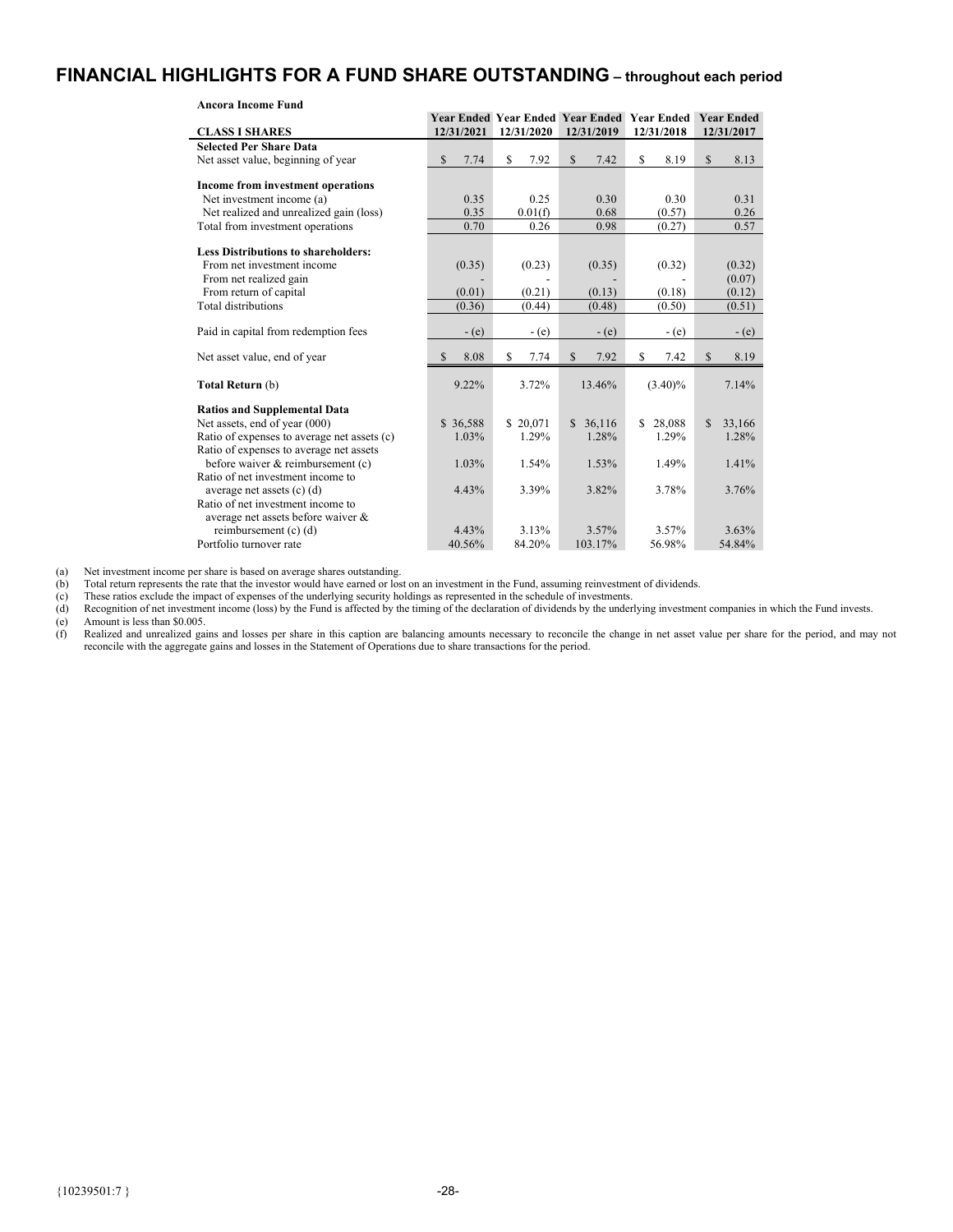### **Ancora/Thelen Small-Mid Cap Fund**

|                                             |                        |             | Year Ended Year Ended Year Ended Year Ended Year Ended |             |                       |
|---------------------------------------------|------------------------|-------------|--------------------------------------------------------|-------------|-----------------------|
| <b>CLASS I SHARES</b>                       | 12/31/2021             | 12/31/2020  | 12/31/2019                                             |             | 12/31/2018 12/31/2017 |
| <b>Selected Per Share Data</b>              |                        |             |                                                        |             |                       |
| Net asset value, beginning of year          | \$<br>17.59            | \$<br>15.73 | 12.60<br>\$                                            | \$15.55     | \$14.04               |
|                                             |                        |             |                                                        |             |                       |
| Income from investment operations           |                        |             |                                                        |             |                       |
| Net investment income (a)                   | 0.04                   | 0.06        | 0.00(e)                                                | 0.00(e)     | 0.07                  |
| Net realized and unrealized gain (loss)     | 4.24                   | 1.85        | 3.14                                                   | (1.99)      | 2.61                  |
| Total from investment operations            | 4.28                   | 1.91        | 3.14                                                   | (1.99)      | 2.68                  |
|                                             |                        |             |                                                        |             |                       |
| <b>Less Distributions to shareholders:</b>  |                        |             |                                                        |             |                       |
| From net investment income                  | (0.08)                 | (0.05)      | (0.01)                                                 | (0.03)      | (0.05)                |
| From net realized gain                      | (4.02)                 |             |                                                        | (0.93)      | (1.12)                |
| Total distributions                         | (4.10)                 | (0.05)      | (0.01)                                                 | (0.96)      | (1.17)                |
|                                             |                        |             |                                                        |             |                       |
| Paid in capital from redemption fees        | $-(e)$                 | $-(e)$      | $-$ (e)                                                | $-(e)$      | $-(e)$                |
|                                             |                        |             |                                                        |             |                       |
| Net asset value, end of year                | 17.77<br><sup>\$</sup> | 17.59<br>S  | 15.73<br>$\mathbb{S}$                                  | \$12.60     | \$15.55               |
|                                             |                        |             |                                                        |             |                       |
| Total Return (b)                            | 24.43%                 | 12.13%      | 24.90%                                                 | $(12.69)\%$ | 19.05%                |
| <b>Ratios and Supplemental Data</b>         |                        |             |                                                        |             |                       |
| Net assets, end of year (000)               | \$114,458              | \$94,483    | \$95,539                                               | \$81,001    | \$84,308              |
| Ratio of expenses to average net assets (c) | 1.22%                  | 1.26%       | 1.27%                                                  | 1.27%       | 1.32%                 |
| Ratio of expenses to average net assets     |                        |             |                                                        |             |                       |
| before waiver & reimbursement (c)           | 1.22%                  | 1.26%       | 1.27%                                                  | 1.27%       | 1.32%                 |
| Ratio of net investment income (loss) to    |                        |             |                                                        |             |                       |
| average net assets $(c)$ $(d)$              | 0.17%                  | 0.44%       | 0.03%                                                  | $(0.01)\%$  | 0.46%                 |
| Ratio of net investment income (loss) to    |                        |             |                                                        |             |                       |
| average net assets before waiver &          |                        |             |                                                        |             |                       |
| reimbursement (c) (d)                       | 0.17%                  | $0.44\%$    | 0.03%                                                  | $(0.01)$ %  | 0.46%                 |
| Portfolio turnover rate                     | 85.44%                 | 77.21%      | 92.93%                                                 | 51.97%      | 60.96%                |

(a) Net investment income per share is based on average shares outstanding.

(b) Total return represents the rate that the investor would have earned or lost on an investment in the Fund, assuming reinvestment of dividends.

(c) These ratios exclude the impact of expenses of the underlying security holdings as represented in the schedule of investments.

(d) Recognition of net investment income (loss) by the Fund is affected by the timing of the declaration of dividends by the underlying investment companies in which the Fund invests. (e) Amount is less than \$0.005. (c)<br>(d)<br>(e)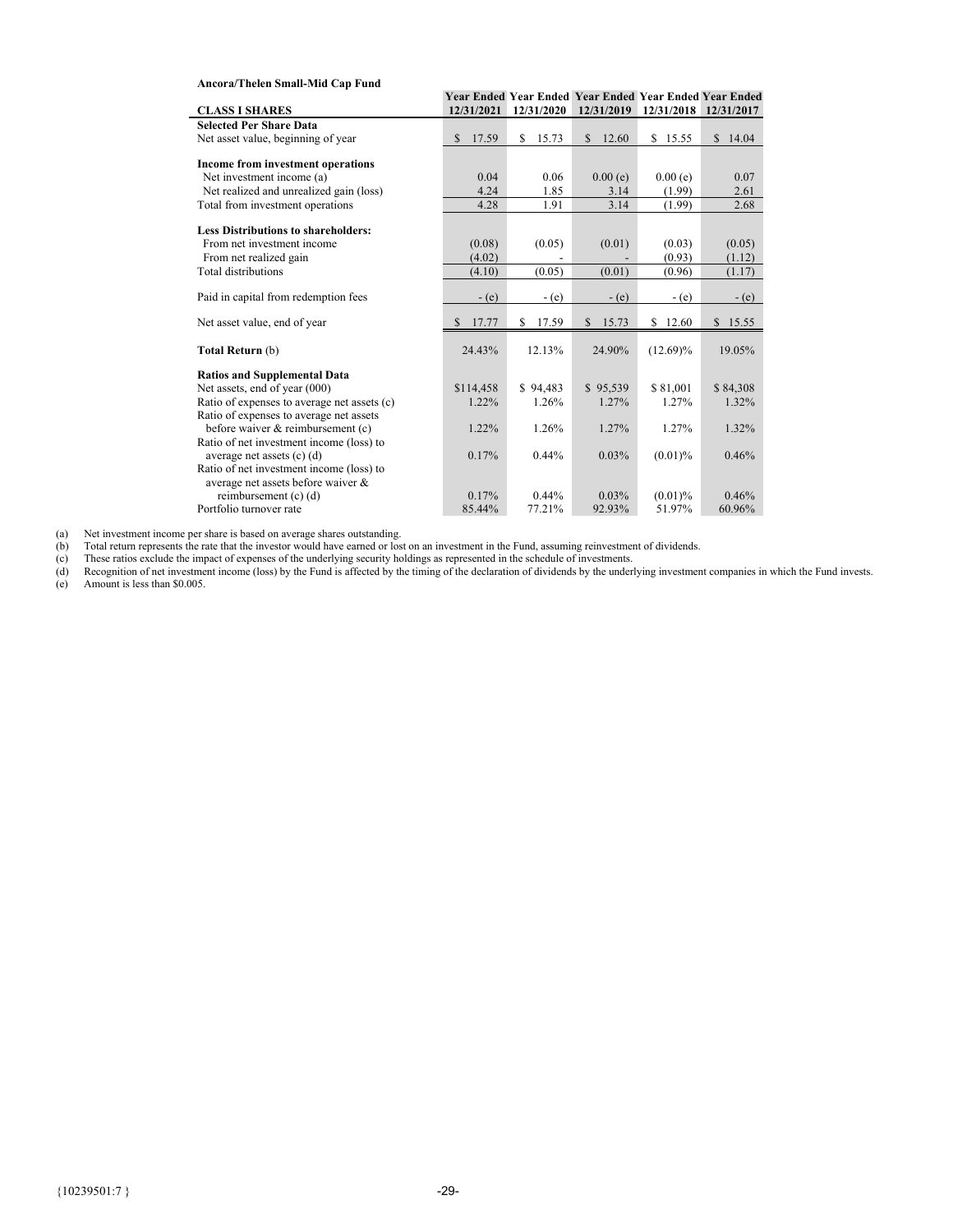| Ancora MicroCap Fund                       |                         |                          |                          |                       |                   |                         |
|--------------------------------------------|-------------------------|--------------------------|--------------------------|-----------------------|-------------------|-------------------------|
|                                            | <b>Year Ended</b>       |                          | <b>Year Ended</b>        | <b>Year Ended</b>     | <b>Year Ended</b> | <b>Year Ended</b>       |
| <b>CLASS I SHARES</b>                      | 12/31/2021              |                          | 12/31/2020               | 12/31/2019            | 12/31/2018        | 12/31/2017              |
| <b>Selected Per Share Data</b>             |                         |                          |                          |                       |                   |                         |
| Net asset value, beginning of year         | $\mathcal{S}$<br>10.93  | \$                       | 10.45                    | $\mathbb{S}$<br>9.55  | S<br>14.09        | $\mathbb{S}$<br>12.87   |
|                                            |                         |                          |                          |                       |                   |                         |
| Income from investment operations          |                         |                          |                          |                       |                   |                         |
| Net investment income (loss) (a)           | (0.05)                  |                          | (0.05)                   | (0.09)                | (0.09)            | (0.14)                  |
| Net realized and unrealized gain (loss)    | 4.14                    |                          | 0.53                     | 1.15                  | (3.10)            | 2.46                    |
| Total from investment operations           | 4.09                    |                          | 0.48                     | 1.06                  | (3.19)            | 2.32                    |
|                                            |                         |                          |                          |                       |                   |                         |
| <b>Less Distributions to shareholders:</b> |                         |                          |                          |                       |                   |                         |
| From net investment income                 |                         |                          | $\overline{\phantom{a}}$ |                       |                   | $-$ (c)                 |
| From net realized gain                     |                         |                          | $\overline{\phantom{a}}$ | (0.16)                | (1.35)            | (1.10)                  |
| Total distributions                        |                         | $\overline{\phantom{0}}$ | $\overline{\phantom{a}}$ | (0.16)                | (1.35)            | (1.10)                  |
|                                            |                         |                          |                          |                       |                   |                         |
| Paid in capital from redemption fees       | $-c$ (c)                |                          | $\overline{\phantom{a}}$ | $-c$ (c)              | $-c$ (c)          | $-(c)$                  |
| Net asset value, end of year               | 15.02<br>$\mathcal{S}$  | \$                       | 10.93                    | $\mathbb{S}$<br>10.45 | \$<br>9.55        | $\mathbb{S}$<br>14.09   |
| Total Return (b)                           | 37.42%                  |                          | 4.59%                    | 11.09%                | $(22.37)\%$       | 18.00%                  |
|                                            |                         |                          |                          |                       |                   |                         |
| <b>Ratios and Supplemental Data</b>        |                         |                          |                          |                       |                   |                         |
| Net assets, end of year (000)              | $\mathcal{S}$<br>14,748 | \$.                      | 10,646                   | 18,560<br>\$.         | \$.<br>18,164     | $\mathcal{S}$<br>22,023 |
| Ratio of expenses to average net assets    | 1.60%                   |                          | 1.60%                    | 1.60%                 | 1.55%             | 1.60%                   |
| Ratio of expenses to average net assets    |                         |                          |                          |                       |                   |                         |
| before waiver & reimbursement              | 1.85%                   |                          | 1.97%                    | 1.72%                 | 1.55%             | 1.60%                   |
| Ratio of net investment income (loss) to   |                         |                          |                          |                       |                   |                         |
| average net assets                         | $(0.36)\%$              |                          | $(0.54)\%$               | $(0.82)\%$            | $(0.66)\%$        | $(0.98)\%$              |
| Ratio of net investment income (loss) to   |                         |                          |                          |                       |                   |                         |
| average net assets before waiver &         |                         |                          |                          |                       |                   |                         |
| reimbursement                              | $(0.61)\%$              |                          | $(0.91)$ %               | $(0.94)\%$            | $(0.66)\%$        | $(0.98)\%$              |
| Portfolio turnover rate                    | 41.73%                  |                          | 19.95%                   | 25.56%                | 31.20%            | $35.15\%$ (d)           |

(a) Net investment income (loss) per share is based on average shares outstanding.

(b) Total return represents the rate that the investor would have earned or lost on an investment in the Fund, assuming reinvestment of dividends.

(c) Amount is less than \$0.005.

(d) Excludes the impact of in-kind transactions. (a)<br>(b)<br>(c)<br>(d)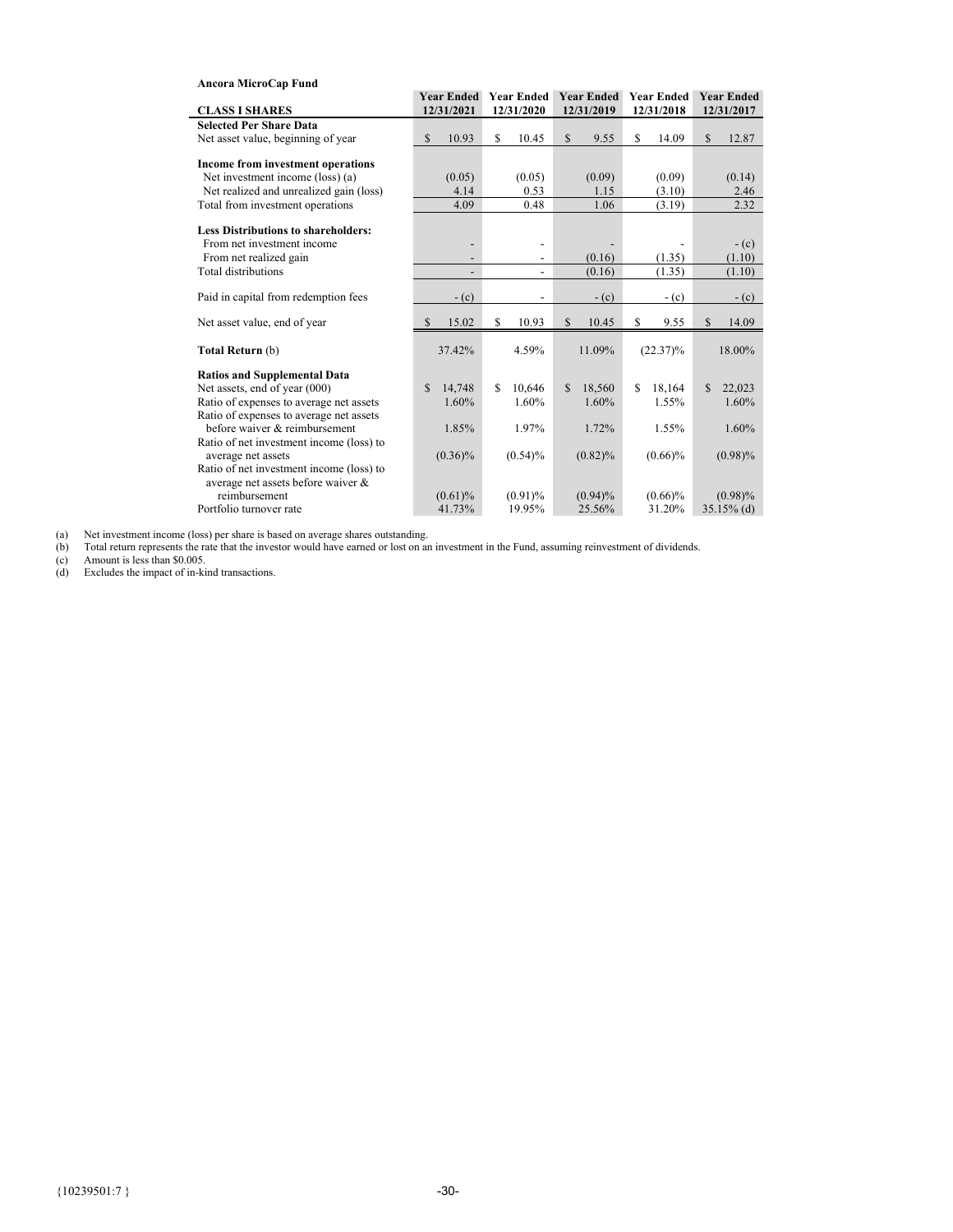### **Ancora Dividend Value Equity Fund**

Î.

|                                                             | <b>Year Ended</b>      | <b>Year Ended</b> | <b>Period Ended</b>    |
|-------------------------------------------------------------|------------------------|-------------------|------------------------|
| <b>CLASS I SHARES</b>                                       | 12/31/2021             | 12/31/2020        | $12/31/2019$ (g)       |
| <b>Selected Per Share Data</b>                              |                        |                   |                        |
| Net asset value, beginning of year/period                   | $\mathbb{S}$<br>12.04  | \$<br>11.21       | \$<br>10.00            |
|                                                             |                        |                   |                        |
| Income from investment operations                           |                        |                   |                        |
| Net investment income (a)                                   | 0.14                   | 0.15              | 0.11                   |
| Net realized and unrealized gain                            | 3.14                   | 0.83              | 1.19                   |
| Total from investment operations                            | 3.28                   | 0.98              | 1.30                   |
| <b>Less Distributions to shareholders:</b>                  |                        |                   |                        |
| From net investment income                                  | (0.14)                 | (0.14)            | (0.09)                 |
| From net realized gain                                      | (0.02)                 | (0.01)            |                        |
| <b>Total distributions</b>                                  | (0.16)                 | (0.15)            | (0.09)                 |
|                                                             |                        |                   |                        |
| Paid in capital from redemption fees                        | $-$ (h)                | $-h$ )            | $-h$ )                 |
| Net asset value, end of year/period                         | 15.16<br>S             | 12.04<br>\$       | \$<br>11.21            |
| Total Return (b)                                            | 27.36%                 | 8.95%             | $12.98\%$ (f)          |
| <b>Ratios and Supplemental Data</b>                         |                        |                   |                        |
| Net assets, end of year/period (000)                        | $\mathbb{S}$<br>37,670 | S<br>28,838       | $\mathbf{s}$<br>20,841 |
| Ratio of expenses to average net assets (c)                 | 1.00%                  | 1.00%             | $1.00\%$ (e)           |
| Ratio of expenses to average net assets                     |                        |                   |                        |
| before waiver & reimbursement (c)                           | 1.21%                  | 1.33%             | $1.40\%$ (e)           |
| Ratio of net investment income (loss) to                    |                        |                   |                        |
| average net assets $(c)$ $(d)$                              | 1.04%                  | 1.47%             | $1.56\%$ (e)           |
| Ratio of net investment income (loss) to                    |                        |                   |                        |
| average net assets before waiver $\&$ reimbursement (c) (d) | 0.83%                  | 1.14%             | $1.16\%$ (e)           |
| Portfolio turnover rate                                     | 11.90%                 | 9.50%             | $12.54\%$ (f)          |

(a) Net investment income per share is based on average shares outstanding.

(b) Total return represents the rate that the investor would have earned or lost on an investment in the Fund, assuming reinvestment of dividends.

(c) These ratios exclude the impact of expenses of the underlying security holdings as represented in the schedule of investments.

(d) Recognition of net investment income (loss) by the Fund is affected by the timing of the declaration of dividends by the underlying investment companies in which the Fund invests. (e) Annualized

(f) Not Annualized

(g) For period May 7, 2019 (commencement of operations) through December 31, 2019.

(h) Amount is less than \$0.005.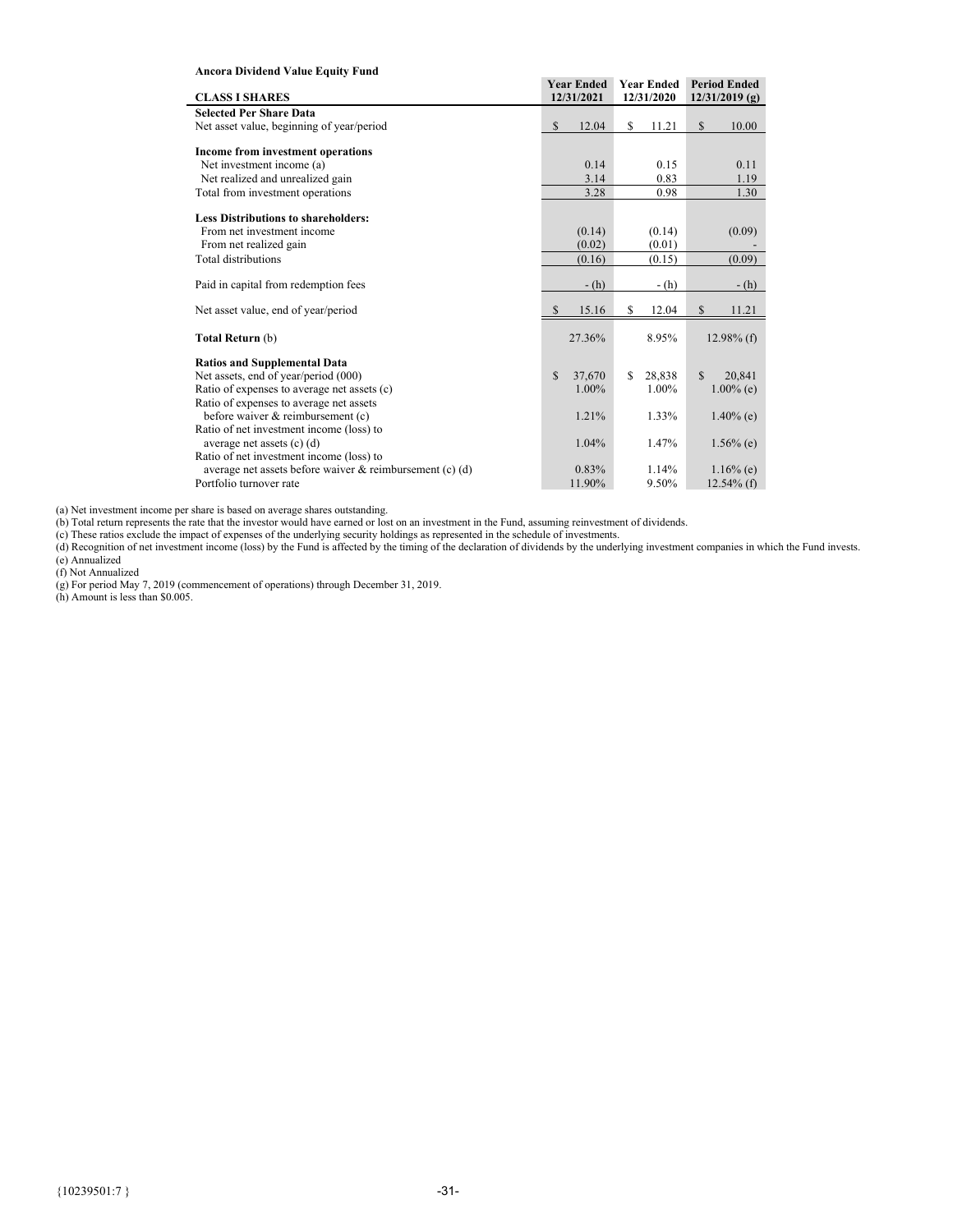| Ancora/Thelen Small-Mid Cap Fund            |                       |             |             |                                                               |             |
|---------------------------------------------|-----------------------|-------------|-------------|---------------------------------------------------------------|-------------|
|                                             |                       |             |             | <b>Year Ended Year Ended Year Ended Year Ended Year Ended</b> |             |
| <b>CLASS S SHARES</b>                       | 12/31/2021            | 12/31/2020  | 12/31/2019  | 12/31/2018                                                    | 12/31/2017  |
| <b>Selected Per Share Data</b>              |                       |             |             |                                                               |             |
| Net asset value, beginning of year          | $\mathbb{S}$<br>17.97 | \$<br>16.06 | 12.86<br>S. | \$<br>15.85                                                   | \$<br>14.29 |
|                                             |                       |             |             |                                                               |             |
| Income from investment operations           |                       |             |             |                                                               |             |
| Net investment income (a)                   | 0.09                  | 0.11        | 0.04        | 0.05                                                          | 0.12        |
| Net realized and unrealized gain (loss)     | 4.34                  | 1.89        | 3.21        | (2.06)                                                        | 2.66        |
| Total from investment operations            | 4.43                  | 2.00        | 3.25        | (2.01)                                                        | 2.78        |
|                                             |                       |             |             |                                                               |             |
| <b>Less Distributions to shareholders:</b>  |                       |             |             |                                                               |             |
| From net investment income                  | (0.12)                | (0.09)      | (0.05)      | (0.05)                                                        | (0.10)      |
| From net realized gain                      | (4.02)                |             |             | (0.93)                                                        | (1.12)      |
| <b>Total distributions</b>                  | (4.14)                | (0.09)      | (0.05)      | (0.98)                                                        | (1.22)      |
|                                             | 18.26                 | 17.97       | \$          | 12.86<br>\$                                                   | 15.85       |
| Net asset value, end of year                | S                     | \$          | 16.06       |                                                               | \$          |
| Total Return (b)                            | 24.75%                | 12.46%      | 25.24%      | $(12.53)\%$                                                   | 19.45%      |
| <b>Ratios and Supplemental Data</b>         |                       |             |             |                                                               |             |
| Net assets, end of year (000)               | \$63,491              | \$50.281    | \$43,603    | \$26,573                                                      | 8.846<br>S  |
| Ratio of expenses to average net assets (c) | 1.00%                 | 1.00%       | 1.00%       | 1.00%                                                         | 1.00%       |
| Ratio of expenses to average net assets     |                       |             |             |                                                               |             |
| before waiver & reimbursement (c)           | 1.21%                 | 1.25%       | 1.25%       | 1.27%                                                         | 1.31%       |
| Ratio of net investment income (loss) to    |                       |             |             |                                                               |             |
| average net assets $(c)$ $(d)$              | 0.40%                 | 0.75%       | 0.29%       | 0.36%                                                         | 0.79%       |
| Ratio of net investment income to           |                       |             |             |                                                               |             |
| average net assets before waiver &          |                       |             |             |                                                               |             |
| reimbursement (c) (d)                       | 0.19%                 | 0.49%       | $0.04\%$    | 0.09%                                                         | 0.48%       |
| Portfolio turnover rate                     | 85.44%                | 77.21%      | 92.93%      | 51.97%                                                        | 60.96%      |

(a) Net investment income per share is based on average shares outstanding.

(b) Total return represents the rate that the investor would have earned or lost on an investment in the Fund, assuming reinvestment of dividends.

(c) These ratios exclude the impact of expenses of the underlying security holdings as represented in the schedule of investments.

(d) Recognition of net investment income (loss) by the Fund is affected by the timing of the declaration of dividends by the underlying investment companies in which the Fund invests.

*.*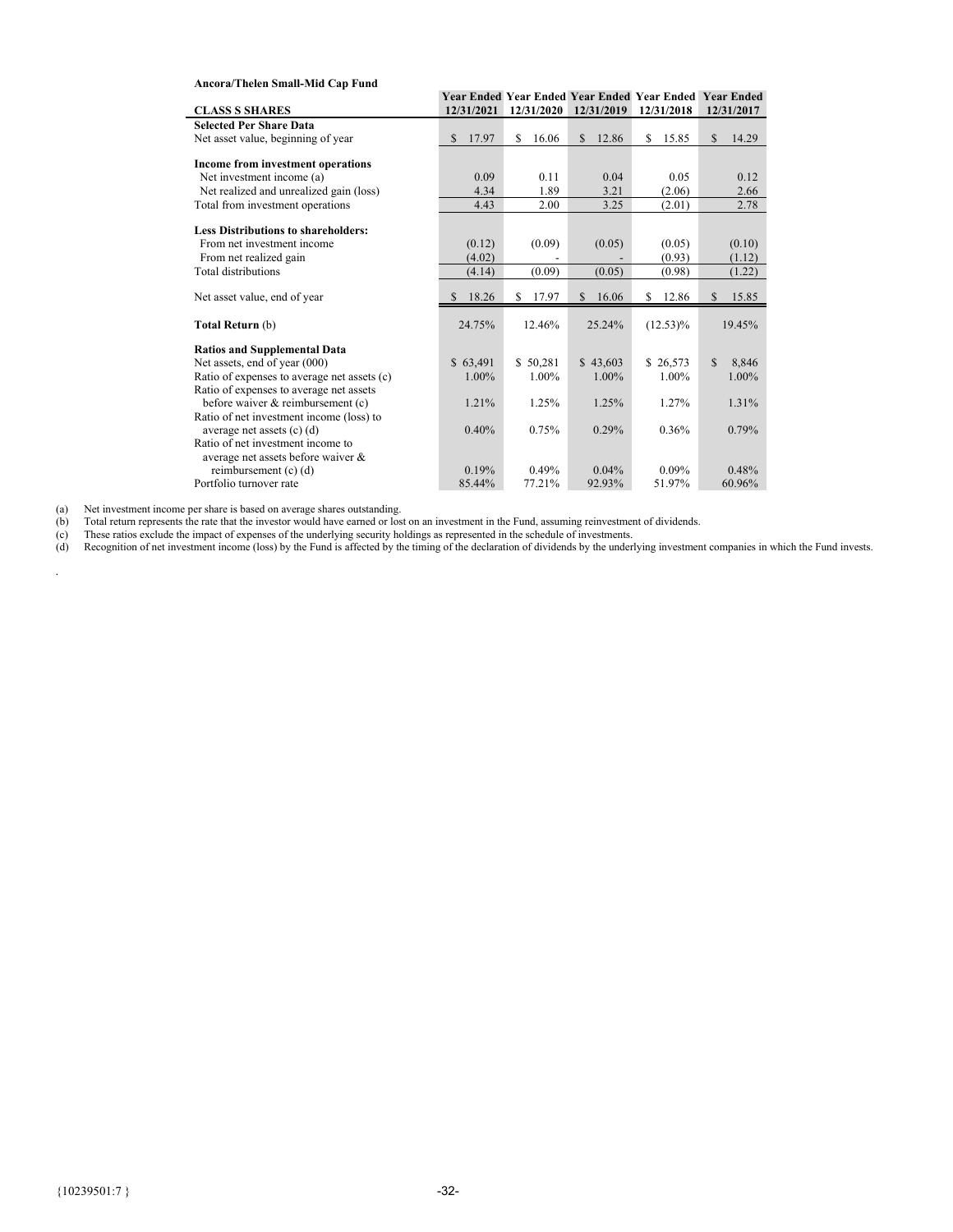# **Appendix A**

# **DESCRIPTION OF BOND RATINGS**

AAA: Bonds rated AAA have the highest rating assigned by Standard & Poor's to a debt obligation. Capacity to pay interest and repay principal is extremely strong.

AA: Bonds rated AA have very strong capacity to pay interest and repay principal and differ from the highest rated issues only in small degree.

A: Bonds rated A have a strong capacity to pay interest and repay principal although they are somewhat more susceptible to the adverse effects of changes in circumstances and economic conditions than bonds in the higher rated categories.

BBB: Bonds rated BBB are regarded as having an adequate capacity to pay interest and repay principal. Whereas they normally exhibit adequate protection parameters, adverse economic conditions or changing circumstances are more likely to lead to a weakened capacity to pay interest and repay principal for bonds in this category than for the bonds in higher rated categories.

BB, B, CCC and CC: Bonds rated BB, B, CCC and CC are regarded on balance as predominantly speculative with respect to capacity to pay interest and repay principal in accordance with the terms of the obligation. BB indicates the lowest degree of speculation and CC the highest degree of speculation. While such debt will likely have some quality and protective characteristics, these are outweighed by large uncertainties or major risk exposures to adverse conditions.